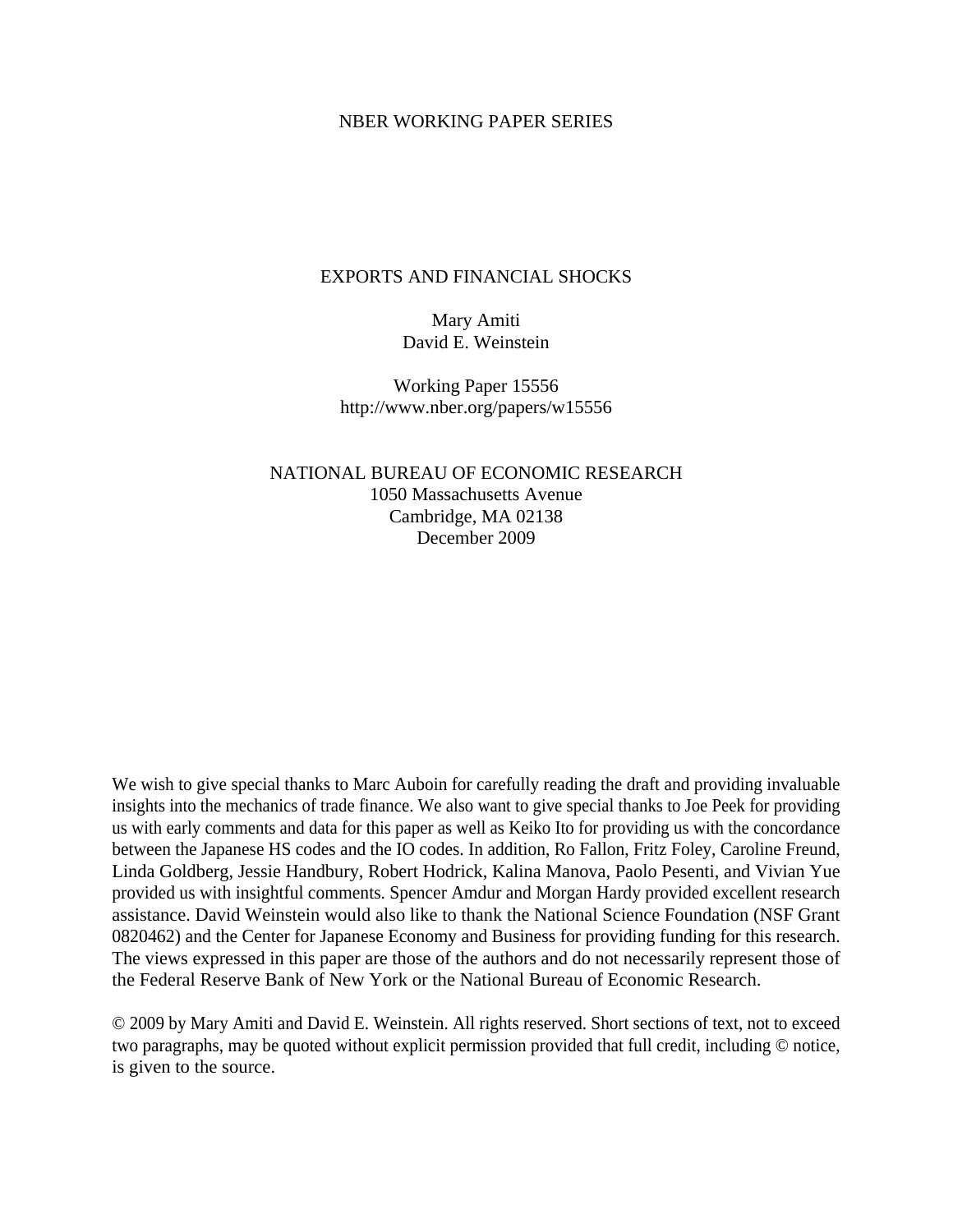Exports and Financial Shocks Mary Amiti and David E. Weinstein NBER Working Paper No. 15556 December 2009. Tgxkugf "Lypg"4232 JEL No. E32,E44,F40,G21

#### **ABSTRACT**

A striking feature of many financial crises is the collapse of exports relative to output. In the 2008 financial crisis, real world exports plunged 17 percent while GDP fell 5 percent. This paper examines whether the drying up of trade finance can help explain the large drops in exports relative to output. Our paper is the first to establish a causal link between the health of banks providing trade finance and growth in a firm's exports relative to its domestic sales. We overcome measurement and endogeneity issues by using a unique data set, covering the Japanese financial crises of the 1990s, which enables us to match exporters with the main bank that provides them with trade finance. Our point estimates are economically and statistically significant, suggesting that trade finance accounts for about one-third of the decline in Japanese exports in the financial crises of the 1990s.

Mary Amiti International Research Federal Reserve Bank of New York 33 Liberty St New York, NY 10045-0001 Mary.Amiti@ny.frb.org

David E. Weinstein Columbia University, Department of Economics 420 W. 118th Street MC 3308 New York, NY 10027 and NBER dew35@columbia.edu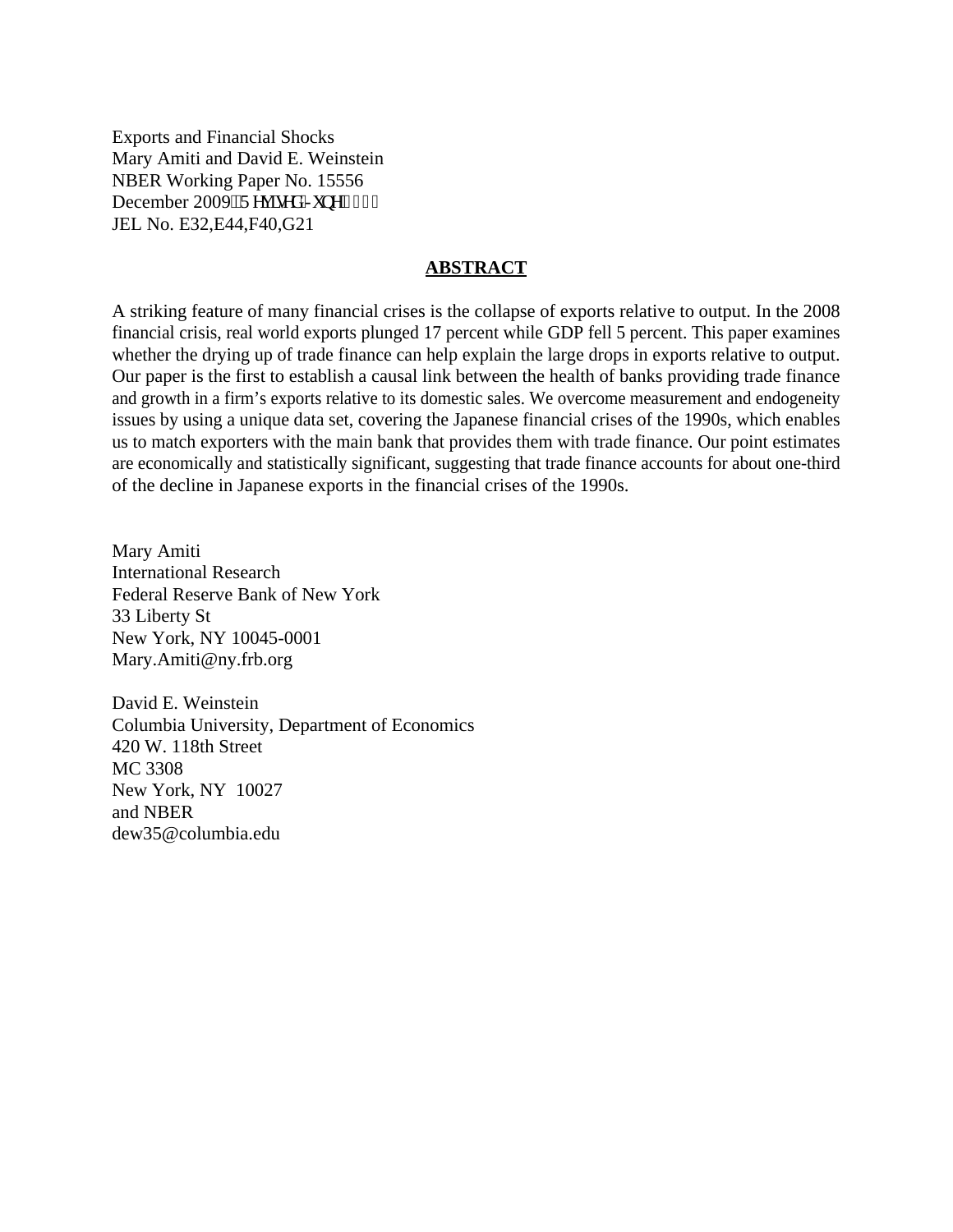# **1. Introduction**

 $\overline{a}$ 

 One of the most striking features of the financial crisis of 2008 was the collapse in international trade. Figure 1 plots the ratio of real world exports to real gross domestic product for a sample of the largest economies in the world.<sup>1</sup> As this plot shows, the decline in world exports was much greater than the decline in world GDP. Between the first quarter of 2008 and the first quarter of 2009, the real value of GDP fell 4.6 percent while exports plunged 17 percent, which amounts to a decline of \$761 billion in nominal terms. Interestingly, the decline in exports was much larger than what standard gravity and macro models of trade would have predicted based on changes in supply, demand, and relative prices (see Chinn (2009); Campbell et al. (2009); Levchenko, Lewis, and Tesar (2009); and OECD (2009)).

The puzzling drop has prompted a number of observers to postulate that trade finance may be partially responsible for the decline (see Auboin (2009); Dorsey (2009); and OECD (2009)). This view is based largely on anecdotal evidence and bank surveys that indicate that trade finance conditions tightened during this period. As Dorsey (2009) has noted, however, it is difficult to separate cause and effect. Moreover, the standard proxies for trade finance used in the literature – trade credit or short-term credit, for example – are extremely noisy measures, making conclusions based on these variables hard to interpret.

Our study overcomes these difficulties by using unique matched firm-bank data to examine the link between finance and exports during the Japanese financial crises of the 1990s. This paper is the first to match exporters with the institutions that provide them with trade

 $1$  We used the set of countries that report quarterly seasonally adjusted export and GDP data from national sources. These countries are Australia, Belgium, Canada, France, Germany, Hong Kong, Italy, Japan, Netherlands, Norway, Spain, Sweden, Switzerland, Taiwan, the United Kingdom, and the United States. Jointly, they accounted for 66 percent of world GDP and 68 percent of world exports in 2008.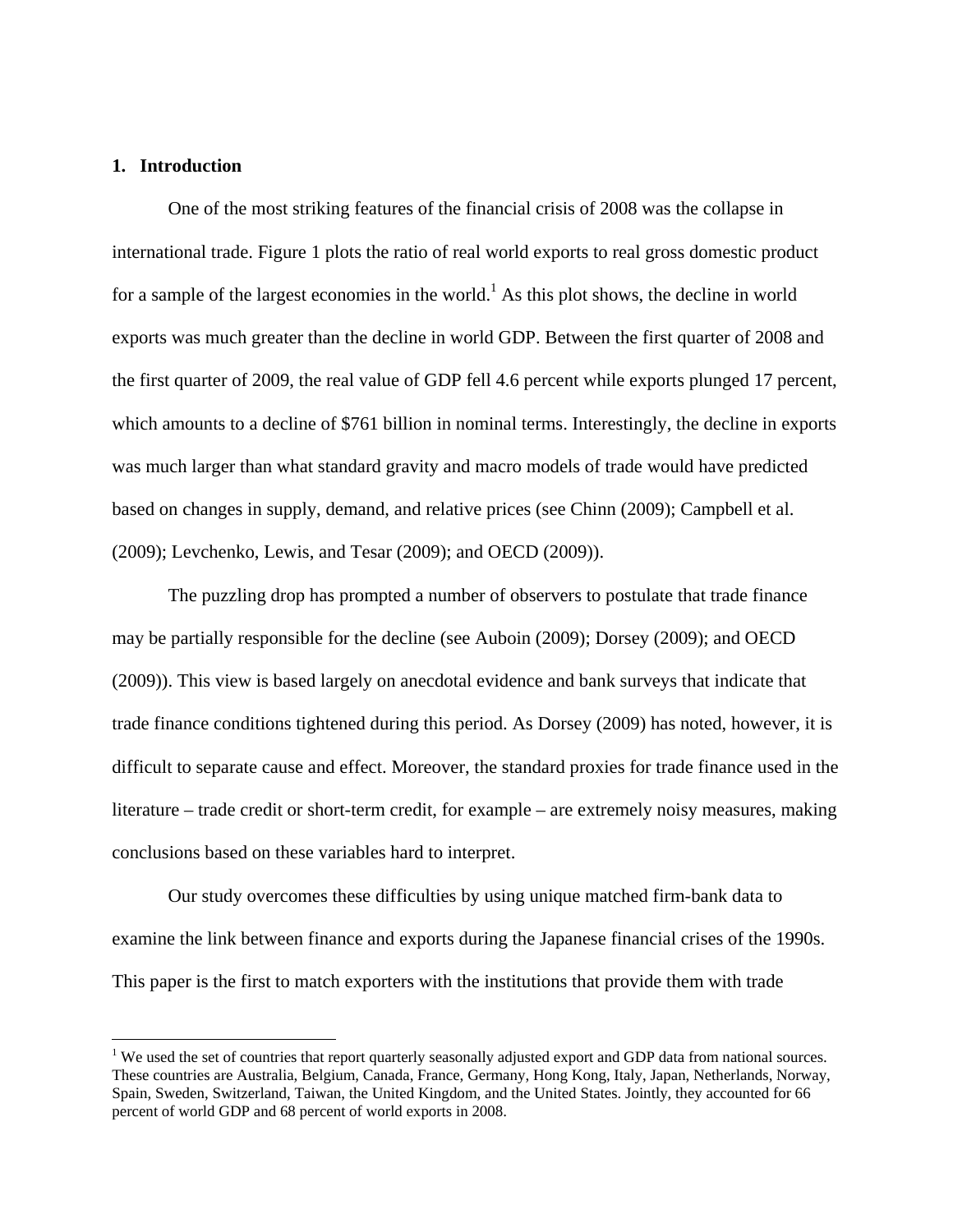finance and thereby establish a causal link between the health of these banks and export growth. Importantly, we also demonstrate that the health of banks providing finance has a much smaller effect on domestic sales than on exports, thus establishing that financial shocks affect exports and domestic sales differently. The point estimates suggest that the partial effect of a bank crisis on exports accounts for about one-third of the dramatic drop in exports observed during the Japanese financial crises of the 1990s.

Proponents of a trade finance channel between banks and exporters note that exports are more sensitive to financial shocks due to the higher default risk and higher working capital requirements associated with international trade. The need to insure against credit default risk arises because exporters rarely have the capacity or willingness to evaluate default risk and usually turn to banks to provide payment insurance and guarantees. In addition, exporters need more working-capital financing than firms engaged in domestic transactions because of the longer time lags associated with international trade, especially when shipping by sea. Our results provide support for these channels by showing that declines in bank health have no impact on the exports of firms with foreign affiliates (where default risk is not an issue) or on the exports of firms in industries that ship principally by air (where the transit times and therefore working capital needs are not much different than for domestic sales).

The need for exporters to hedge against credit default risk and obtain working capital financing has resulted in a system in which virtually every exporter works with a bank or other financial institution to obtain credit or export guarantees. We will henceforth refer to this nexus of financial arrangements as *trade finance* – that is, the use of financial intermediaries to manage an exporter's trade credit default risk and terms.<sup>2</sup> The fact that exporters depend so heavily on financial institutions for working capital and risk insurance suggests that if a credit crunch causes

<u>.</u>

 $2^{2}$  Note that these risks are distinct from other types of risk such as the loss of goods in transit.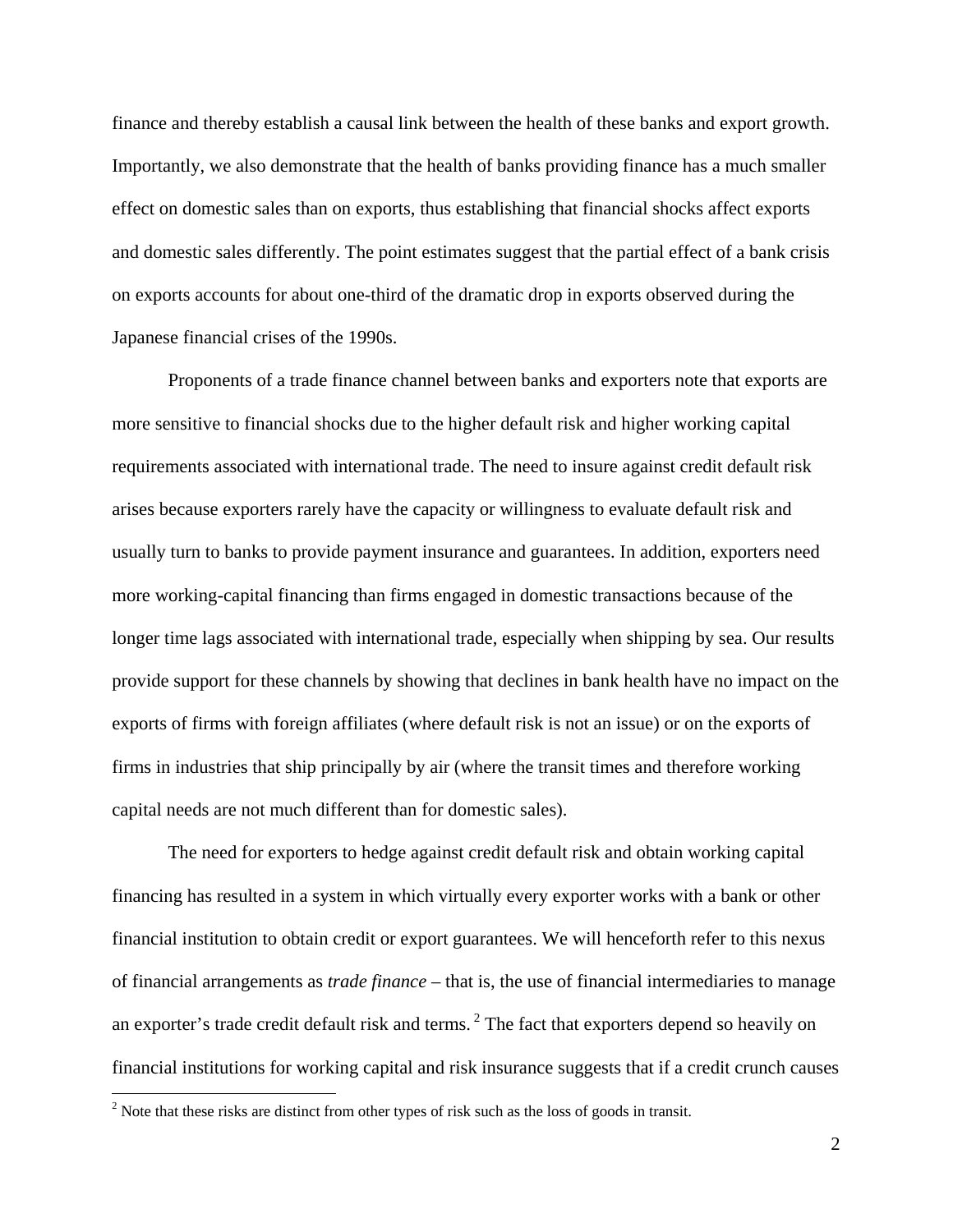banks to limit trade finance, exports are likely to be affected more than domestic sales. Indeed, our results show that a decline in bank health hits firms' exports 5 times harder than their domestic sales.

The Japanese crises of the 1990s provide an interesting laboratory for understanding the role of trade finance. First, like the 2008 crisis, the Japanese crises were prompted by dual land and equity bubbles that spread to the banking sector. Second, both crises featured defaults in short-term bank lending markets that made investors wary of lending to some banks but not others. And finally, Japan is the only country, to our knowledge, that releases matched bank-firm data that enable researchers to examine whether and how banks transmit financial shocks to exporters.

Our basic empirical strategy is to exploit the fact that some firms within an industry in a particular year relied on relatively healthy banks for trade finance, while others relied on less healthy institutions. We use this within-industry-year variation to identify how a firm's export growth changed with the health of the banks supplying it with trade finance. The use of industrytime fixed effects sweeps out all macro and industry supply-and-demand shocks that are common to all exporters in an industry at a moment in time to ensure that our identification is based only on firm-specific characteristics that are not shared by other firms in the industry.

 Our paper builds on and contributes to a number of literatures. The notion that financial shocks and capital constraints matter for loan supply and investment has been well established. In seminal work, Peek and Rosengren (1997, 2000, and 2005) were able to document that when Japanese banks became unhealthy in the 1990s, they lent less in the US and that this decline resulted in lower construction activity in states that were heavily dependent on Japanese banks. This work establishes the importance of bank collateral in determining the willingness of banks

3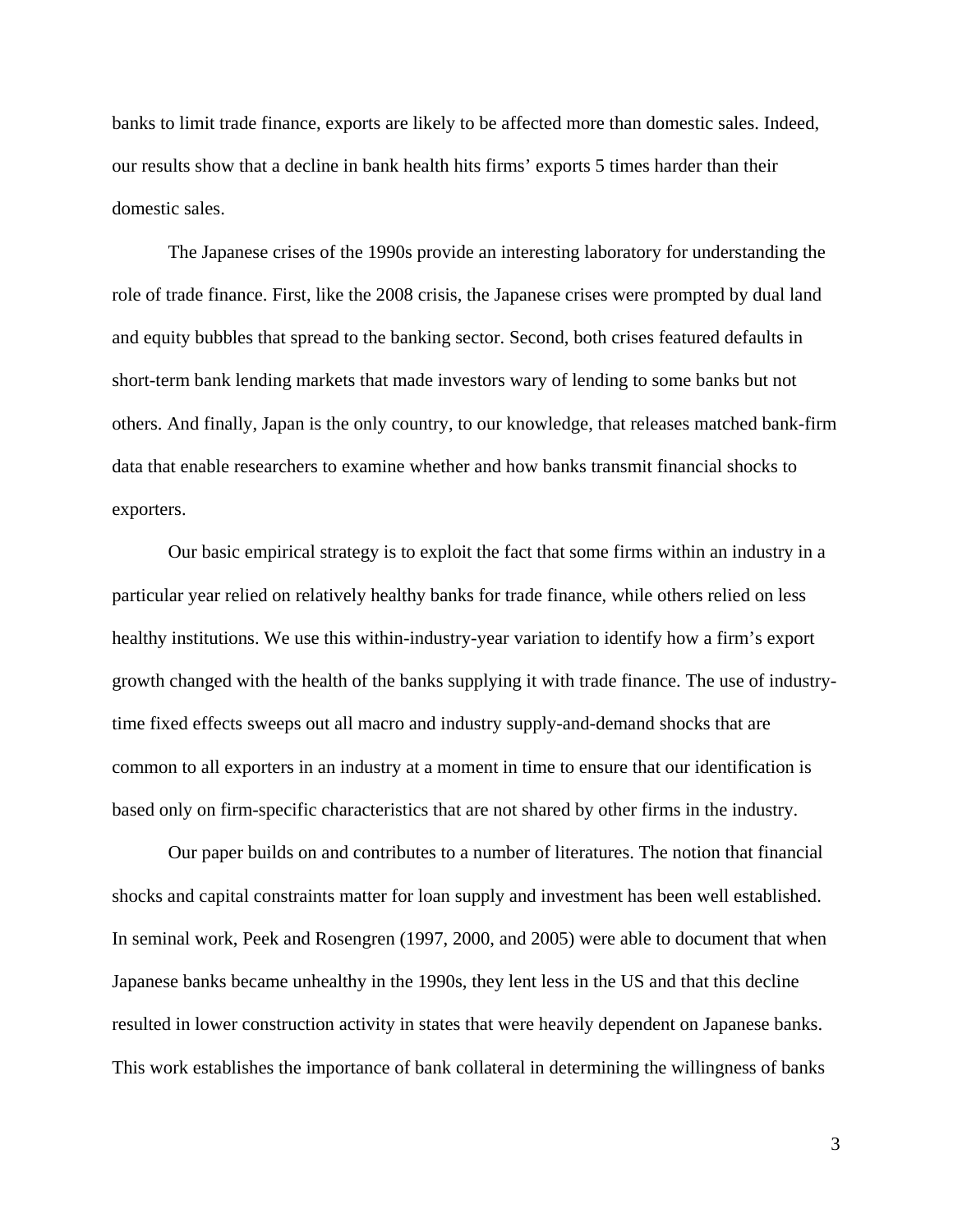to lend as hypothesized by Bernanke, Gertler, and Gilchrist (1996). Similarly, Klein, Peek, and Rosengren (2002) demonstrate that foreign direct investment flows are sensitive to the financial health of the banks supplying the firm with credit. Finally, Harrison, McMillan, and Love (2004) show that capital market restrictions negatively affect firms' financing constraints. Jointly, these papers establish a clear link between bank health, lending, and foreign investment.

A number of authors in the international finance literature have examined the possibility that trade credit or the availability of dollar-denominated short-term credit might affect exports (see Ronci (2005); Berman and Martin (2009); Iacovone and Zavacka (2009); Levchenko, Lewis, and Tesar (2009)). While some of these studies have found positive associations, others have found no association, or even negative associations. The failure to obtain consistent results is probably partially due to measurement and endogeneity issues. The first measurement issue stems from the fact that firms may obtain dollar-denominated short-term financing for reasons other than financing trade and not all trade is financed by dollar denominated short-term credit. Moreover, firm financing decisions are likely affected by expectations of changes in cash flow, and cash flows are positively correlated with exports. Finally, and most seriously, is the deeper problem arising from the fact that trade finance can cause trade credit to rise or fall.<sup>3</sup>

We can see the impacts of trade finance on trade credit by considering the most common form of trade finance: the letter of credit. Since a letter of credit stipulates that a bank, and not the exporter, bears the importer's default risk, making letters of credit more accessible would reduce the transaction risk for exporters. The resulting reduction in risk would make exporters

<sup>3</sup> Although *trade credit* and *trade finance* are sometimes used interchangeably, the terms can be confusing because *trade credit* has a clear definition in accounting and a looser one in finance. In particular, whenever a firm receives an order for goods or services that will be paid later, it records a "trade credit" on the accounts receivable section of its balance sheet. This is true regardless of whether the purchaser is foreign or domestic, so that firms with a lot of trade credit on their books may not do any *international* trade. In finance, *trade credit* is also sometimes used to refer to working-capital loans used to finance international trade credits on the balance sheets of exporters. In order to avoid confusing these two senses of *trade credit*, we will always refer to trade credit in the accounting sense and refer to export working-capital loans and other means of financing these trade credits as trade finance.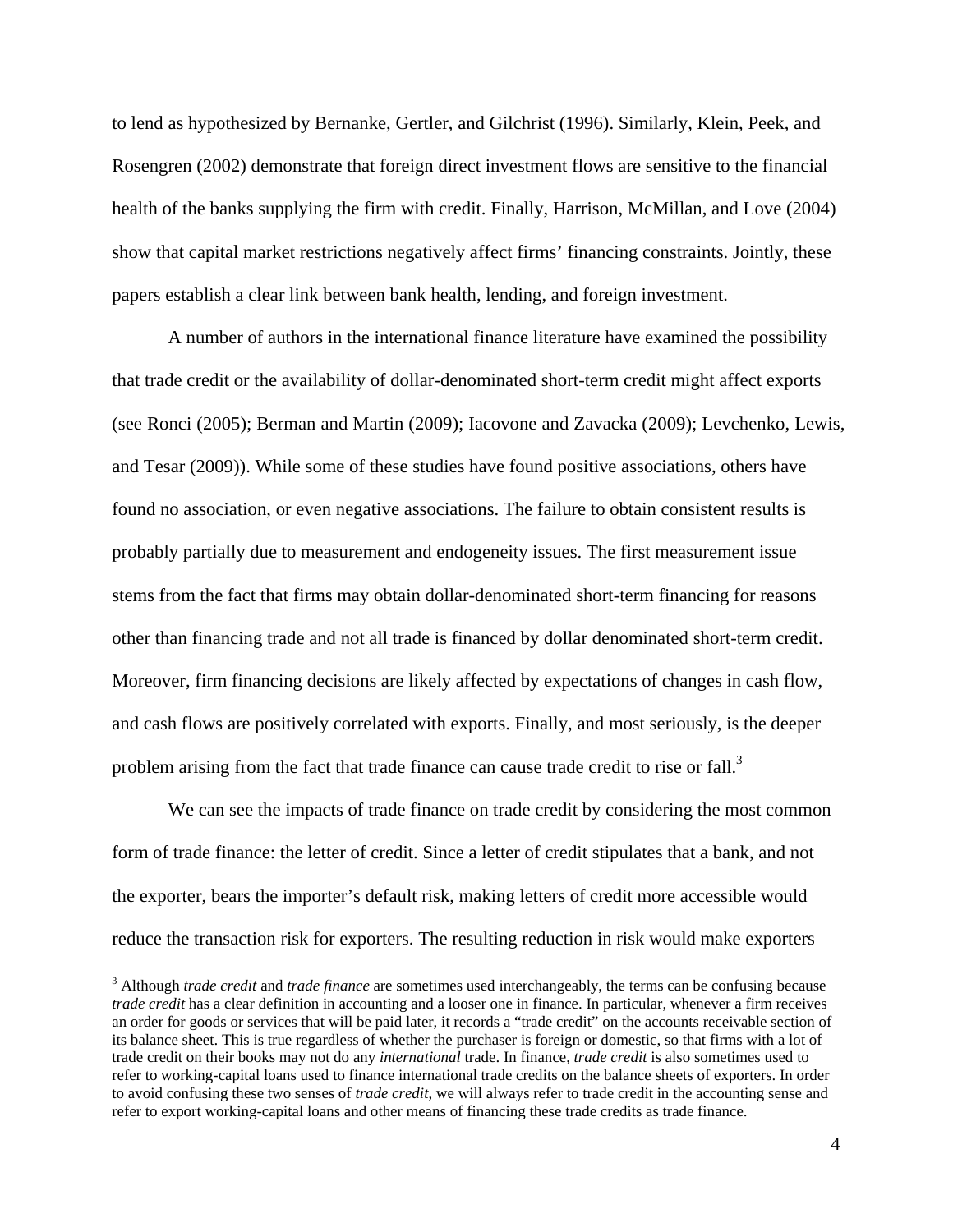more willing to accept orders and therefore accept trade credits on their balance sheets. This channel provides a mechanism through which an increase in the supply of letters of credit could serve to increase the amount of trade credit. However, letters of credit also typically contain an export working-capital loan that specifies that the exporter will be paid when the goods are shipped as opposed to the usual 30 to 90 days after the goods arrive. The fact that letters of credit result in exporters getting paid earlier means that exporters can remove trade credits from the accounts receivable portion of their balance sheets faster thereby reducing the stock of trade credit.<sup>4</sup> Thus, even if one believes that trade finance is important, it is not clear whether one should expect increased availability of trade finance to increase or decrease trade credit.

As a result of the complexities involved in measuring fluctuations in the availability of trade finance, much of the international trade literature has followed Kletzer and Bardhan (1987), who have examined how long-term access to external finance affects comparative advantage.<sup>5</sup> This work does not focus on high-frequency shocks to the supply of trade finance *per se* but rather on the more general supply of external finance to firms. Chaney (2005) develops a model in which firms are liquidity constrained and must pay a fixed cost in order to export. As a result, there will be suboptimal entry into the export market. Similarly, Manova (2008) provides compelling evidence that capital market liberalizations enable export sectors with needs for greater external capital to expand over the long run. Both papers are important in understanding why financing might matter for exporters who require external capital funds to cover fixed costs

<sup>&</sup>lt;sup>4</sup> Similarly, "export factoring" (selling a discounted bill, corresponding to the export account receivable to a financial institution) and "forfaiting" (selling medium- to long-term receivables to a financial institution at a discount) are other major forms of trade finance that also have ambiguous effects on trade credit, depending on whether the insurance or the working-capital loan effects dominate. These forces are further complicated by the fact that risk premiums and borrowing costs may vary widely across countries, time, and industries, making it very difficult to assess whether firms with higher or lower levels of trade credit on their balance sheet have better or worse access to trade finance.

 $<sup>5</sup>$  Empirical papers in this line include Beck (2002, 2003), Becker and Greenberg (2007), and Berman and Hericourt</sup> (2008).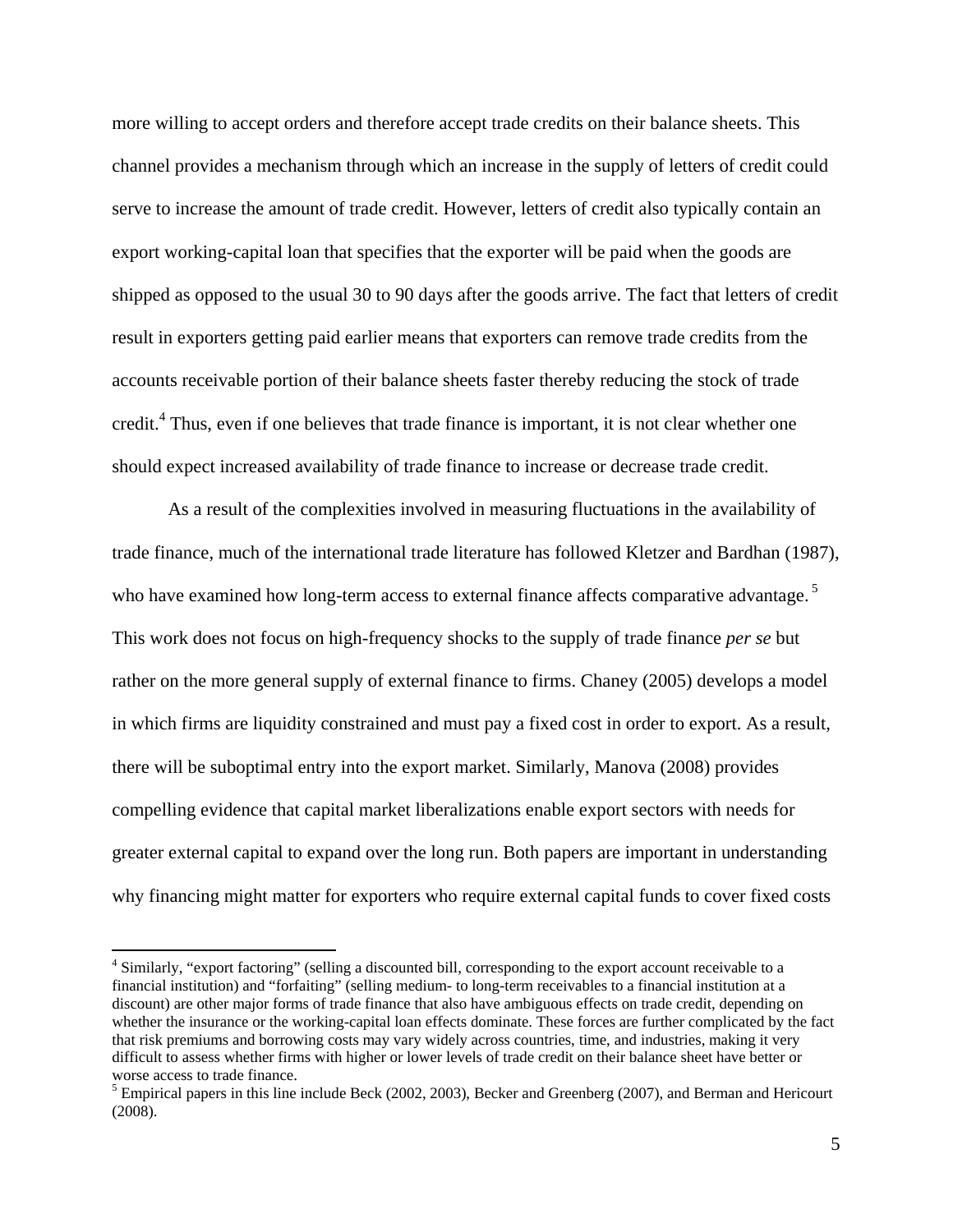or other long-term needs, but neither paper addresses the impact of financial shocks on firms that are already engaged in exporting. More recently, Bricogne et al. (2009) use industry measures of external credit dependence to show that French exporters in sectors that were more dependent on external finance tended to contract more in the current crisis than those that were less dependent on external finance.<sup>6</sup> This work is suggestive of a possible link between financial shocks and trade but leaves open the questions of whether external credit usage is endogenous, whether there was a distinct trade finance channel, and indeed whether the exports of these firms behaved differently from their domestic sales, the question at the center of our work.

The structure of the remainder of the paper is as follows: In section 2, we discuss why exporters use trade finance. Section 3 describes how the supply of trade finance can affect exporters. Section 4 discusses some basic facts about the Japanese downturn in the 1990s with the aim of establishing some important parallels between Japan's financial crisis and the recent crisis. Section 5 describes our data. Section 6 then presents the Japanese firm-level evidence. Section 7 provides robustness checks. Section 8 discusses the economic significance of our results and section 9 concludes.

#### **2. Why Might Trade Finance Matter?**

 $\overline{a}$ 

 Trade finance encompasses a series of payment methods for exporters and importers that govern the timing and security of payments. While trade finance has received scant attention in the academic literature, textbooks on international finance management describe it as "the fundamental problem in international trade" (e.g. Bekaert and Hodrick (2008)). As Bekaert and Hodrick (2008) explain:

<sup>&</sup>lt;sup>6</sup> Greenaway, Guariglia and Kneller (2007), and Muuls (2008) use financial measures based on the firm's bank balance sheets and the firm's credit ratings, which may suffer from endogeneity problems. In contrast, we rely on the bank's health to measure the supply of trade finance.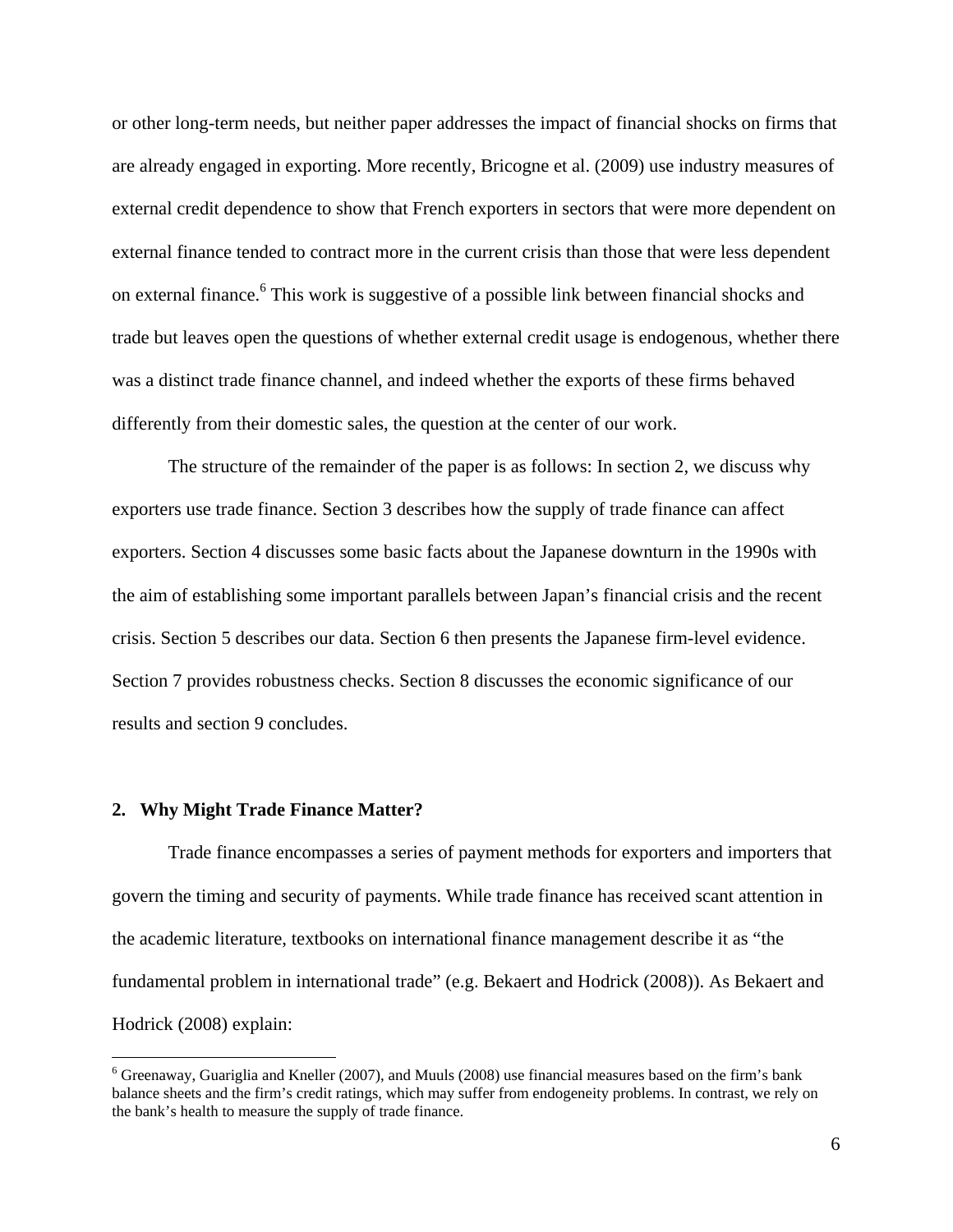Shipping goods across a country as large as the United States poses many complex logistical and financial problems. Shipping goods across international borders creates a host of additional complications… Either the exporter or the importer must engage in some method of financing because the goods cannot be sold immediately after production. When the shipment and sale of goods occur within a single country, there is a common jurisdiction and system of courts that adjudicates contractual disputes between buyers and sellers. When goods are shipped across borders, though, additional legal complexities arise. One such complexity relates to collecting on delinquent accounts…. p. 650.

The letter of credit is the oldest and simplest means of dealing with exporters' special working capital and default insurance needs. Letters of Credit make up about 40 percent of all trade finance contracts. The letter of credit breaks the payment cycle into a number of stages and substitutes a financial institution's default risk for the importer's default risk. In the first stage of the process, the importer and exporter negotiate a sales contract that specifies all of the key parameters of the transaction – e.g. price, quantity, delivery terms, payment terms etc. The terms of the sales contract often require the importer to ask its "issuing bank" to issue a letter of credit guaranteeing payment for the imports upon certification that the exporter has met the terms of the contract. Second, using the letter of credit as collateral, the exporter will often obtain a working capital loan from its bank (often called the advising bank) to cover the production costs of the goods.

 The third step in the process involves the transfer of the goods to the carrier and the title of the goods to importer's issuing bank. Assuming all of the documents are in order, the issuing bank will issue a "banker's acceptance" to the exporter guaranteeing payment at a future time, often around 90 days after the goods arrive.<sup>7</sup> The exporter typically will then sell the banker's acceptance to its advising bank at a discount based on the interest rate charged by the bank. This

<sup>&</sup>lt;sup>7</sup> According to a joint International Monetary Fund–Bankers' Association of Finance and Trade survey, in the fourth quarter of 2007 only 19 percent of all international trade transactions were done on a cash-in-advance basis.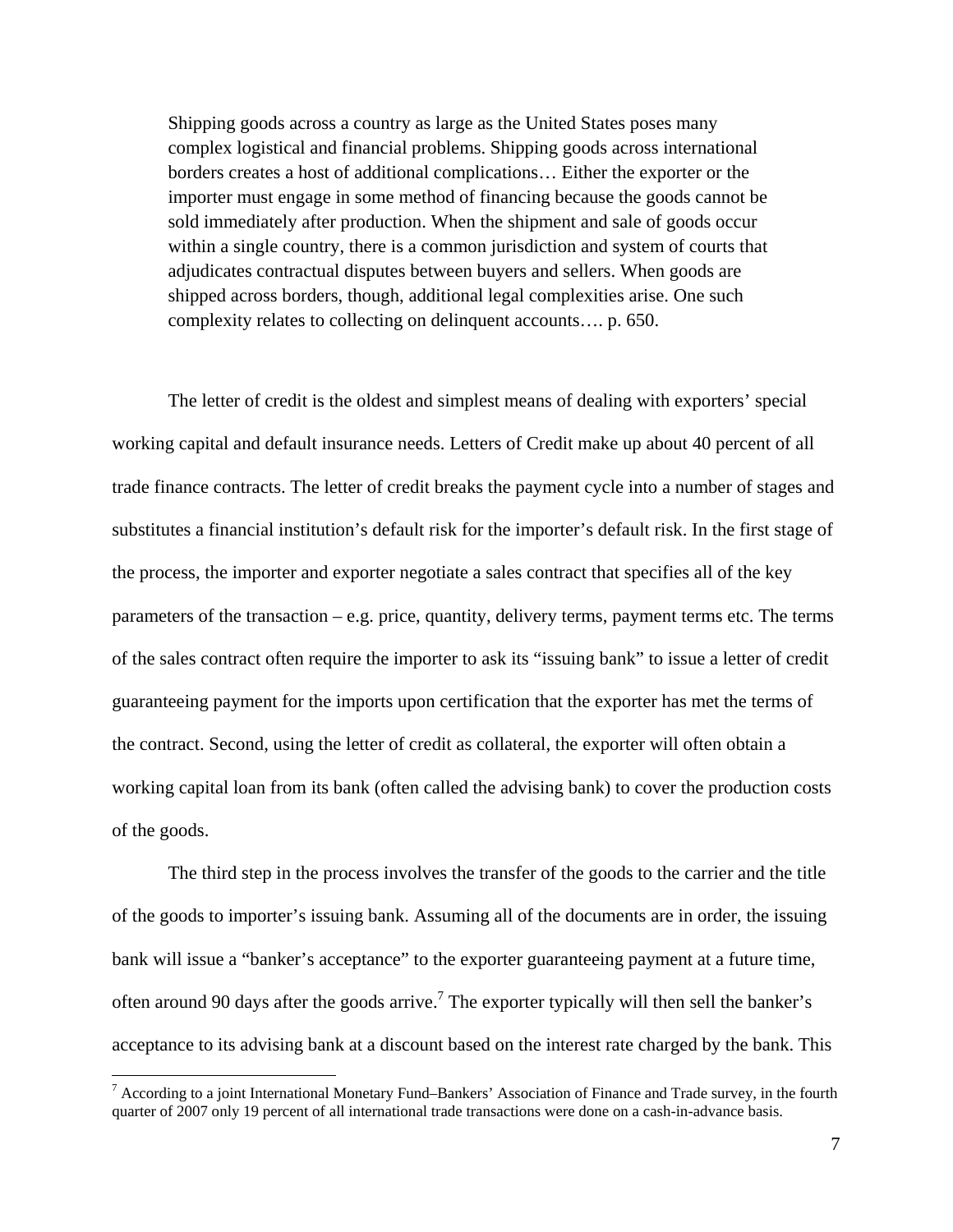enables the exporter to be paid upon shipping the goods and also provides the funds to the exporter to repay the working capital loan from its bank, and removes the trade credit from the exporter's balance sheet. The advising bank will then record a "foreign bill bought" on its balance sheet.<sup>8</sup> After the goods arrive, the title of the goods is transferred to the importer from the issuing bank in exchange for either immediate payment or more frequently a promissory note stating that the importer will pay the issuing bank (with interest) at the same time that the banker's acceptance matures.

Banks need to raise funds from external markets at various times during this cycle. For example, the advising bank needs to raise funds to cover the working capital loan whose only collateral is the letter of credit and the exporter's ability to successfully produce and ship the goods. After the goods ship and the advising bank is repaid on the working capital loan, the bank also needs to raise money to cover the cost of payment to the exporter using the banker's acceptance as collateral. Very often it accomplishes this by selling the issuing bank's "banker's acceptance" to other investors.

Payment defaults can occur at any point in this cycle. The importer can default on its payment to the issuing bank, the issuing bank can default on the terms of the letter of credit, the advising bank can refuse to extend a working capital loan or refuse to purchase the banker's acceptance, or the exporter can default on the initial working capital loan. Because of data availability, our paper focuses on the third type of problem, i.e. the exporter's bank refusing to extend working capital loans or purchase bankers' acceptances.

As Bekaert and Hodrick (2008) argue, one reason why exporters use trade finance is that international trade takes significantly more time to execute than domestic trade. Djankov, Freund, and Pham (2006) found in a sample of 180 countries that the median amount of time it takes

<sup>&</sup>lt;sup>8</sup> In US accounting, the bank will record a "banker's acceptance."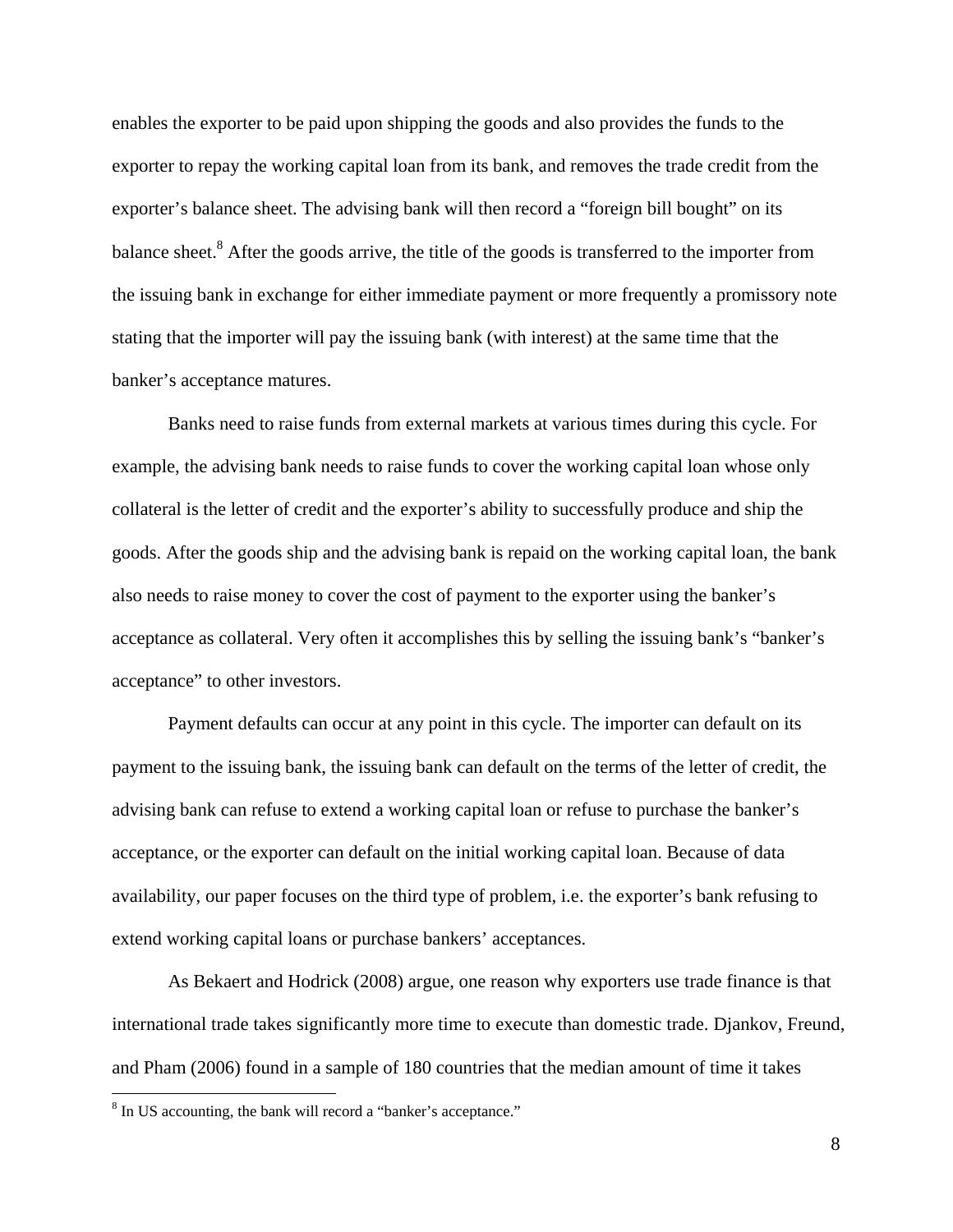from the moment the goods are ready to ship from the factory until the goods are loaded on a ship is 21 days. Much of this time is spent dealing with the paperwork and procedures associated with getting goods ready to ship internationally. Similarly, the median amount of time it takes from the moment a typical good arrives in a port until the good arrives in the purchaser's warehouse is 23 days. If we couple this finding with Hummel's (2001) estimate that the typical good imported into the US by sea spends 20 days on a vessel, we can see that it is not uncommon for goods to spend approximately two months in transit. Even in OECD countries, which have the most streamlined procedures, it takes 11 days for a good to reach a port or arrive from a port. These data suggest that firms engaged in international trade are likely to be more reliant than domestic firms on working-capital financing to cover the costs of goods that have been produced but not yet delivered.

Indeed, the available data suggest that trade finance is extremely important and commonplace as a means of reducing counterparty risk and of securing working-capital funds. Although measurement problems have caused many countries to stop collecting trade finance data, the best evidence, which is based on the 2004 Joint BIS-IMF-OECD-World Bank Statistics on External Debt, suggests that 90 percent of trade transactions involve some form of credit, insurance, or guarantee issued by a bank or other financial institution (Auboin (2007)). It is therefore not surprising that in the Lehman bankruptcy six of the thirty largest unsecured claims against Lehman were letters of credit (Lehman (2008)). Indeed, given that about 80 percent of the providers of trade finance are private banks (Auboin 2009), there are many channels through which the troubles of banks can affect trade flows.<sup>9</sup>

<sup>&</sup>lt;sup>9</sup> Financial innovation played a big role in non-banks like AIG moving into the trade finance arena by writing export credit default insurance to replace the insurance supplied by the issuing banks. These credit default guarantees enable the exporter to sell its trade credits to other financial institutions. This helps explain why export credit insurance is such an enormous business. For example, according to the Berne Union, the leading association of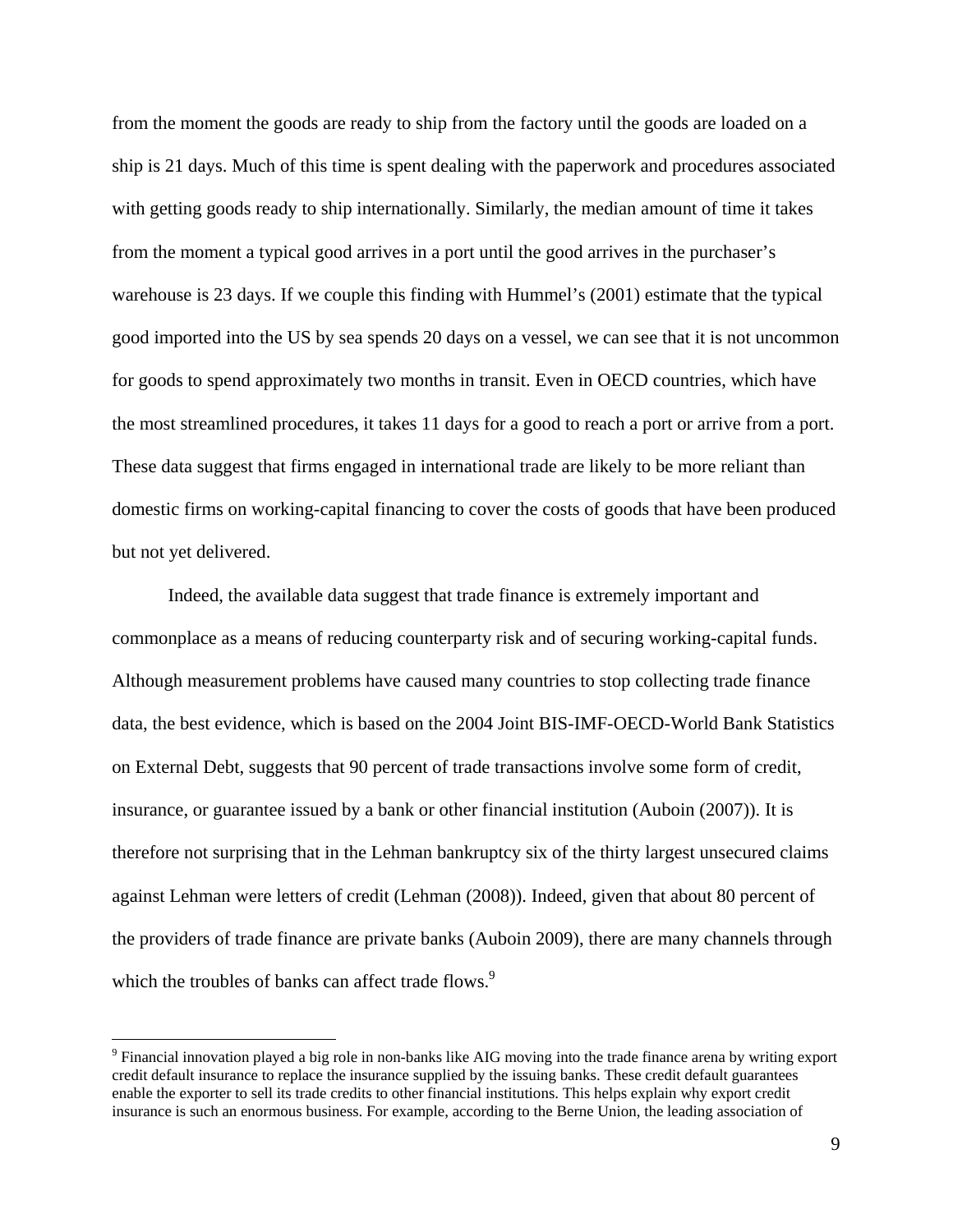# **3. The Trade Finance Transmission Channel**

 Given that banks are the principal suppliers of trade finance, the supply of such financing is likely to be closely tied to the health of the banks. In particular, as the health of banks deteriorates, these financial institutions find it increasingly difficult to raise funds either through interbank borrowing or through the issuance of new bonds or equity. And as these sources of liquidity diminish, unhealthy institutions cut back on their lending. These cutbacks are likely to have a particularly large impact on trade finance because the short maturities of trade finance and its need for constant renewal make it particularly sensitive to a bank's ability to extend new credit. Moreover, since exports are much more dependent on finance than domestic sales for the reasons outlined above, exports are likely to be harder hit by financial shocks. This suggests the existence of a "financial accelerator" for exports akin to that described in Bernanke, Gertler, and Gilchrist (1999) because the initial shocks to the macro economy, in this case in the real estate sector, are amplified and passed on to the rest of the economy through the financial market.

The discussion so far suggests that financial shocks are likely to be transmitted to exporters through two channels. First, financial institutions that have difficulty raising new funds may increase their rates for trade finance. In the Japanese financial crises of the 1990s this could be seen in the jump in interbank borrowing rates charged to Japanese banks relative to foreign institutions. Similarly, in the 2008 crisis, the standard measure of the risk premium charged to banks (the difference between interbank offer rates charged to banks and the overnight indexed swap rate (OIS)) jumped sharply reflecting higher bank borrowing costs.

export credit insurance providers, its members had an export credit default insurance exposure of \$1.4 trillion in 2008 (Source, http://www.berneunion.org.uk/bu-total-data.html).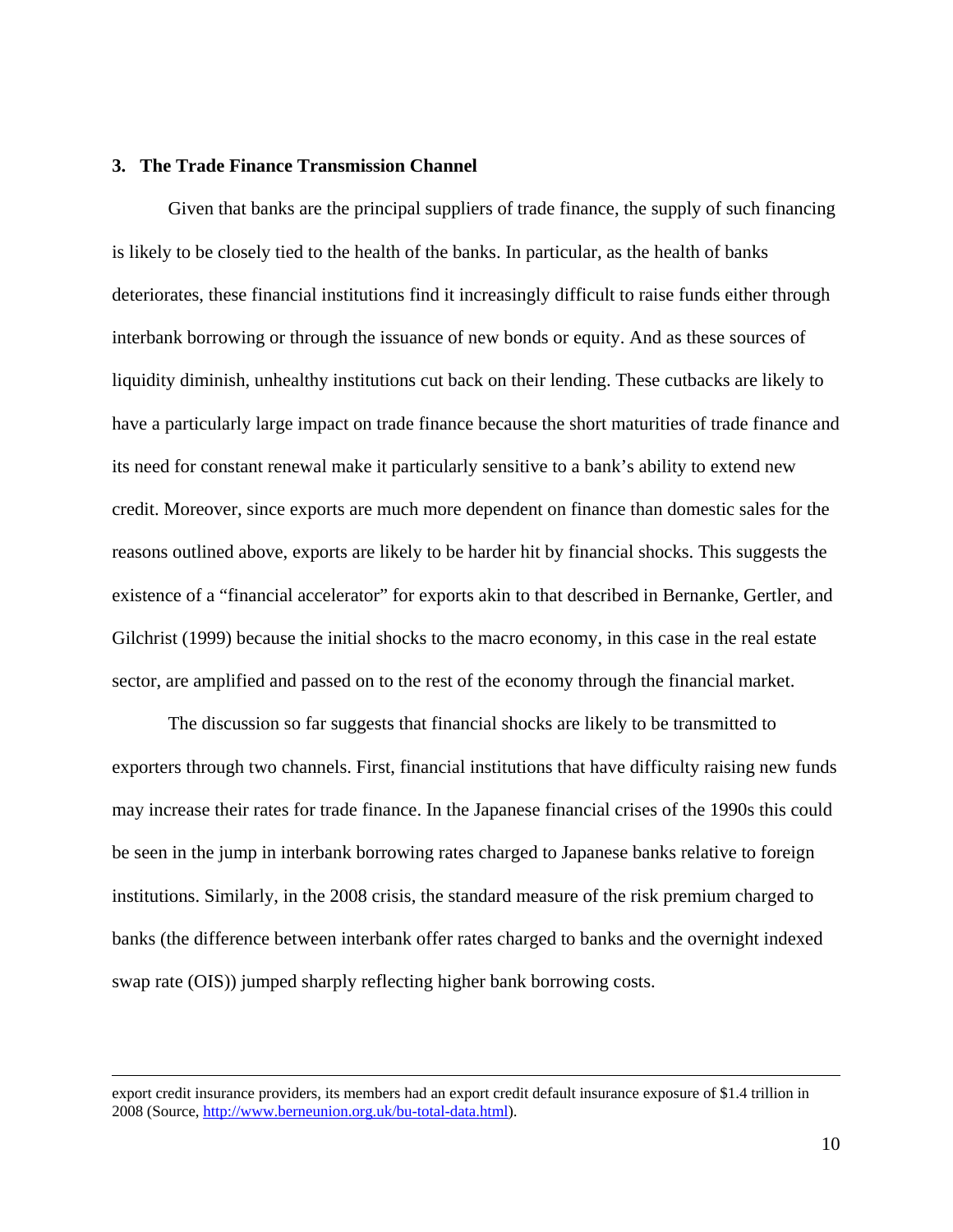Second, liquidity may dry up and banks may simply be unable to borrow and extend sufficient credit. For example the Bank of Japan (1998) noted that in the midst of the 1998 crisis, "lending attitudes of financial institutions, however, are becoming increasingly cautious as capital adequacy constraints have become more binding." While we don't know how much of the deterioration in bank capital resulted in higher premiums charged for trade finance in Japan in 1998, there is clear evidence that this happened in the more recent 2008 crisis. An IMF-Bankers Association of Finance and Trade Survey (2009) of 88 banks in 44 countries revealed that the average spreads on letters of credit, export credit insurance, and short- to medium-term trade-related lending rose by 70, 107, and 99 basis points respectively in the second quarter of 2009 relative to the fourth quarter of 2007. Probably part of this reflected greater trade credit default rates during the crisis. Jones (2010) reports that the loss ratio for trade credit insurance (i.e. the ratio of claims to gross premiums paid in) doubled from their historic levels in 2008 so that the average insurer was paying out 85 cents in default insurance for every dollar entering the firm. These 100 basis point jumps in the trade finance spreads are particularly striking given that the typical spread on a letter of credit is 10–16 basis points (see Auboin (2009)). The IMF survey also revealed that 57 percent of banks believed that part of the decline in trade finance transactions was caused by a tightening of credit availability at their own institution. . The deteriorations in the financial health (or outright bankruptcy) of major players in the trade finance world like Lehman, AIG, CIT Group, Citigroup, Bank of America, and Wells Fargo may have made it difficult for these banks to raise money to finance their export clients' trade credit default risk. The simultaneous collapse in the commercial paper market may have left exporters with few options other than cutting exports if their trade finance providers ran into trouble.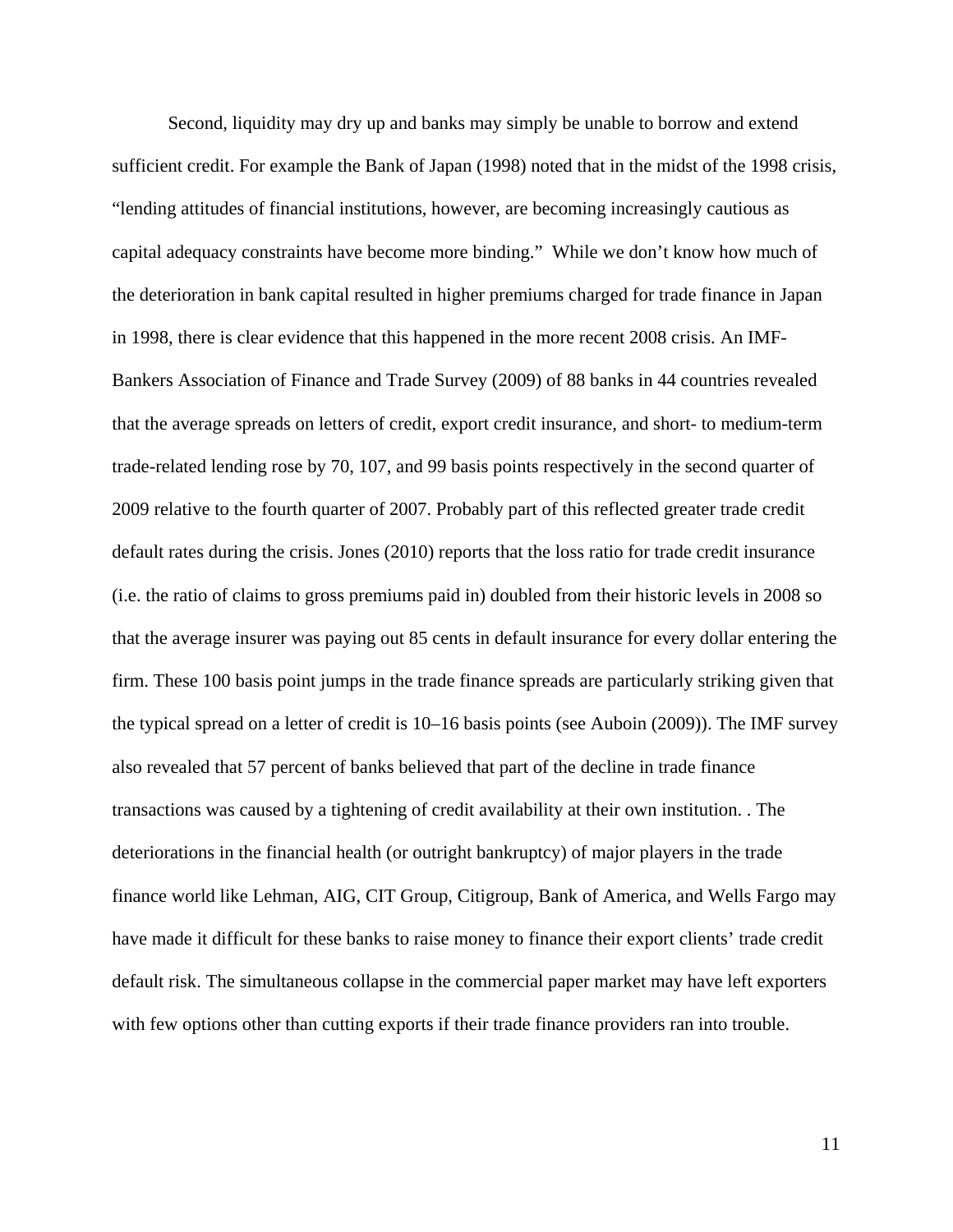In sum, our discussion of trade finance suggests a potentially important link between exports and the financial sector. Because of the higher risk and working-capital needs of exporting, firms rely more on banks for their exports than for their domestic sales. As a consequence, financial crises are likely to affect exports more negatively than domestic sales. In order to examine this relationship, we first present an overview of the Japanese financial crises of the 1990s and then turn to the firm-level evidence to identify the connection between exports and the financial market.

#### **4. The Japanese Credit Crunch**

 $\overline{a}$ 

 There are a number of reasons why Japan provides an ideal case for examining the impact of financial crises on exports. Japan's financial crises of the 1990s have a number of striking parallels to the 2008 global crisis that make it especially relevant for understanding what happened more recently.<sup>10</sup> The major driving forces behind the crises in both periods were twin real estate and stock market bubbles. In Japan, stock prices peaked in December 1989, and real estate prices peaked in 1991. Japanese bank stock prices fell sharply in late 1991 and early 1992 as it was determined that commercial banks would end up absorbing a disproportionate share of the losses suffered by the specialized mortgage lending companies that some of these banks had founded. By 1995, Japanese stock prices had fallen 49 percent from their peak, and commercial and residential real estate prices in the six largest cities of Japan had fallen 60 and 44 percent, respectively. This drop had heterogeneous effects on financial institutions: Japanese banks that had lent heavily in the real estate sectors – the Long-Term Credit Bank (LTCB) and Nippon Credit Bank, for example – were particularly hard hit by a sudden rise in nonperforming real

 $10$  The details of Japan's financial crises have been extensively examined elsewhere (see Hoshi and Kashyap (2001) for an excellent discussion), so we will highlight only a few of the relevant details here.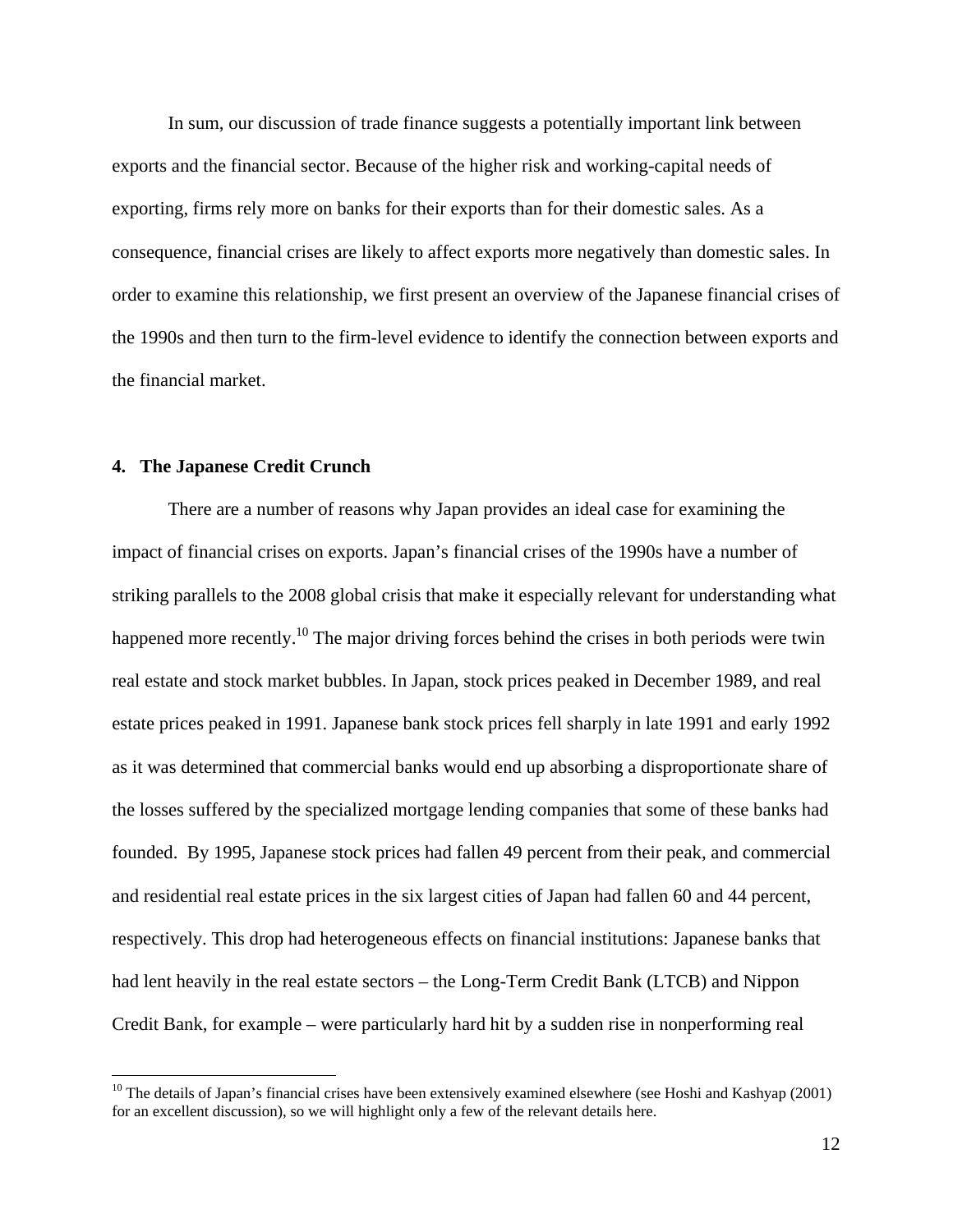estate loans coupled with big losses in their equity portfolios. Similarly, banks with long-term liabilities suffered heavy losses as Japanese interest rates fell.

 Initially, the disclosure of nonperforming loans and other losses was highly imperfect, but bank analysts soon began to realize that many Japanese financial institutions were insolvent. This information became much more public with the emergence of the "Japan premium" in the mid-1990s, which reflected the unwillingness of investors to extend short-term credit to Japanese banks unless the banks paid a substantial risk premium. Hoshi and Kashyap (2001) succinctly describe what happened next:

Slowing growth in 1997 uncovered more bad loans, and in November 1997 a crisis erupted. On 3 November, Sanyo Securities, a mid-sized securities firm famous for having the world's largest trading floor during the speculative frenzy of the late 1980s, suspended part of its operations and filed for bankruptcy protection. This was the first postwar default in the overnight interbank loan market, a shocking event. Then Hokkaido Takushoku Bank…was no longer able to secure funding in the interbank market. It was forced to close on 17 November, marking the first failure of a major bank in postwar Japan. A week later, on 24 November, Yamaichi Securities, one of the Big Four security houses, collapsed following rumors (which subsequently proved true) that it had suffered huge losses. (p. 276)

Interbank overnight loan rates in Japan skyrocketed, with the Japan premium hitting 100 basis points, as Japan's short-term credit markets seized up. These events closely mirrored the collapse in interbank liquidity markets in the US. As Peek and Rosengren (2000, 2005) convincingly document, in the massive credit crunch that followed Japanese banks were reluctant to provide new loans. With \$50 billion in bad loans, the LTCB, the ninth-largest bank in the world, had to be nationalized by the end of 1998 (Tett (2004) p. xi).

As the discussion has made clear, there are important similarities between Japan in the 1990s and the crisis of 2008. Both crises were initially caused by collapses in real estate prices that caused bad loans to spread from specialized mortgage lenders to banks and other financial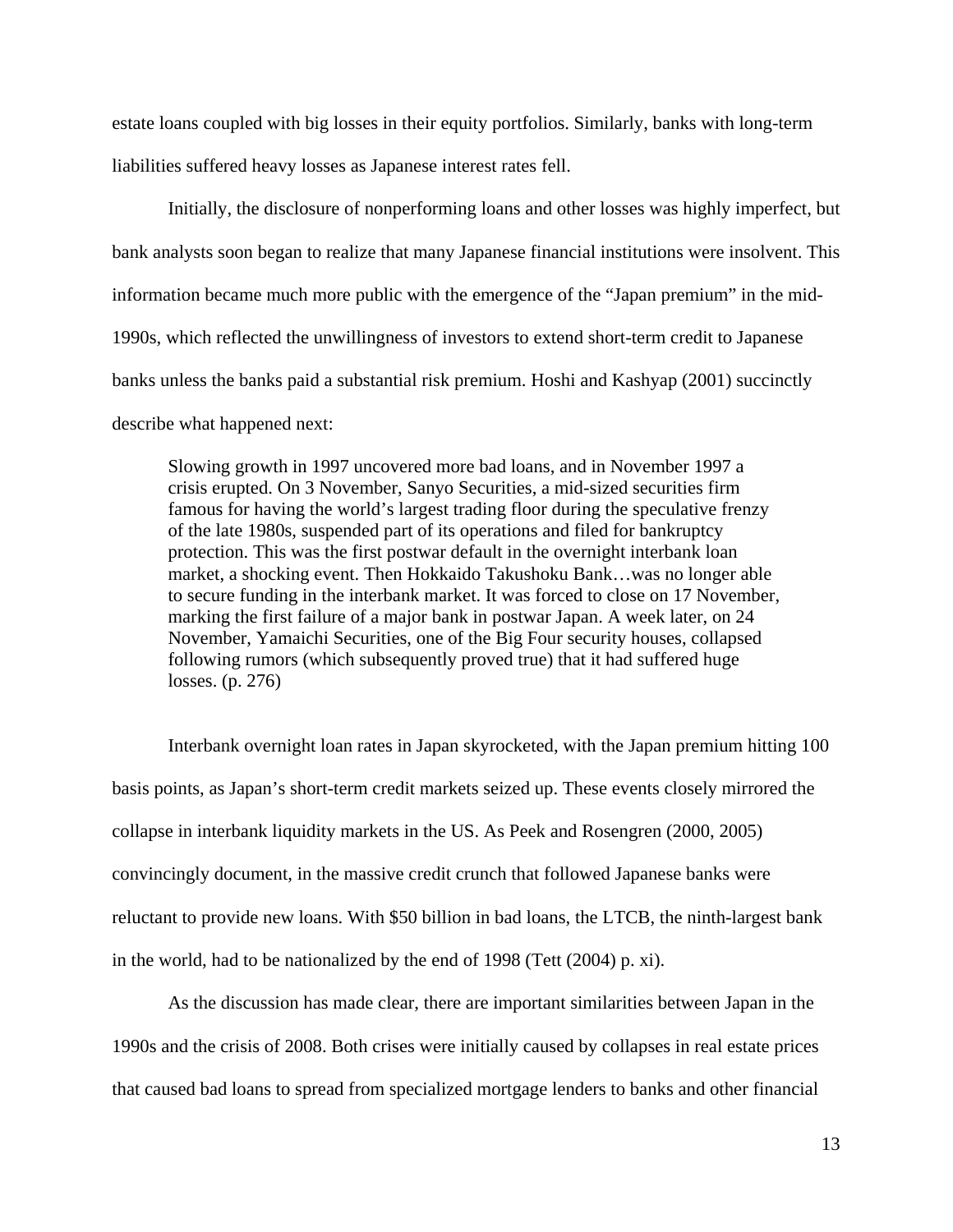institutions. In both, the proximate cause of the crises came from defaults in markets used by banks to secure short-term funds: Sanyo's default in the Tokyo interbank market in Japan and, more recently, Lehman's default in the money market. And, as we will document next, there also was a dramatic decline in Japanese exports akin to what we saw in 2008.

#### **5. Banks and Exporters: Data**

Our sample of firms is drawn from the Development Bank of Japan (DBJ) database of unconsolidated corporate reports. Between 1986 and 1999, the DBJ collected data on exports and loans for every firm listed on a stock exchange. The 600–700 manufacturing exporters in our sample, on average, accounted for 80 percent of all Japanese merchandise exports over this time period. In general, the Japanese fiscal year runs from April in year *t* until March in year *t*+1, with the accounting year of 82 percent of firms ending in March and 10 percent of firms ending in November or December. Figure 2 shows how well changes in exports of our sample of firms track those of the overall economy. In this figure, we plot the aggregate export data from the Ministry of Finance, which is on an April–March basis, with the aggregate export data in our sample of firms. As the figure shows, aggregate export growth computed from our sample of firms follows Japanese exports from official sources quite closely. This suggests that our data are likely to capture any aggregate movements in Japanese exports.

In order to identify which financial institutions are providing these firms with trade finance, we supplement the DBJ data with data obtained from the *Japan Company Handbook,* which provides information on each firm's reference banks. These banks, listed in order of importance, handle most of the firm's transactions. For each firm in the sample, we write down its main "reference bank." In cases where a firm's main bank was a regional bank, and therefore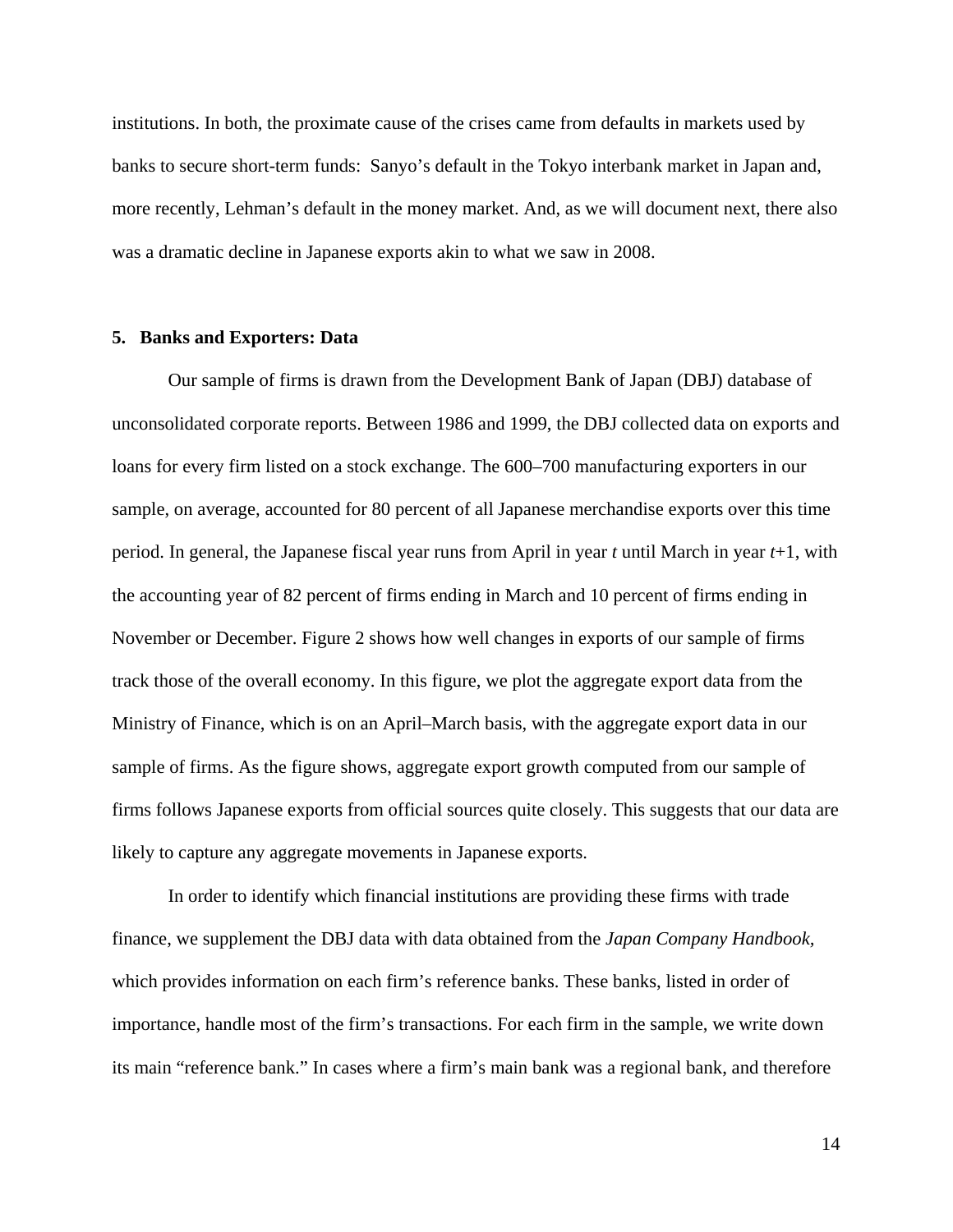probably not active internationally, we identified the bank most likely to provide trade finance as the first large commercial bank on the list of reference banks.<sup>11</sup> Although listed Japanese firms often deal with multiple banks, it is generally agreed that the main bank identified in this manner is the bank that typically handles the firm's payment settlement accounts and foreign exchange dealings (see Aoki, Patrick, and Sheard (1994)). Nevertheless, we examine alternative ways of identifying the main bank in the robustness section.

Our next task is to measure the health of banks. The major problem we face is that during the 1990s Japanese banks employed a wide variety of techniques to hide losses on their balance sheets. As a result, Peek and Rosengren (2005) argue that stock returns are much better measures of bank health than standard capital adequacy ratios, and we follow their suggested methodology.12 For each main bank, we computed the monthly market-to-book value as the average monthly share price multiplied by the number of shares outstanding and divided by the book value of its equity. We define the log change in the market-to-book value as the 12-month log difference of this number. All these data were taken from the Pacific Basin Capital Markets

<sup>&</sup>lt;sup>11</sup> We defined the set of internationally active banks as Japan's "city banks" plus a few other prominent banks, giving us a sample of 15 banks: Asahi Bank, Bank of Tokyo, Bank of Tokyo Mitsubishi, The Dai-Ichi Kangyo Bank, The Daiwa Bank,The Fuji Bank, Hokkaido Takushoku Bank, Industrial Bank of Japan, Long Term Credit Bank of Japan, Saitama Bank, Sakura Bank, The Sanwa Bank, Sumitomo Bank, Taiyo-Kobe Bank, and The Tokai Bank. During our sample period, some banks merged and others were nationalized: Taiyo-Kobe merged with Sakura Bank in 1990; Saitama Bank merged with Dai-Ichi Kangyo Bank in 1992; The Bank of Tokyo merged with the Bank of Tokyo-Mitsubishi in 1996; The Long Term Credit Bank of Japan was nationalized in 1998; and Hokkaido Takushoku Bank failed in 1998. Thus, we start with 15 banks in 1987, but this number falls to 11 banks by 1999.  $12$  Peek and Rosengren (2005) argue that "it is widely believed that Japanese bank capital ratios are substantially

overstated…. For example, Bank of Japan Governor Masaru Hayami told Parliament that the capital ratios of Japanese banks in March 2001 would have been only 7 percent rather than the reported 11 percent had they been held to the U.S. standards of capital adequacy. An even lower, and likely more prudent, estimate of the state of capitalization of Japanese banks is that the reported 10-percent capital ratios of the big banks represent a capital ratio of only about 2 percent once the public funds injected into the banks, the value of deferred taxes, and the 'profits' from the revaluation of real estate holdings are subtracted from the banks' capital…. *To the extent that analysts are able to penetrate the veil of reported capital and nonperforming loan ratios, widely viewed as deviating substantially from the true extent of bank problems, stock returns should reflect the best estimates of bank health* [emphasis added]."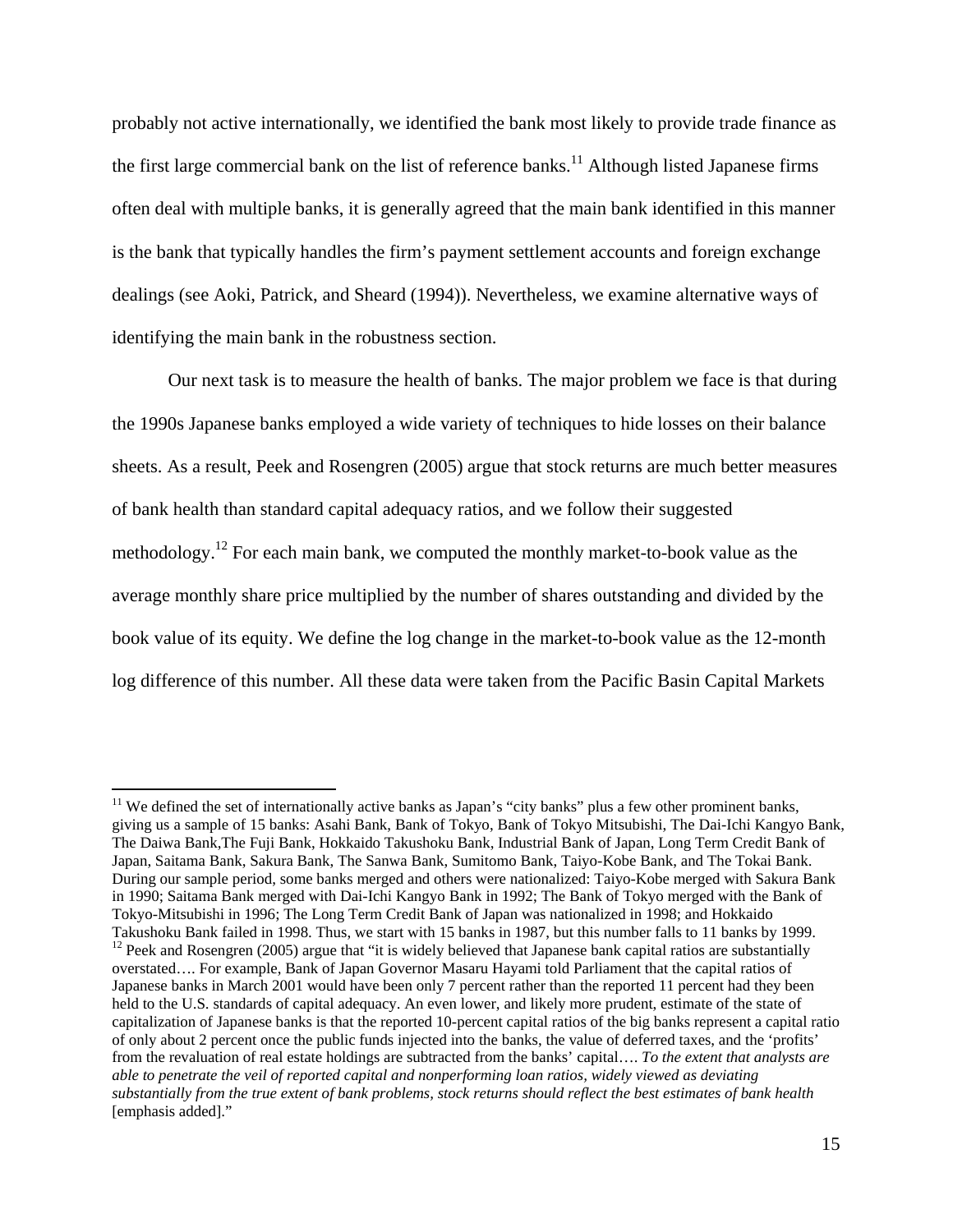database. Finally, we were able to obtain data on "foreign bills bought," which is a measure of the trade finance extended by each bank from the Nikkei NEEDS FinancialQuest database.

Ultimately, we will examine whether changes in a bank's market-to-book value affect its client's future export performance. For that purpose, it is useful to define the lagged change in bank health as the lagged log change in the bank's market-to-book value over the 12-month period before the close of the company's books. This approach lets us examine whether a collapse in the market value of a bank in one year is associated with slower export growth in a subsequent fiscal year. For example, if a firm's fiscal year ends in March, we would examine whether the change in the market-to-book value of its main bank between March of 1997 and March of 1998 was associated with slower growth in exports from fiscal year 1998 to fiscal year 1999.

Figure 3 shows the dispersion in our measure of bank health over the course of our sample. We portray only the data for March-on-March changes because most of the firms in our sample close their books in that month and this keeps the figure less cluttered. The line indicates the log change in the median market-to-book value in our sample of main banks. As the figure shows, the typical bank saw its market value rise dramatically in the bubble years and fall sharply as nonperforming loans accumulated in the 1990s. The worst years for Japanese banks were 1992 (the year after land prices peaked and the first wave of bank failures began) and 1997 (as Japan was wracked by another series of bank failures). Interestingly, if we compare figures 2 and 3, we see that both these years were followed by negative export growth.<sup>13</sup> What is critical for our study, however, is the heterogeneity in the returns of different banks. In most years, the difference between the bank with the highest return and the bank with the lowest return was approximately one-half log unit, which suggests that, in the typical year, some banks had returns

 $13$  The low export growth in 1987 is probably associated with a dramatic appreciation of the yen in 1986.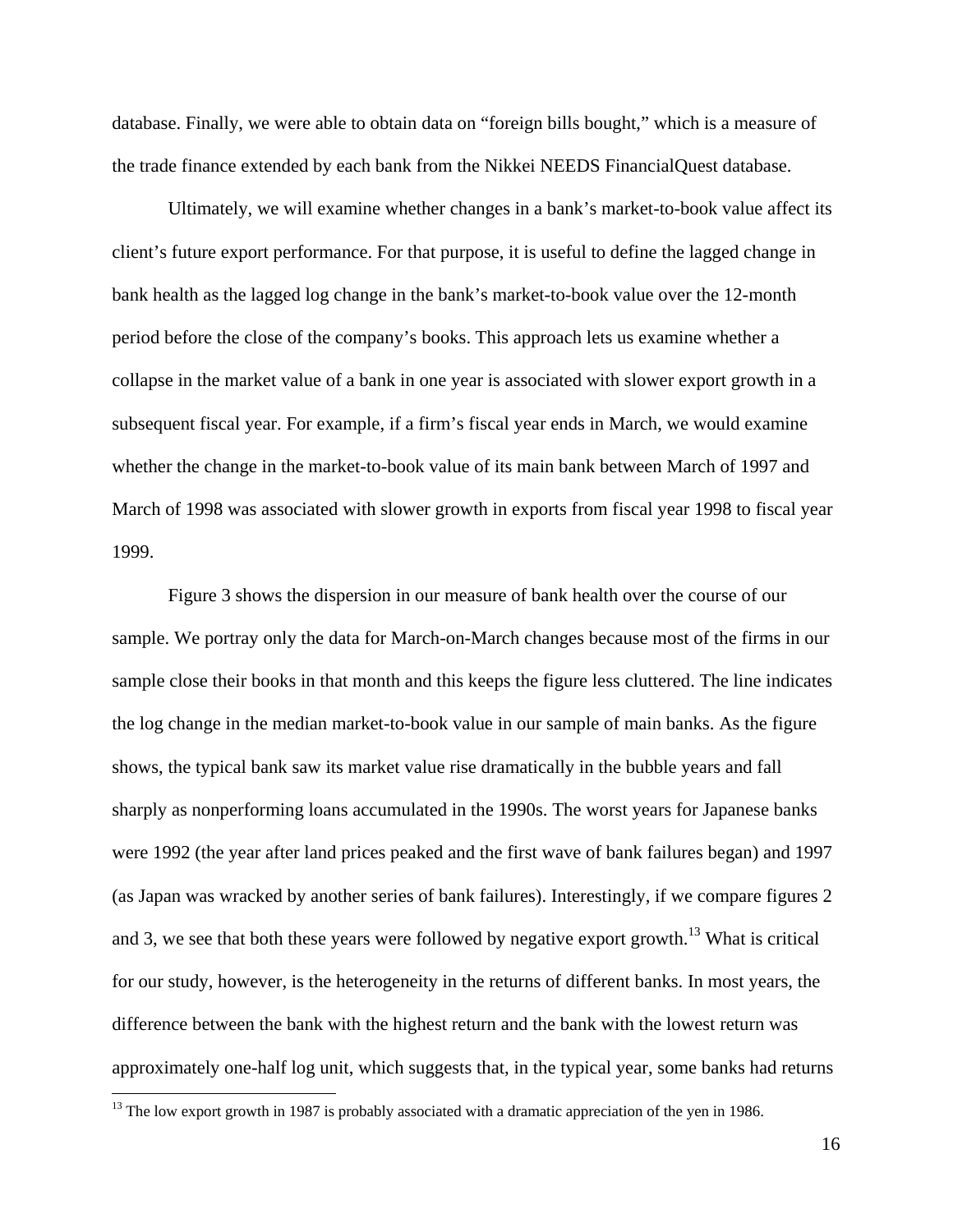that were 65 percentage points higher than others. In other words, the real estate crash did not affect all banks equally, and there were enormous differences in bank performance. We will exploit this cross-bank variation in bank performance in our identification strategy.

Table 1 presents sample statistics for our key variables. One of the most striking features of this table is the unimportance of trade finance relative to aggregate bank lending. Less than 1 percent of the typical bank's lending is in the form of trade finance and no bank extends more than 8 percent of its credit in the form of trade finance. Given that the typical bank in our sample extends trade finance to over fifty firms in our sample (and many more firms that are not in our sample), the data strongly suggest that the export credit exposure of any bank to any particular exporter is likely to be quite small. Similarly, the lending exposure of any bank to an exporter is also quite small. The mean share of a bank's total loans to an individual exporter is 0.01 percent, and no firm in our sample accounted for more than 0.6 percent of a bank's loans. These data indicate that the exposure of banks in our sample to either movements in any individual firm's trade finance borrowings or even aggregate borrowings was tiny.

Although trade finance is a very small share of aggregate lending by our sample of banks, the volume of this lending is very closely tied to the health of these institutions. Leaving aside issues of causality, it is straightforward to show that when banks become unhealthy, they lend less. We demonstrate this by regressing the log of a bank's total loans in a year on the log of its market-to-book ratio in the previous year as well as bank and year fixed effects. The results presented in Table 2 are in line with those in Peek and Rosengren (1995) showing that banks whose health declines cut back on lending. While Peek and Rosengren establish a causal link between declines in bank health and future lending by looking at the relationship between

17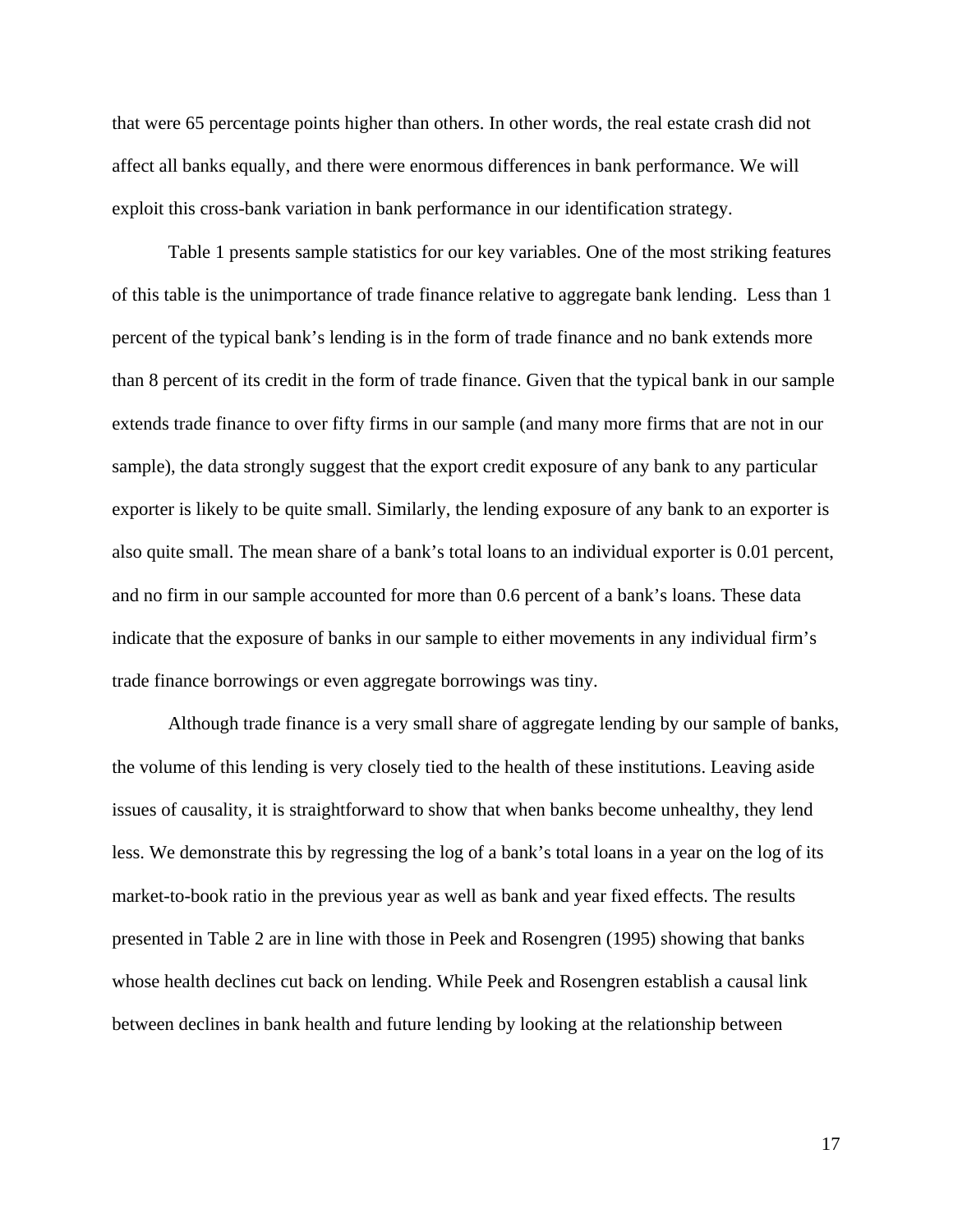foreign lending and bank health, this regression demonstrates that the positive association between trade finance and bank health is also present in our data.

In column 2 of Table 2, we estimate an analogous equation using the log of foreign bills bought as the dependent variable. The elasticity of foreign bills bought with respect to changes in bank health is six times larger than the elasticity of total lending. A one percent decline in a bank's market value is associated with 0.9 percent decline in trade finance. Similarly, column 3 shows that banks whose health declined saw dramatic drops in their export credit lines relative to their domestic lending lines. One interpretation of this is that financially stressed Japanese banks could not easily raise money and therefore could not roll over short maturity financial instruments like foreign bills. Regardless of the interpretation, the results make clear that there is a positive correlation between the health of financial institutions and the amount of trade finance they supply. Moreover, deteriorations in bank health are associated with much larger declines in the supply of trade finance than in other types of lending.

Another important correlation we highlight is the strong link between trade finance provided by a bank and the exports of firms that identify that institution as a reference bank. One of the problems in conducting this analysis is that the number of exporters that are associated with a reference bank can change as firms enter or leave our sample or change banks. We therefore restricted the sample to the subset of exports conducted by a balanced panel of firms with March closing dates that were tied to a particular main bank over the full sample period, which eliminates about 30 percent of the firms in the full sample.

In column 4, we aggregate the exports of these firms together by bank and regress the change in aggregate exports associated with a bank on the change in the bank's foreign bills bought, as well as bank and year fixed effects. Here we see that exports are positively associated

18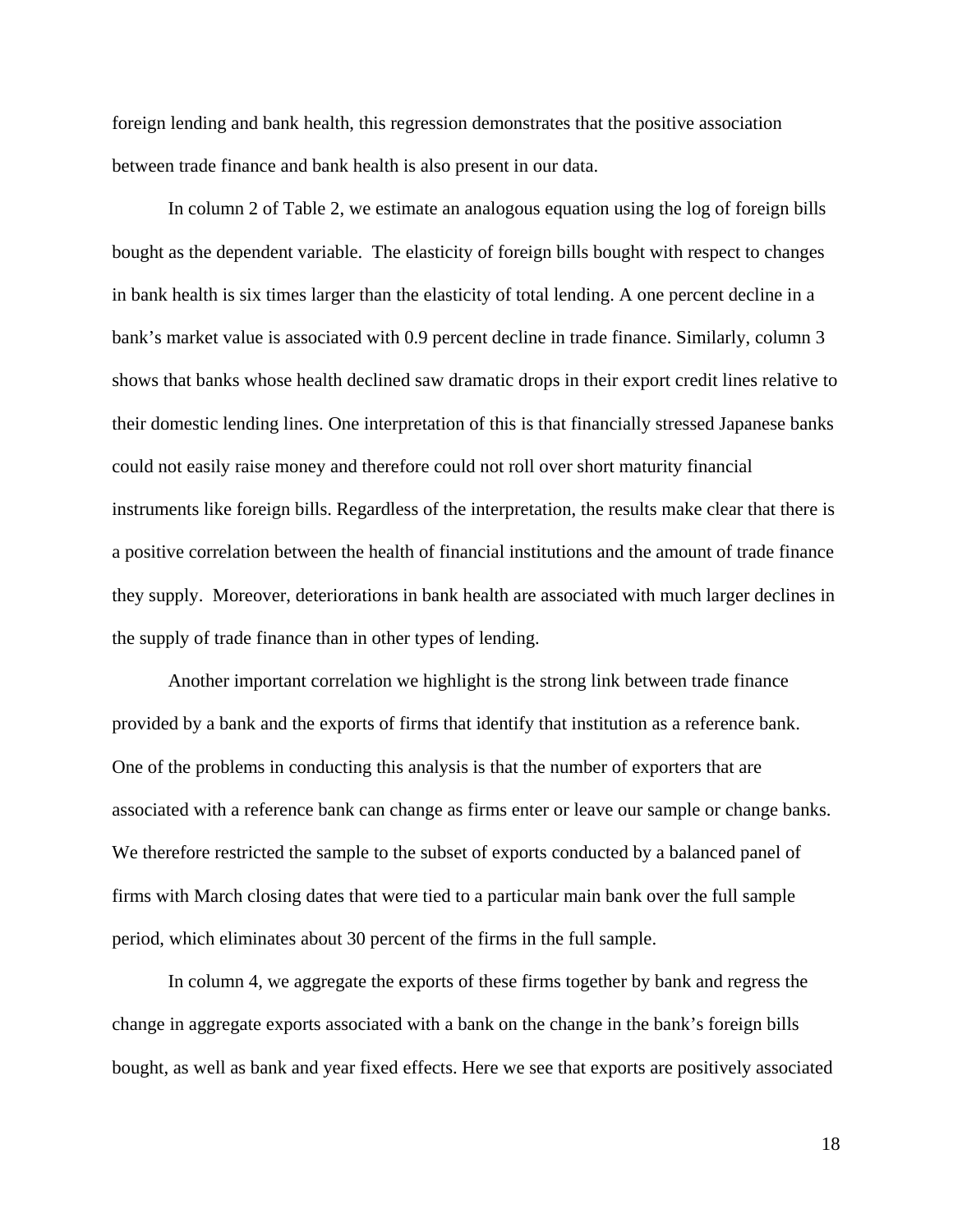with that bank's provision of trade finance. In order to make sure that these results are not driven by particular banks serving particular industries, we summed together the exports of firms that are clients of a particular bank in each industry and reran the regression with industry fixed effects. The results reported in column 5 of Table 2 indicate that the exports of client firms *within an industry* are positively correlated with trade finance provision of their banks. While this does not establish causality, Table 2 makes clear that there is a link between bank health and trade finance as well as between trade finance and exports.

#### **6. Bank Health and Exports: Estimation**

 $\overline{a}$ 

 The links between bank health and trade finance as well as trade finance and exports beg the question of whether we can discern a direct effect of bank health on exports. Obviously, a large number of other factors are related to export growth. However, most of these – industry demand, factor endowments, exchange rates, and factor prices, for example – can be thought of as common to all exporters within an industry at a moment in time. We therefore include industry-year dummies in our specifications to eliminate any bias arising from these sources.<sup>14</sup> Our basic estimating equation is:

(1) 
$$
\Delta \ln \left( \text{Exports}_{\text{fit}} \right) = \alpha_{it} + \beta \Delta \ln \left( \text{MTB}_{\text{fit-1}} \right) + \varepsilon_{\text{fit}},
$$

where Exports<sub>fit</sub> corresponds to the exports of firm f in industry *i* at time *t*, MTB<sub>fit</sub> is the marketto-book value of the main bank for that firm, and all Greek symbols are parameters to be estimated. Our identification strategy, then, is based on how the export growth of firms within a narrowly defined industry in a particular year varies with the health of the banks providing those firms with trade finance.

 $14$  The DBJ data divide manufacturing into 108 sectors, which comprise our industry dummies. In specifications with 13 years of data, this means that we have 1404 industry-time dummies. All standard errors are clustered at the bank level.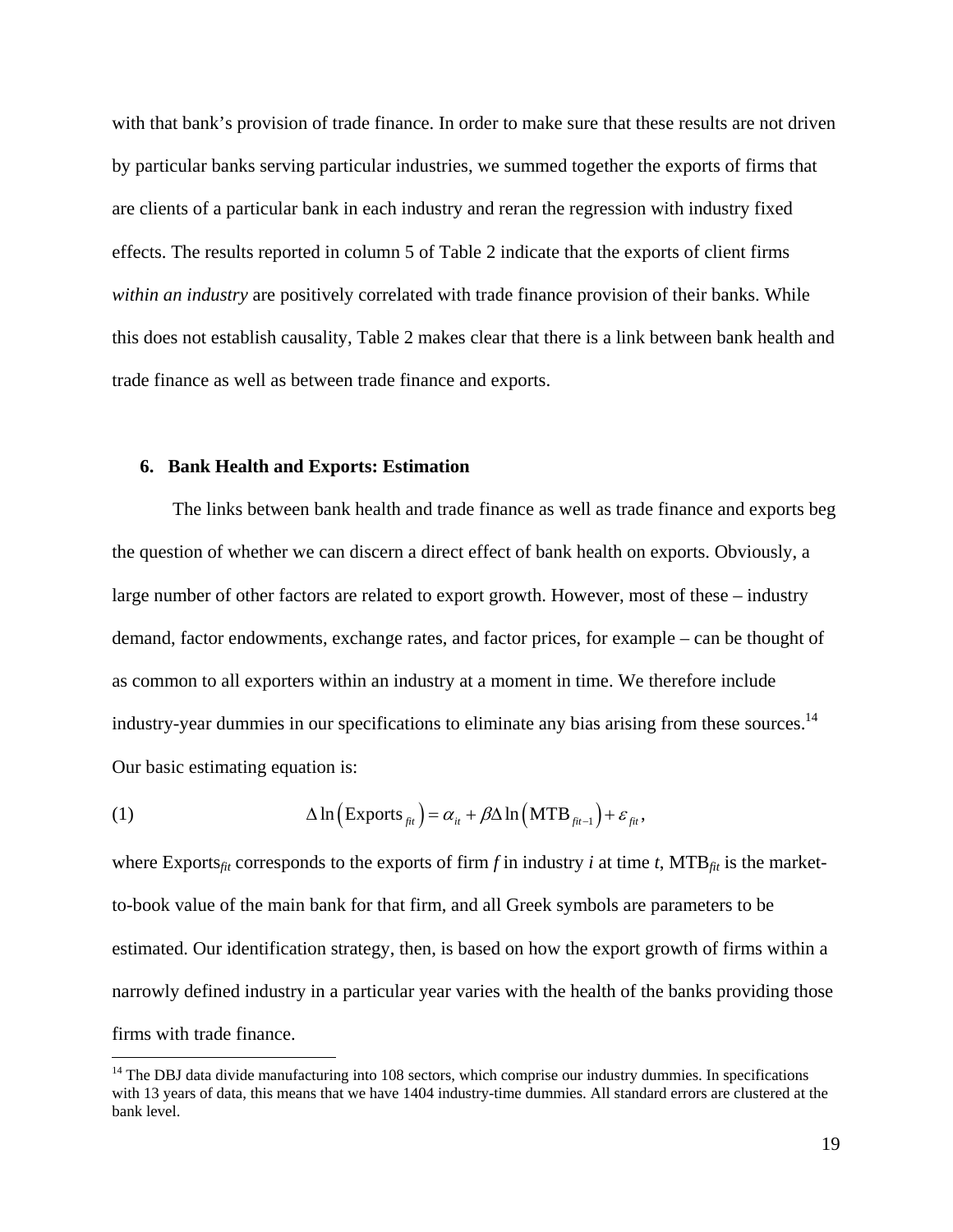Table 3 presents the results from these regressions. We drop firms whose export growth is in the top and bottom one percentile.<sup>15</sup> The first two columns present regressions of the change in log exports on the lag change in the log market-to-book value of the bank most likely to be supplying trade finance. In the first column, we report results with year dummies, and in the second column, we report results with industry-year fixed effects. The estimated coefficient with industry-year dummies is about 0.08, which means that when a firm's main bank suffered a 30 percent decline in its market-to-book value, the firm's annual exports declined 2.7 percent.

In column 3 of Table 3, we check whether we have the correct lag structure in the change in the market-to-book value. The results indicate that a change in the market-to-book value from, say, December 1996 to December 1997, will affect export growth from the calendar year 1997 to 1998. Thus, the fall in exports occurs in the year following the slump in bank health. Column 3 shows that a two-period lagged change in market-to-book value has no effect on exports.<sup>16</sup> All the effects appear to be contained within the year following the change in bank health. This implies that the effects of a decline in bank health are short term, as one would expect if a decline in bank health immediately led to a decline in the ability of the bank to raise financing.

An important part of our argument supporting a link between the financial sector and exports is that exporters depend on trade finance to make sales abroad because of the greater risks associated with exporting coupled with the higher need for working-capital financing. In order to test whether we have identified an export-specific effect or merely a general effect applicable to all sales, we replaced the dependent variable with the log change in domestic sales for the same sample of firms in column 4 of Table 3. This sample includes all firms that exported at any time during the sample period  $-$  in 10 percent of the observations domestic sales account

 $15$  Including these outliers tends to magnify the effect of bank health on exports.  $16$  The contemporaneous change in market-to-book value is also insignificant.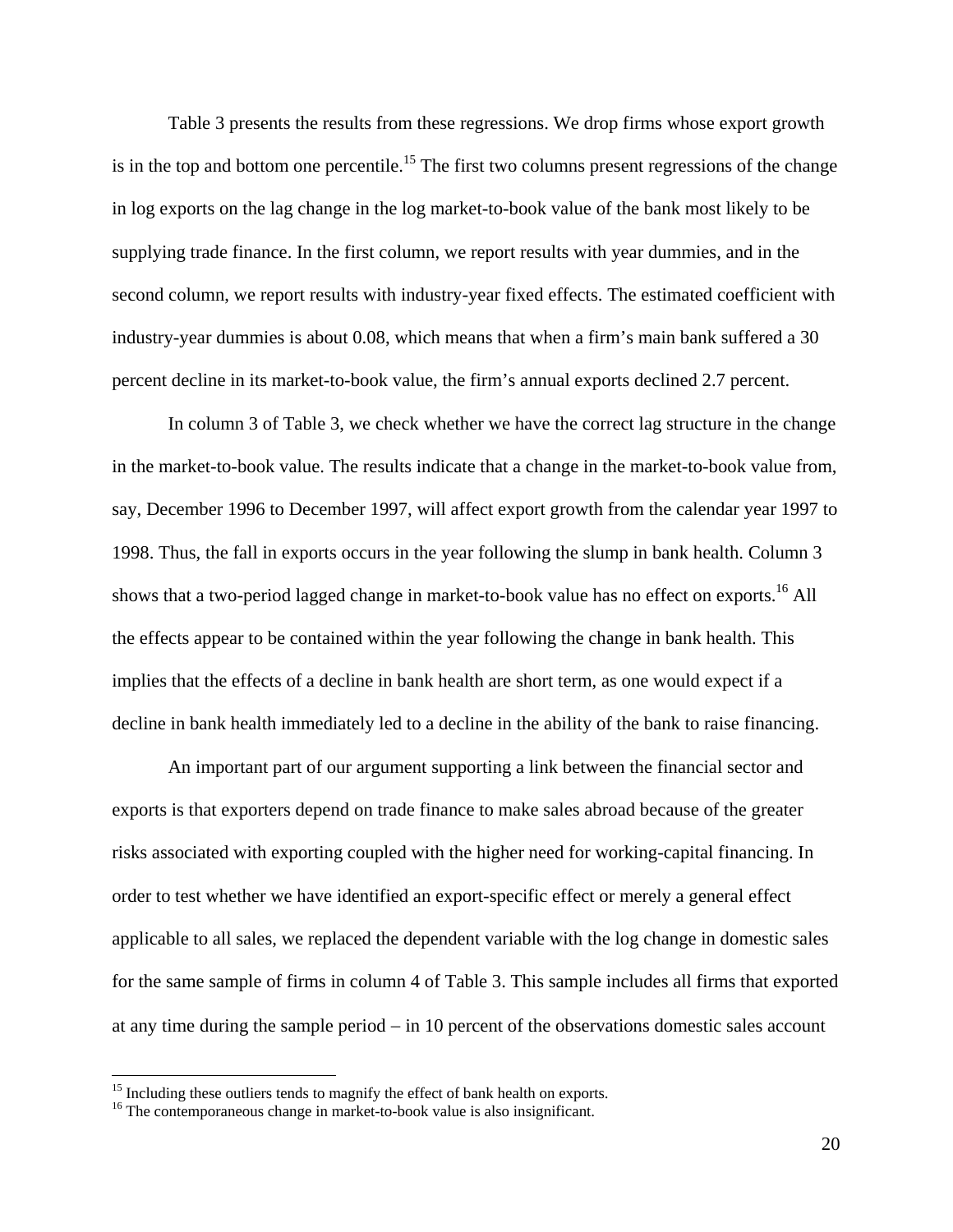for 100 percent of the firm's total sales and the median share of domestic sales in total sales is 88 percent. As the table shows, firms whose main bank became unhealthy tend to sell less in the domestic market, but the effect is much smaller than the effect on exports.<sup>17</sup> The results in columns 2 and 4 indicate that the decline in the health of the bank providing trade finance causes exports to decline about 5 times more than domestic sales. Interestingly, the magnitude of this relative decline in exports to domestic sales is almost the same as the relative decline in foreign bills bought to total loans that we observed in Table 1, indicating that declines in bank health are associated with declines in the supply of trade finance to and exports by firms dependent on the troubled banks. In column 5, we replace the dependent variable with the log change in the ratio of exports to domestic sales. The results clearly show that the export to domestic sales ratios of firms fell after the health of banks supplying trade finance declined. This strongly suggests that these results are driven by the additional financing needs of exporting relative to selling domestically *even within the same set of firms*.

One potential concern about this methodology is that there may be an endogeity problem either through reverse causality, if export performance were driving bank performance, or through an omitted variable that might be affecting both bank health and a firm's exports. Column 5 in Table 3 suggests that it is highly unlikely that our results are being driven by reverse causality as it seems hard to argue that the health of a bank would be systematically related to changes in a borrower's export to domestic sales ratio. Nevertheless, in Table 4 we implement a number of additional robustness checks to show that endogeneity is not driving the results.

 $17$  We dropped observations where domestic sales growth is in the top and bottom one percentile. Including these outliers leads to an insignificant positive effect of bank health on domestic sales.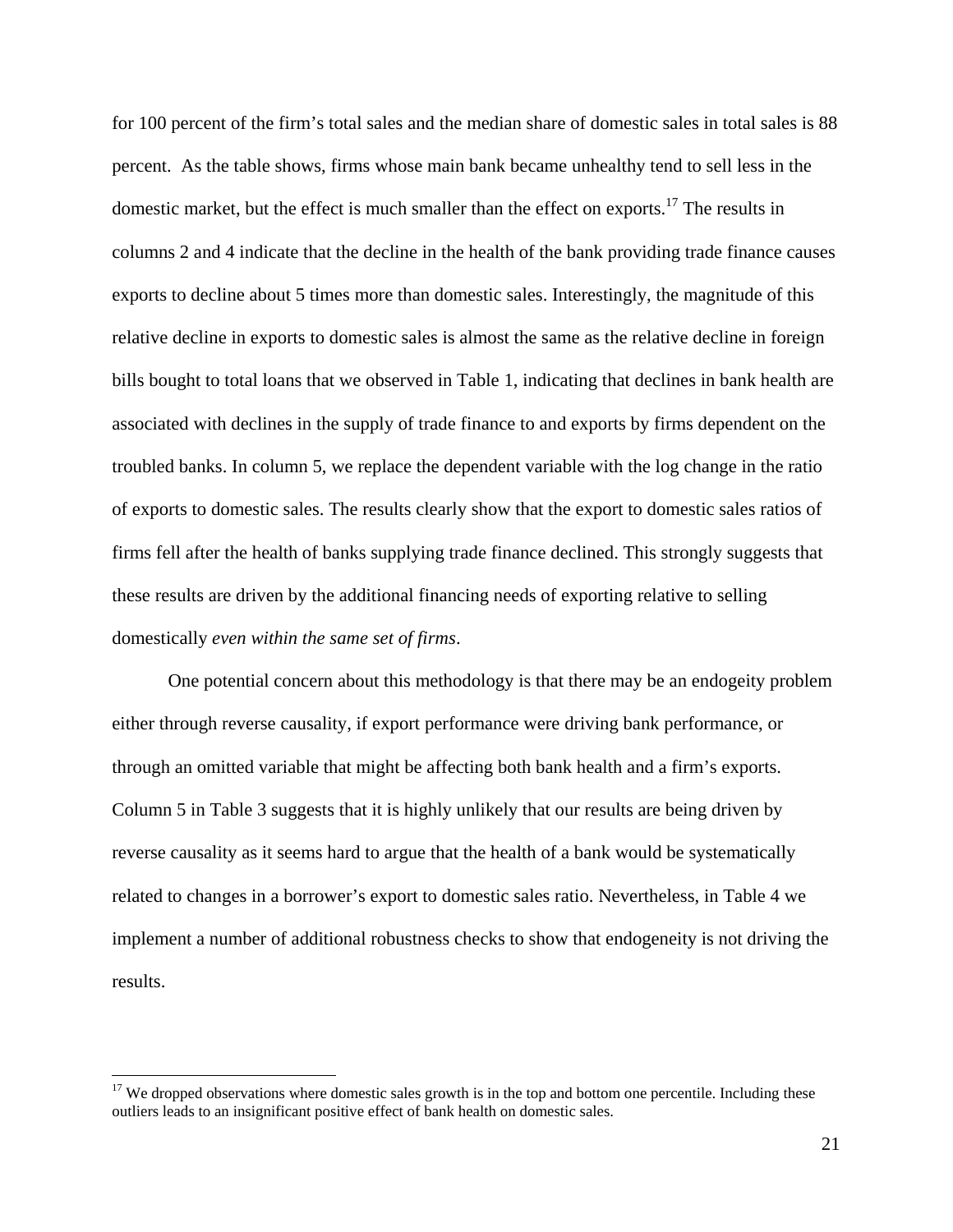There may be some correlation between changes in exports and changes in a bank's market-to-book value that we have not considered. For example, if changes in contemporaneous exports are correlated with changes in a bank's market-to-book value and changes in exports are serially correlated, we might observe a spurious correlation. To check that persistence in export growth is not driving the results, we included a lagged dependent variable in column 1 of Table 4 and show that the coefficient on the market-to-book value remains unchanged. This indicates that even if one believes in a contemporaneous correlation between a firm's exports and a bank's health, that correlation cannot be driving our results. Instead, a deterioration in bank health is leading to a future decline in exports that is independent of what is happening to contemporaneous export growth.

In principle, it is possible that bank health may be correlated with other firm performance variables. Although we have argued that it is highly unlikely, we check that our results are robust to this possibility by following Klein, Peek, and Rosengren (2002) and include lagged firm performance measures other than exports in the second column. We include the one-period lag change in a firm's log total assets and the lagged change in a firm's profitability, measured as the ratio of net income to assets. The coefficient on total assets is positive and significant whereas the coefficient on profits is insignificant. Moreover, the point estimate on the change in the market-to-book value is unaffected by the inclusion of these measures of firm performance. Another omitted variable issue could arise if exposure to countries hit by the Asian crisis such as South Korea simultaneously affected a bank's health and a firm's exports. To ensure this is not driving our results, we reestimate equation (1) for the pre-Asian crisis years up to 1996 and see from column 3 that the estimates remain unchanged.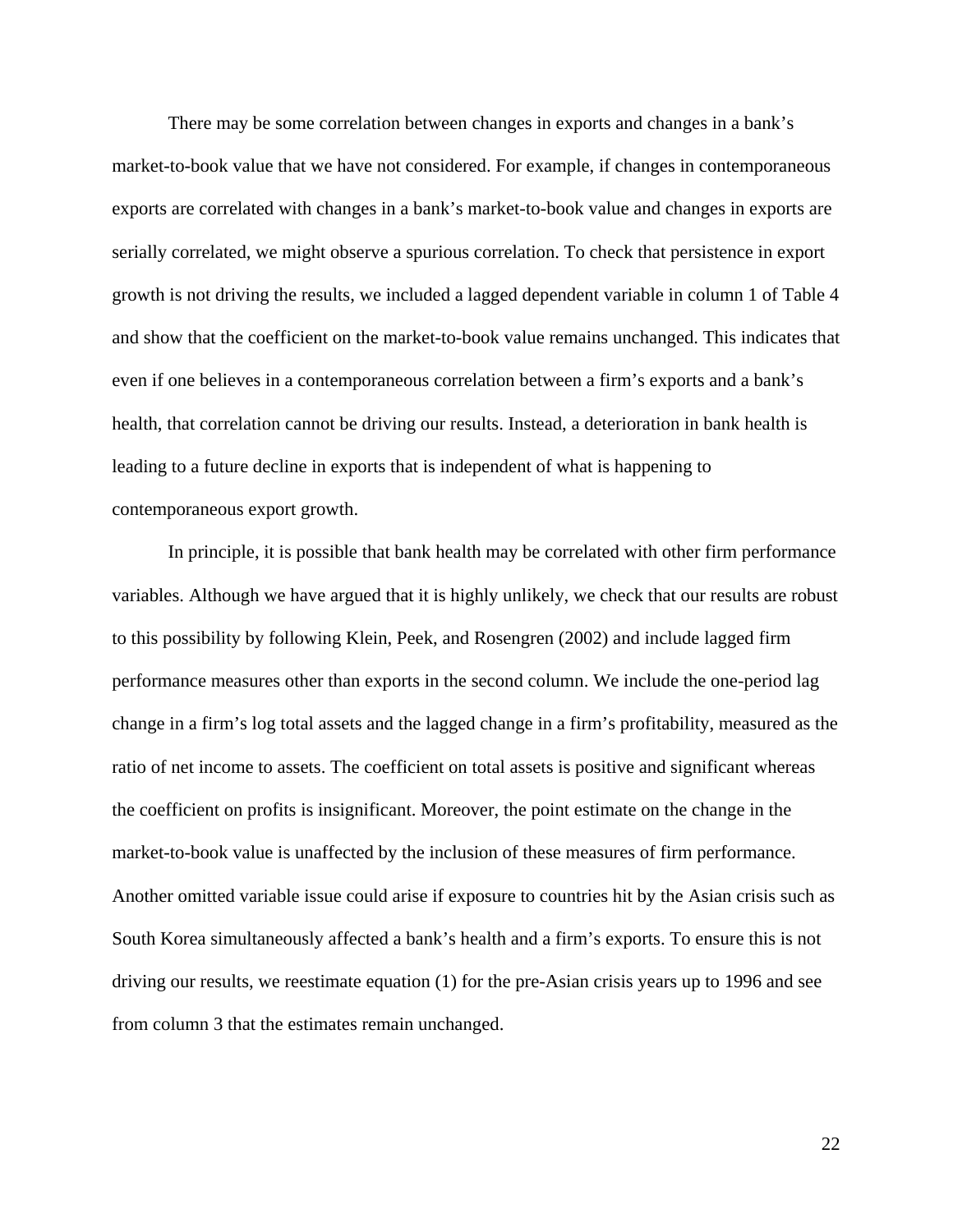We also correct for potential endogeneity by using an instrumental variables technique. Our first approach is to correct for a correlation that might arise between the market value of the firm and that of the bank. One could imagine this correlation arising from a number of sources. For example, future exports might be correlated with the probability of a firm loan default and hence bankruptcy.<sup>18</sup> Alternatively, since banks may own up to 5 percent of a firm's shares in Japan, it may be the case that the bank's share price is correlated with the firm's share price. In order to make sure that there is no reverse causality arising from the health of the firm affecting the health of the bank, we use the residuals from a regression of changes in bank market-to-book values on firm share price changes (with industry-time dummies) as an instrument.<sup>19</sup> These residuals are uncorrelated with the health of the firm or its expected profits by construction. As one can see in column 4 of Table 4, using these residuals as an instrument hardly affects the impact of bank health on firm exports. In other words, the health of the bank has an impact on the firm's exports that is independent of the firm's health. $^{20}$ 

Alternatively one could argue that declines in exports might not have much of an impact on the exporter's health, but might affect the bank's health directly because lower firm exports reduce trade finance profits for the bank. To get some sense of a main bank's exposure through this channel, we compute the present discounted value of all the profits of the bank's trade finance contracts and subtract this number from the market value of the bank in each year (see Appendix for details). We then use this adjusted market value to compute an adjusted log change

 $18$  If a decline in exports is associated with a greater probability of bankruptcy, a bank's share price might decline when a firm's exports decline. However, the bankruptcy rate of listed companies was extremely low during this period, less than 0.1 percent per year over our sample period (see Xu and Zhang (2009)). This suggests that it is highly unlikely that defaults by exporters, in general the most profitable firms in the market, should be driving our results.

<sup>&</sup>lt;sup>19</sup> We used change in firm share price instead of change in firm market-to-book value, because the DBJ data did not report the number of shares issued of each firm. In practice, these two measures are very highly correla

 $20$  Similarly, including the exporter's share price as an independent variable in equation 1 does not qualitatively affect the bank health coefficient.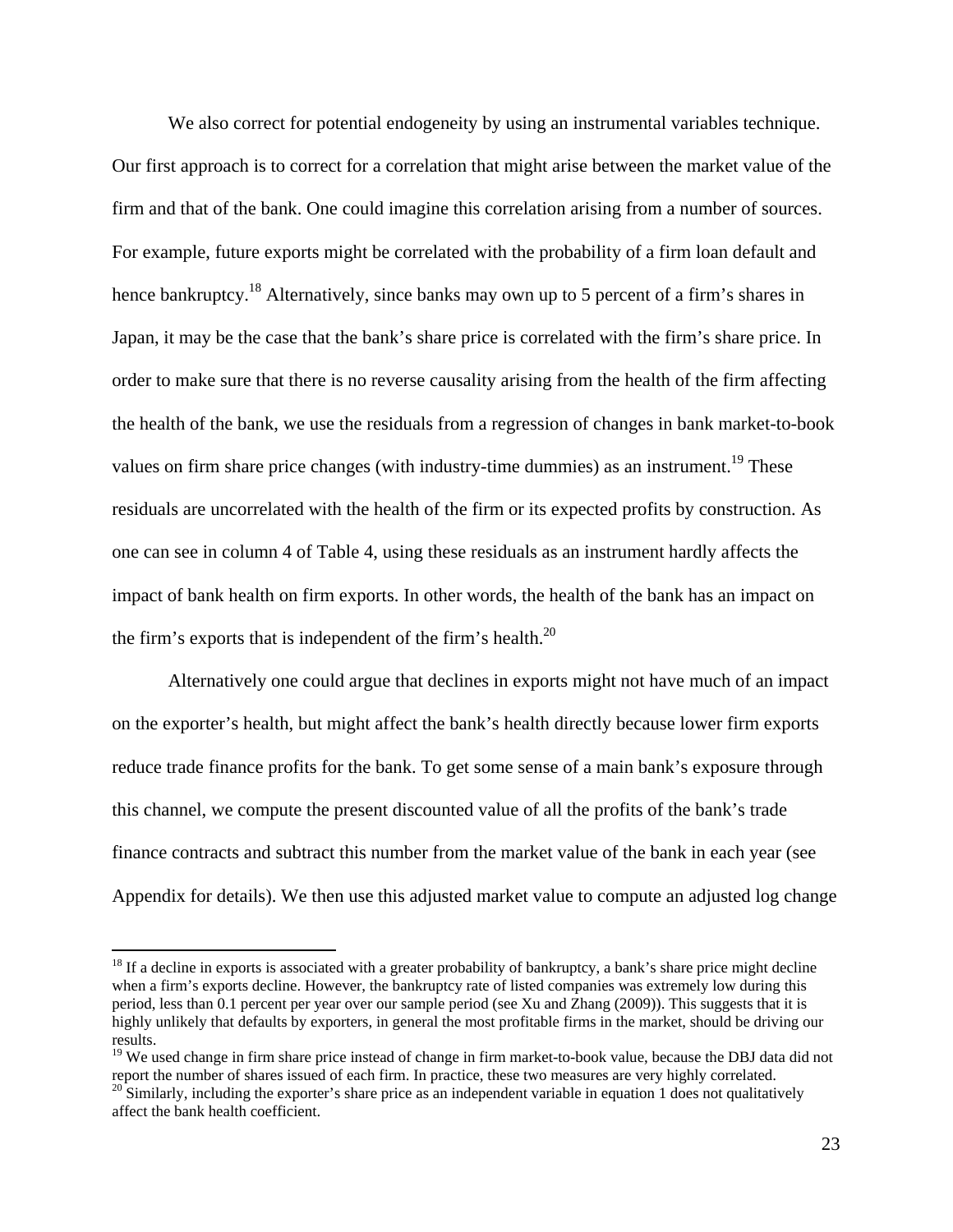in the market-to-book value as an instrument for the actual log change in the market-to-book value of the bank. This instrument can be thought of as the market-to-book value that would obtain based on all of the bank's operations except for its export finance-related ones. Column 5 of Table 4 shows that the instrumental variables estimation does not change the point estimates in the exports equation, and column 6 shows that instrumenting also leaves the results on the ratio of exports to domestic sales unchanged. These results indicate that the effect of bank health on firm exports does not arise from endogeneity but rather indicates that declines in bank health cause future deteriorations in firm exports. $^{21}$ 

If trade finance does matter for the response of exporters to financial shocks, then one should expect to see certain kinds of firm heterogeneity in the data in which some firms at some times are more affected than other firms. First, it is probably much harder for a firm to find alternative forms of trade finance when a bank runs into trouble in a crisis period and many other institutions are troubled than if only the firm's bank is in trouble.<sup>22</sup> In order to test for this effect, we interacted the change in the bank's market to book value with a dummy that equals 1 for the crisis years: 1991 (the year land prices started to fall), 1993 (the year the *jusen* losses were tied to the banks), and 1998 (the year many Japanese banks began failing). As one can see from column 1 of Table 5, firm-level exports contract by much more when an exporter's bank runs into trouble in a crisis year, relative to a non-crisis year.

1

 $21$  We also tried using the residuals from a regression of the change in the bank's market-to-book value on firm share price changes *and* trade finance contract prices as an instrument. The results were qualitatively identical to those presented here.

 $22$  Obviously, if firms can easily switch between sources of trade finance, problems in one financial institution need not create difficulties for an exporter. However, there is good reason to believe that it is difficult to find another source of financing quickly in the event that an exporter is cut off. In particular, any new financial institution interested in providing trade finance would need to examine carefully the risk of the exporter, the importer, the purchaser's financial institutions, and the reasons why the original financier refused credit. While this analysis can certainly be done, it may take some time and is likely to delay the exports. Moreover, it may be hard to find a new source of trade finance in the midst of a financial crisis when many institutions are under stress. Thus, the mere fact that exporters can find alternative sources of finance does not mean that they can do so rapidly enough to prevent an interruption in their shipments.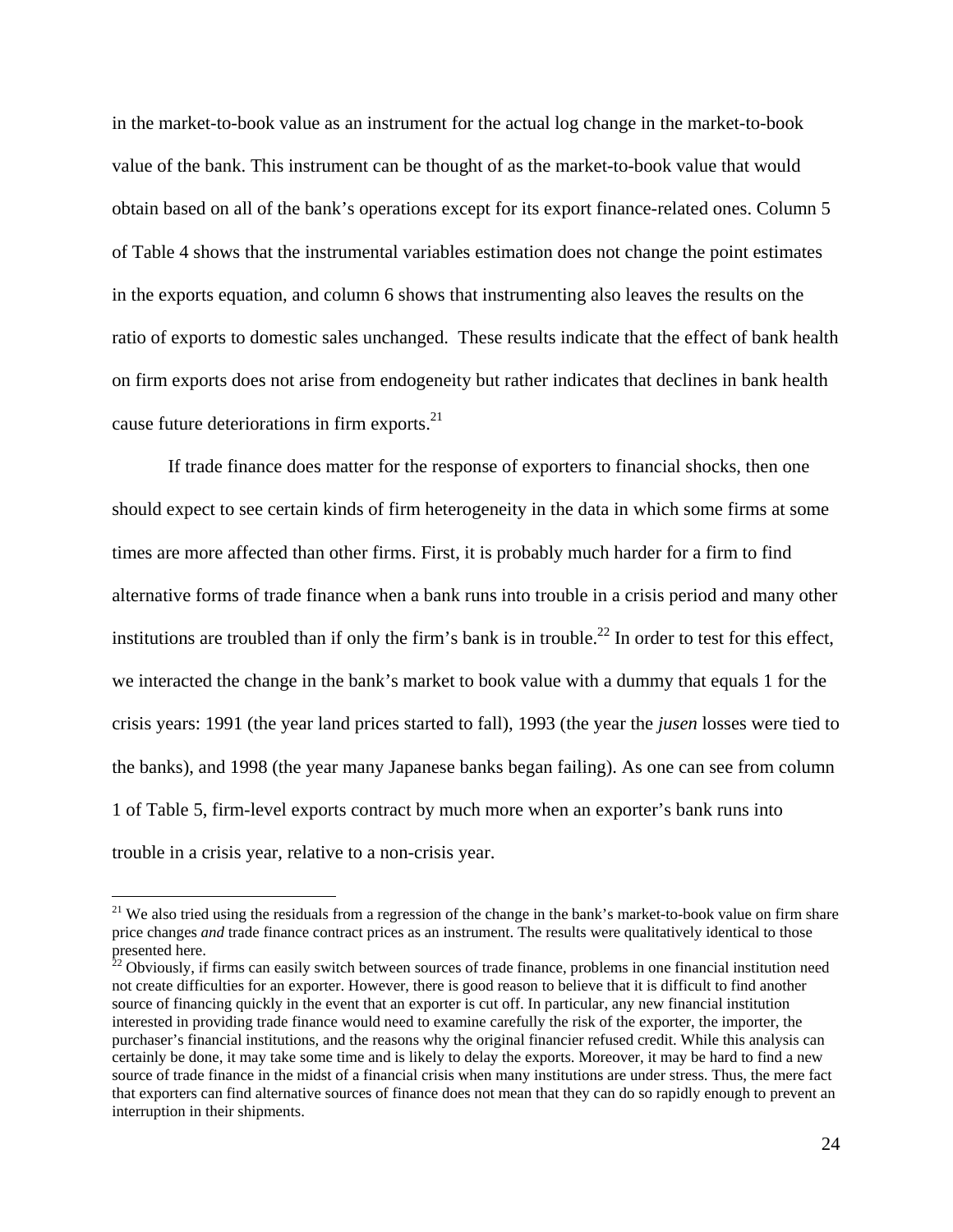Rajan and Zingales (1998) have argued that some sectors require more external finance than other sectors. Their measure of financial dependence is based on capital expenditures less cash flow as a share of capital expenditures. Since trade finance is not used for capital expenditures, there is not a clear linkage between trade finance *per se* and external finance dependence, but one might expect a link based on other loans received from an exporter's main bank. In column 2, we test this conjecture by interacting the change in market-to-book ratio with the Rajan-Zingales measure of external finance. Our results indicate that while poor bank health does not particularly affect firms with high external finance needs more during normal times (perhaps because Japanese capital markets were largely deregulated by the mid 1980's), firms in these industries are particularly hard hit when there is a crisis. These results are very much in line with Chor and Manova's (2009) results that industry-level exports fell by more in sectors that were more dependent on external finance during the current crisis.

One of the problems with the Rajan and Zingales (1998) approach is that the financial dependence measure can only be computed for aggregate industries. One way to examine financial dependence at the firm level is to focus on firm size. Bernanke, Gertler, and Gilchrist (1999) argue that small firms are likely to be more financially dependent on banks than larger firms. Alternatively, if one conjectured that reverse causality were driving our results, one should expect to see a stronger relationship between the exports of larger firms and bank health than between those of small firms and bank health because one would expect that bank share prices would be more correlated with the borrowings of large firms than small firms. In order to understand which theory better explains our data, we interact the change in the bank's market-tobook value with a dummy that is equal to one if a company has fewer than 100 employees. The results indicate that declines in bank health have a much stronger impact on the exports of small

25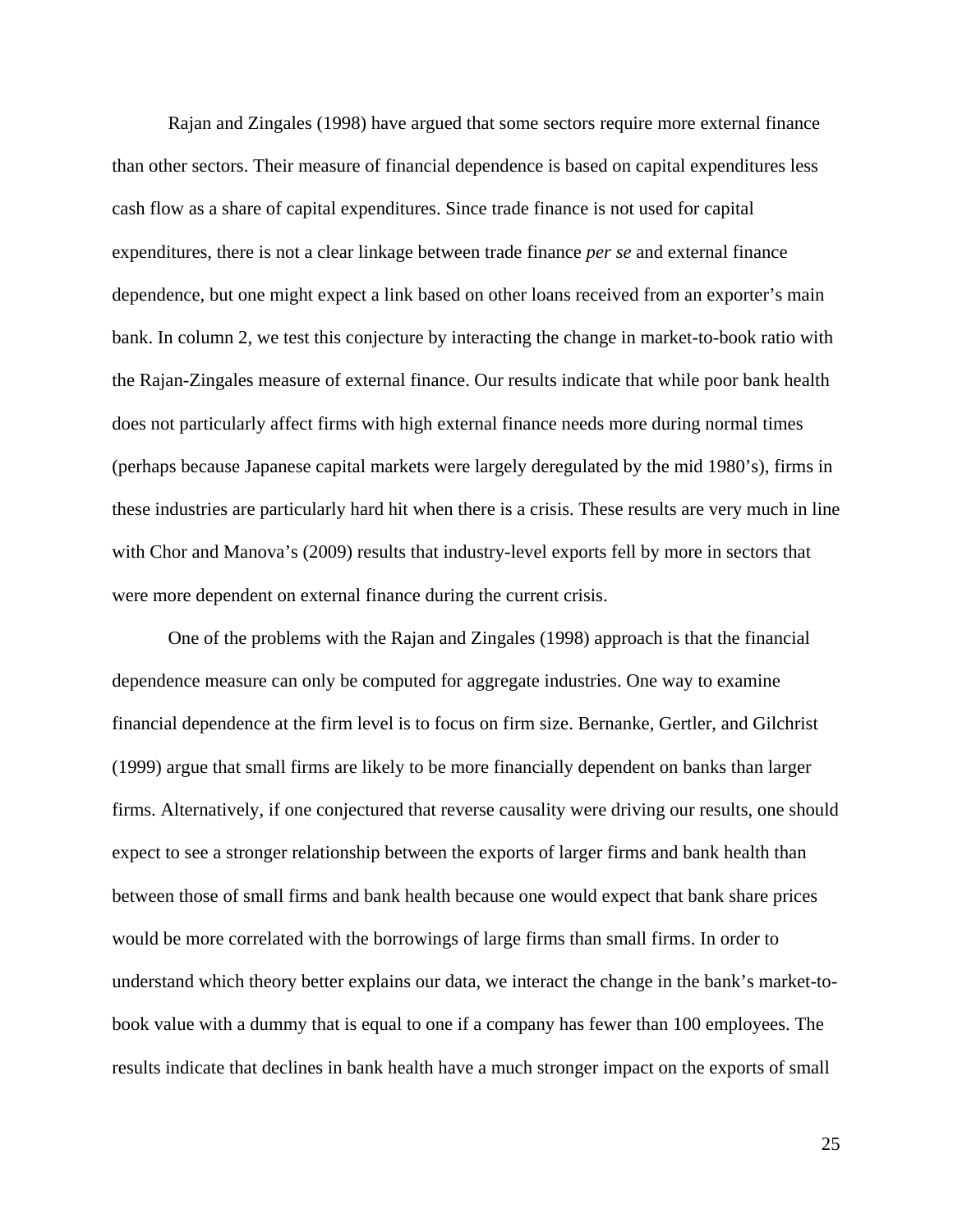firms than large firms. This result indicates that it is unlikely that reverse causality is driving our results. Instead it seems that small firms, that presumably have few alternatives to bank financing, are much more sensitive to shocks to bank health.

Thus far, we have been arguing that there are two principle reasons why firms use trade finance: international trade takes longer than domestic trade and international trade involves greater risk. We now turn to investigating these two links. Since Japan is an island, Japanese firms export goods either by air or sea. Since goods shipped by air arrive at their destinations much more rapidly than goods shipped by sea, one should expect that working capital considerations to be larger for firms shipping goods by sea relative to those exporting by air. Since we do not know the mode of transport of each firm's exports, we relied on the firm's sector.<sup>23</sup> We generated an air dummy variable that equaled one if a firm was in a sector in which more than 50 percent of the value of exports was shipped by air. In column 4 of Table 5, we interact that dummy with our bank health measure. The results indicate that changes in bank health matter a lot for firms in industries in which goods are predominantly shipped by sea but not for firms in industries in which goods are shipped by air. The different effects for air and sea shipping are consistent with the notion that firms whose goods are shipped more rapidly have lower working capital needs than firms whose goods remain in transit longer.

We next investigate the role played by default risk. When firms export to foreign affiliates, they do not face a default risk and therefore one should expect their trade finance needs to be less. Since approximately half of the firms in our sample have foreign affiliates, we split the sample according to whether a firm has foreign affiliates and re-estimate our basic equation. In columns 5 and 6 of Table 5, we show that exporters that transact with foreign affiliates (and

 $23$  Data on Japanese exports by mode of transport are from the Japanese Ministry of Finance website (http://www.customs.go.jp/toukei/info/tsdl\_e.htm), and matched this with the industry definitions in the DBJ database.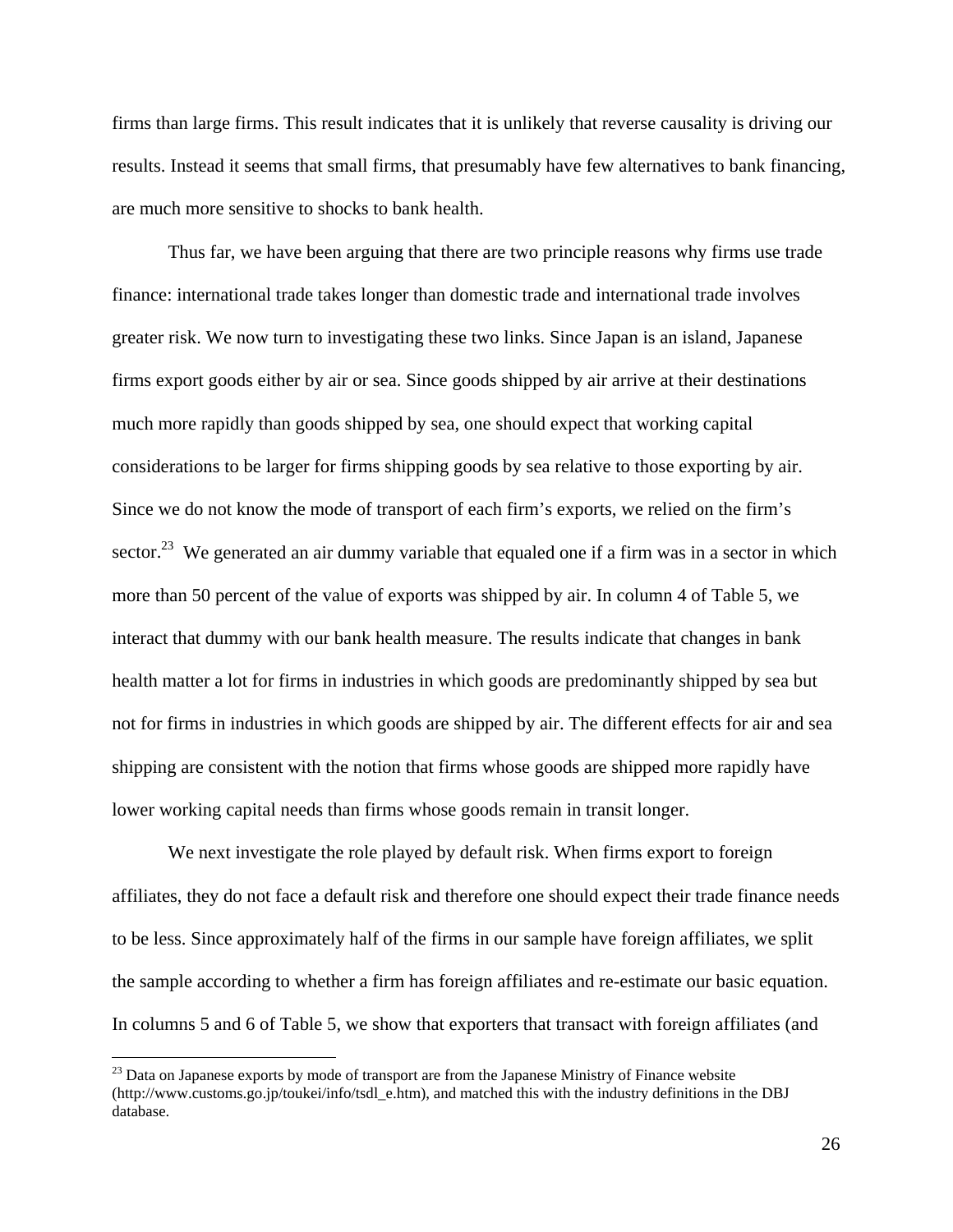therefore face no default risk on these transactions) do not experience export declines when their banks run into trouble. However, there are powerful effects for firms engaged exclusively in arms length transactions, presumably because they need the risk insurance provided by their financial institutions. These results indicate that trade finance matters principally for firms whose goods remain in transit for long periods and face trade credit default risk.

#### **7. Robustness**

 $\overline{a}$ 

In Table 6, we show that the results are robust to alternative bank-matching methods and to different measures of bank health. Other researchers have used the bank providing the largest loan to a firm as the means of identifying the main bank. In order to examine the sensitivity of the results to our method of matching firms and banks, we identified the main bank as the largest lender to the firm among "city banks," that is, commercial banks. Because Japanese city banks are known to be involved in trade finance, firms that borrow heavily from city banks are likely to obtain trade finance from them as well. In the first column of Table 6, we identify the main bank as the city bank providing the largest loan to each exporter.<sup>24</sup> Then, in column 2 of Table 6, we rerun the regression identifying the main bank as any first-listed reference bank in the *Japan Company Handbook*, even if it is a regional bank, expanding the sample of banks from 15 to 43. The results are not qualitatively different from those in our baseline specification, indicating that other reasonable methods of identifying which bank handles most of the firm's trade finance transactions seem to yield similar results.

Our measure of bank health relies on share and equity values in the closing month of each accounting year. To address concerns that a particular month may be atypical, we define the

 $24$  If there was no loan in a year, we used the main bank in the previous year. If there were no loans over the whole sample period, we dropped the firm from the estimation in this column.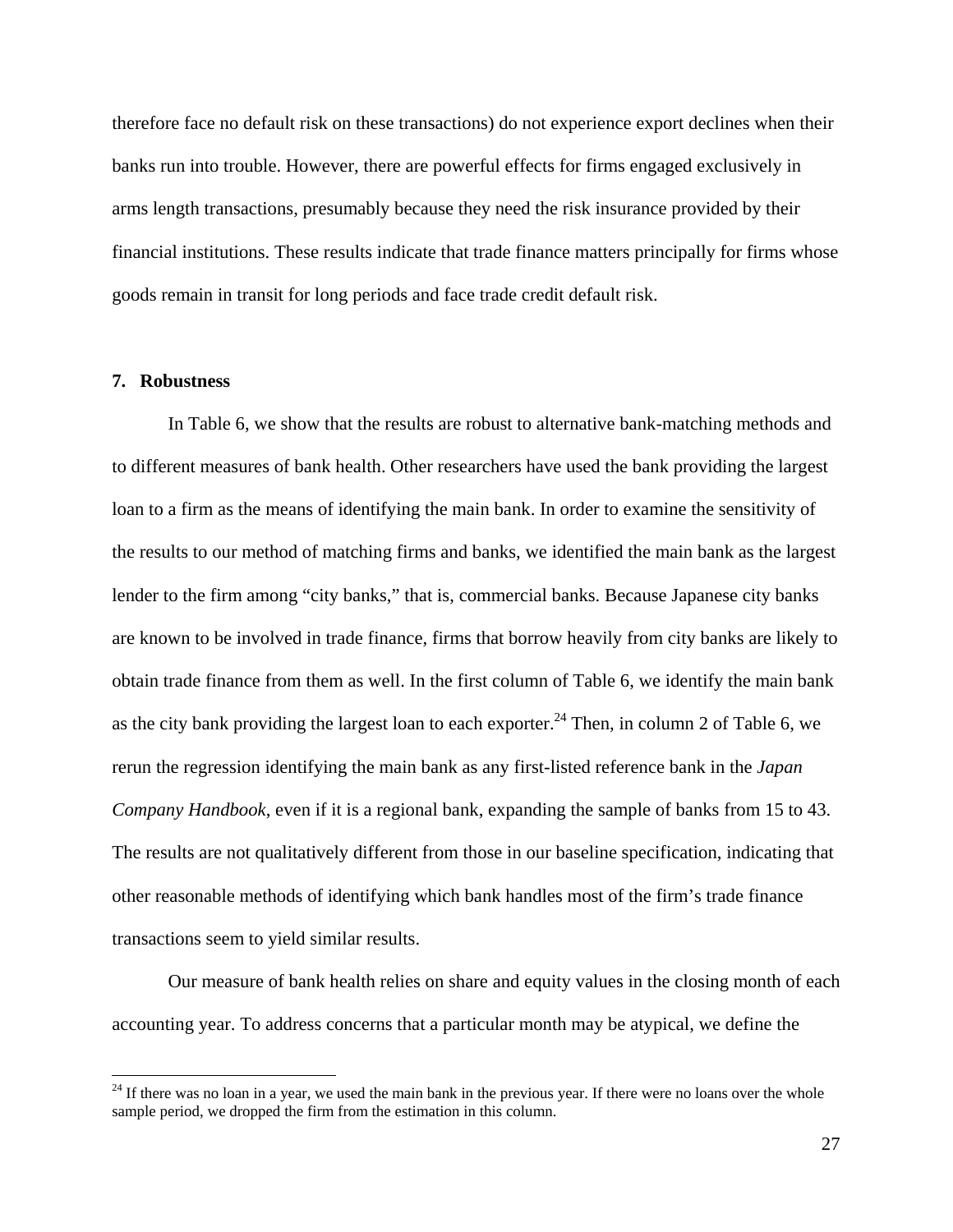market-to-book value in column 3 of Table 6 as the average of the market-to-book value in the last three months of each accounting period, to smooth out any unusual fluctuations. We see that the results are robust to this alternative definition.

Another potential problem is that we use the same industry-year dummies for firms whose accounting years end in different months. This could potentially cause problems because not all the months fall within the same 12-month period. To make sure this variation is not causing a problem, we reestimated the baseline equation with only those observations in which the accounting year ends in March, and again we see that the results are robust (see column 4, Table 6).

In Table 7, we address various sources of possible selection biases. These arise because firms that have higher average export growth rates might match with banks whose market-tobook values tend to rise on average. Thus, the correlation between export growth and growth in the market-to-book value might simply reflect the possibility that good exporters match with good banks rather than the year-to-year covariation in exports and bank health. To guard against this potential problem, we include bank fixed effects in column 1 of Table 7. These bank dummies should reflect any unobserved variation in the quality of the banks at the start of the sample that might be correlated with the average export growth rate of firms. As we see, our results remain robust. The data suggest that the possibility of selection bias arising from strong banks choosing to finance strong exporters is remote.

One possible critique of this correction is that it is possible that firms with higher export growth might switch to healthier banks. This is unlikely to be a problem in our data because bank relationships tend to be extremely stable over time (Aoki, Patrick, and Sheard (1994), Yafeh (1995), and Hoshi and Kashyap (2001)). In order to show this in our data, we define "switchers"

28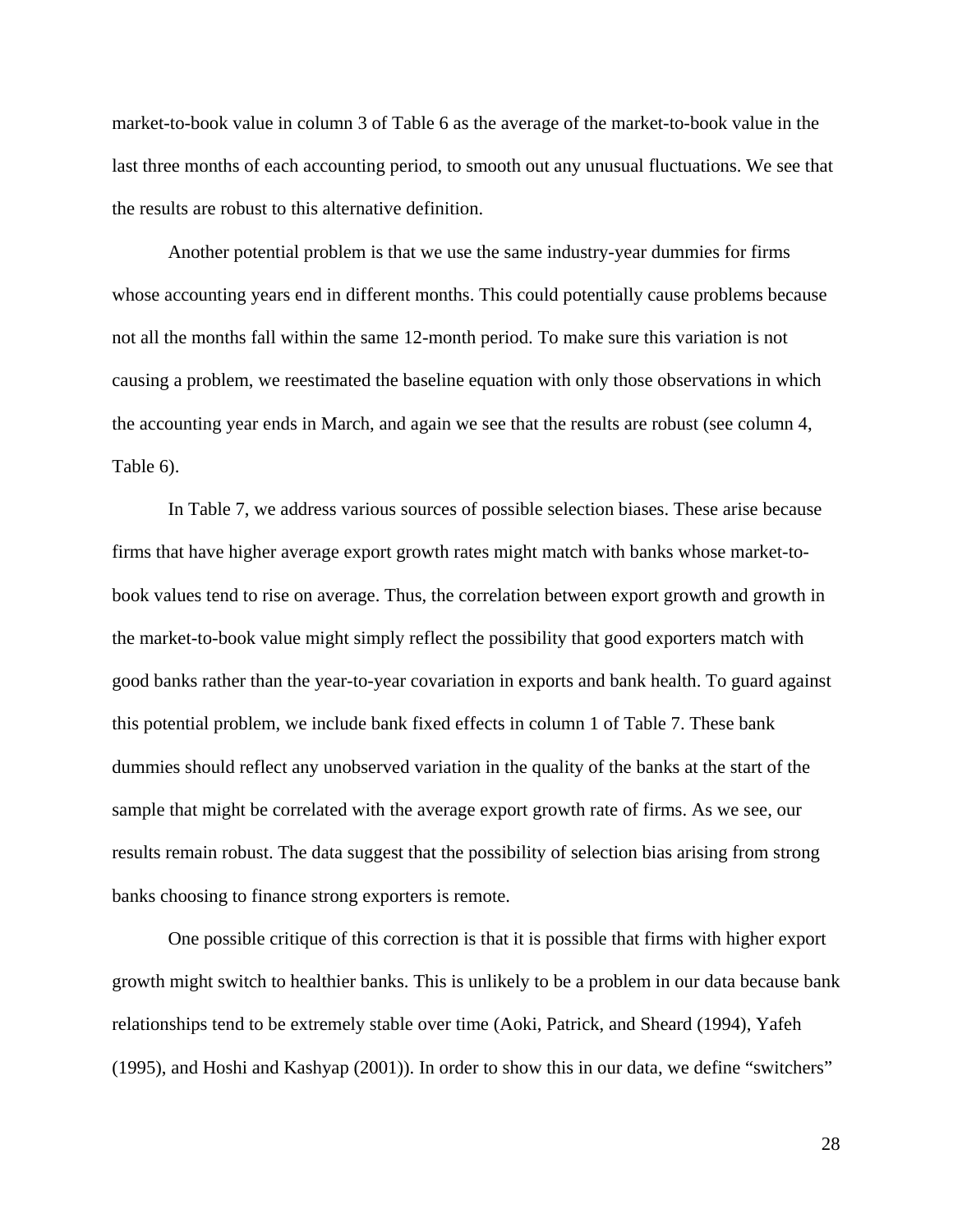as firms that change their main banks when not forced by a bank merger. The results indicate that only 8 percent of our sample of firms changed main banks between 1987 and 1999. Nevertheless, to make sure that those few firms that changed main banks were not driving our results, we kept the bank dummies in the specification to control for each bank's unobserved health at the start of the sample and restricted our sample of firms to those that stayed with the same main bank throughout the sample period. We report the results from this exercise in column 2 of Table 7. The results are unchanged from those with the full sample, indicating that whatever selection process is at work to link firms and banks, it is not driving our results.

Another selection issue arises from the fact that, by measuring bank health as the change in the log market-to-book value, we have no measure of bank health when banks fail and their share price goes to zero. This may be desirable because it is not clear that market-to-book values are relevant if banks are nationalized. To test whether our results are sensitive to this sample selection, however, we replaced our measure of bank health with the percentage change in market-to-book value. This measure is bounded below at -1 when a bank's share price goes to zero. The results in column 3 of Table 7 are almost identical to those in our main specification, indicating that the inclusion or exclusion of bank failures does not qualitatively affect our conclusions.

A final possible selection issue arises from firms that enter or exit the export market. Again, we have several reasons to believe, *ex ante*, that this factor will not be important for understanding our results. First, since the firms in our sample are all listed, they tend to be larger than the typical firm, and hence there is much less entry and exit than in samples drawn from census data. Second, it is hard to imagine that the inability to obtain short-term export financing from a *particular* bank would be a reason for a firm to alter a long-term decision about whether

29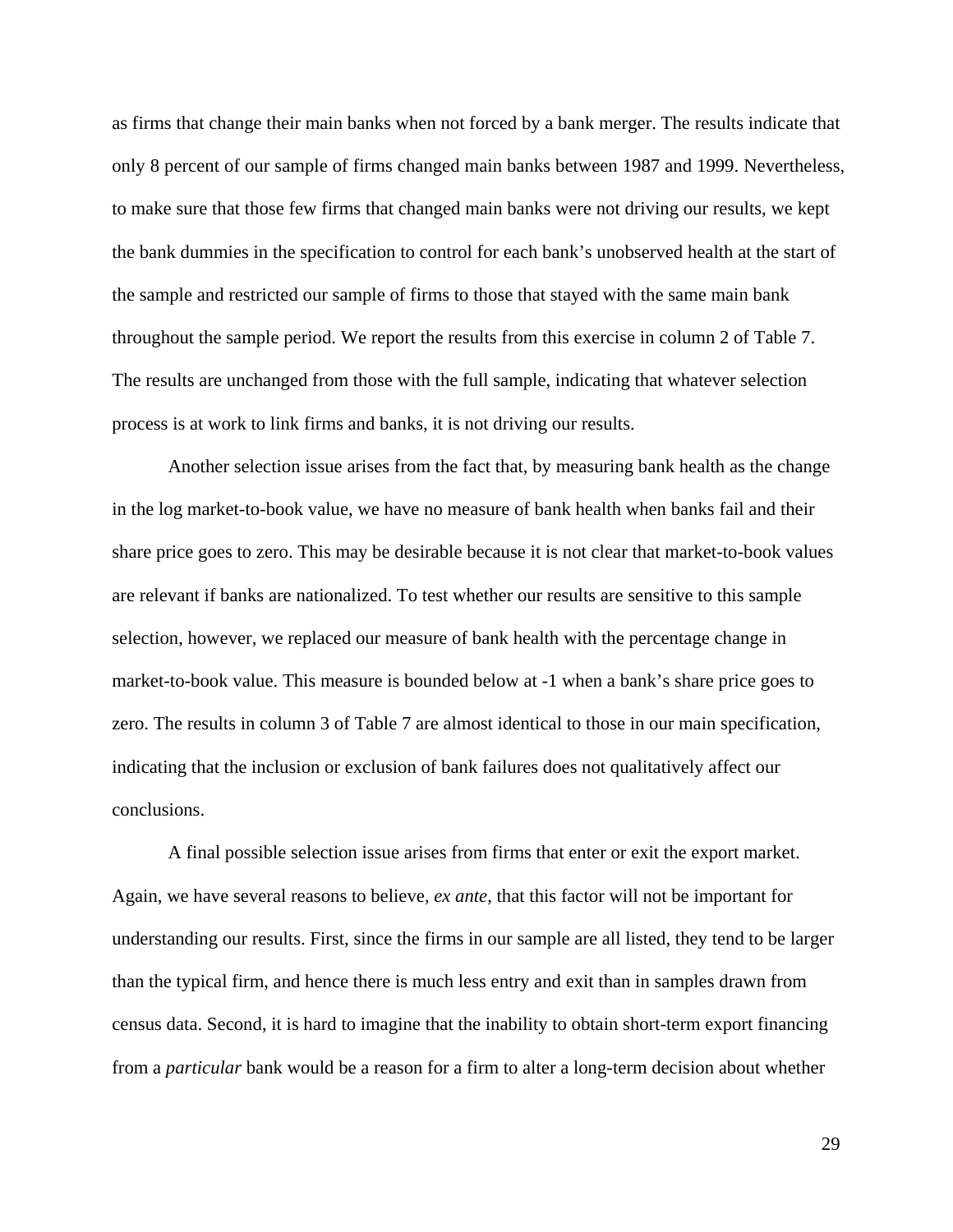to enter an export market. Third, the inability of a firm to obtain export financing from a particular bank at a moment in time might cause a firm to lose some contracts, but it is unlikely that it would cause the firm to make the long-term decision to exit the export market altogether.

These arguments notwithstanding, we checked to see if our results were robust to the possibility that trade finance affected entry and exit by estimating a Heckman correction using maximum likelihood. We model the probability of exporting as being related to the firm's productivity since high productivity is likely to induce entry and low productivity is likely to induce exit (see Melitz (2003)) whereas the *level* of productivity is unlikely to affect the *growth* in exports. We measure the productivity of the firm by using the firm's value added per worker relative to the industry maximum each year, where the industry is defined at the three-digit level, comprising 52 industries.<sup>25</sup> We also include the log change in the market-to-book value of its main bank, year dummies to account for macro shocks, and bank fixed effects in the probit. The results of this selection equation (see the bottom of column 4 in Table 7) indicate that the probability of exporting rises with productivity as one would expect. The point estimate for the coefficient on the change in the bank's market-to-book ratio in column 4, however, is almost identical to that in column 1 of Table 7. Thus, selection into and out of exporting does not seem to be biasing our results. Similarly, the Heckman correction on the ratio of the log change in exports to domestic sales in column 5 of Table 4 leaves the results unchanged.

#### **8. Economic Significance**

 $\overline{a}$ 

Thus far, we have been largely concerned with the statistical significance and robustness of our results, but we have given scant attention to the economic significance. Our results can be

 $25$  We did not define the maximum productivity at the more disaggregated four-digit level because in many years and many industries there would be only one exporting firm, leading to a relative productivity measure equal to 1.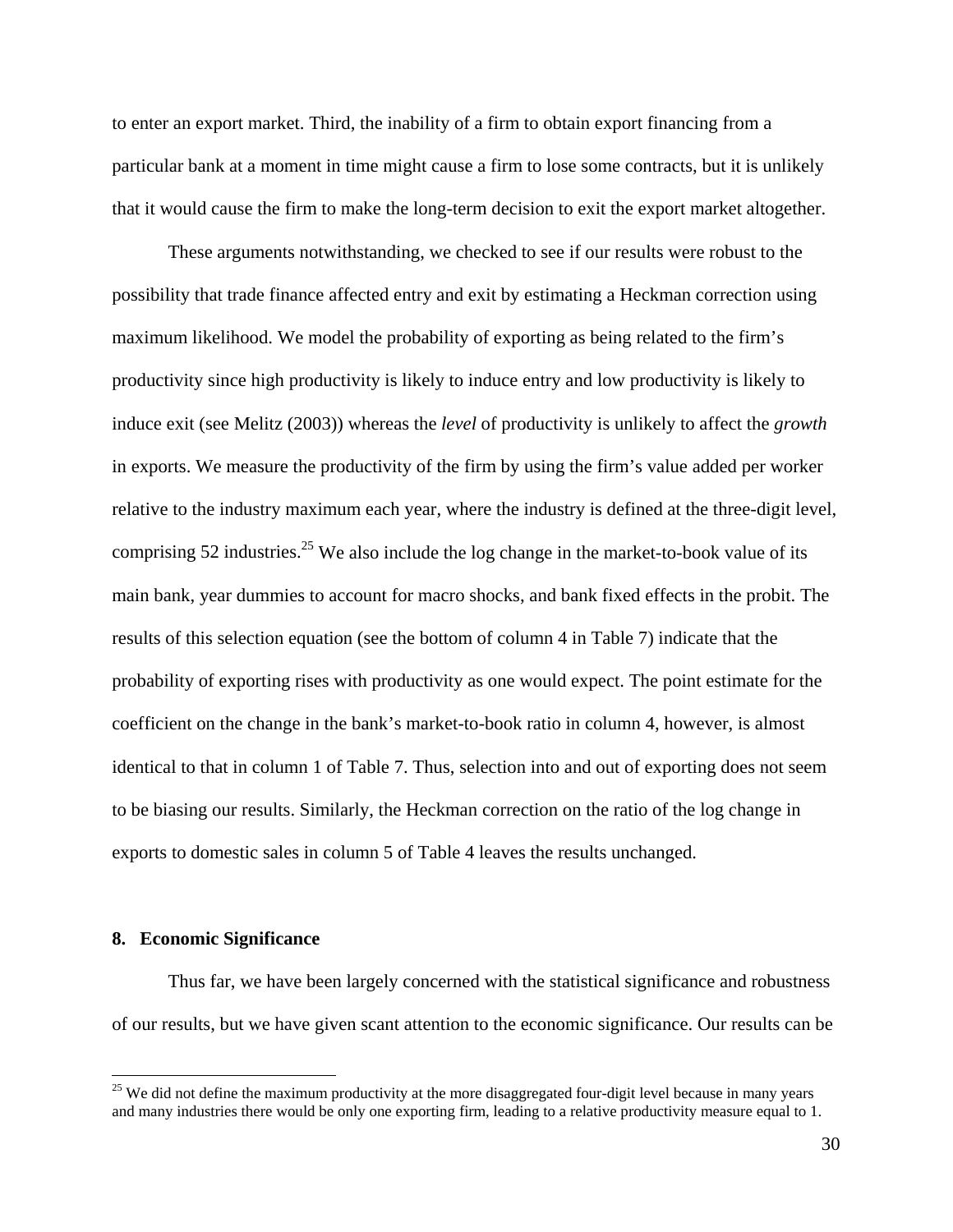thought of as the partial effect of a financial shock to banks on exports through the trade finance channel. Declines in bank health may have many additional impacts on exporting through channels that are captured in our dummies. For example, declines in bank health may be correlated with more general credit contractions, macro policies, and demand changes that could also affect exporting. Therefore, we need to emphasize that we can focus only on the direct impact of bank health on firm exports relative to the average within that industry and not on the total effects, which are likely to be larger.

Nevertheless, it is useful to get a sense of the magnitudes of our estimated changes relative to the aggregate changes in exports. As figure 2 illustrates, the banking crisis of 1997–98 coincided with a substantial decline in Japanese exports in 1998. As the Japanese banking crisis intensified, the Nikkei index of all bank stocks fell by 35 percent or 0.43 log units between December 1996 and December 1997. That decline was followed by a very sharp drop in Japanese exports. Between calendar year 1997 and calendar year 1998, real Japanese exports fell 10.5 percent. Multiplying this log change by the estimated coefficient on bank health in the Heckman correction specification (Table 7, column 4) gives us an implied reduction in exports due to financial shocks of 3.3 percent – about one-third of the aggregate drop in exports.<sup>26</sup> Although macroeconomic factors obviously played an important role as well, our results indicate that the partial effect of trade finance on exports identified in this paper can account for a large share of the aggregate decline. And the results in column 5 of Table 7 confirm that exports were much harder hit than domestic sales by these financial shocks.

<u>.</u>

 $26$  We obtain an estimate of similar magnitude when we examine the 1992 stock price decline.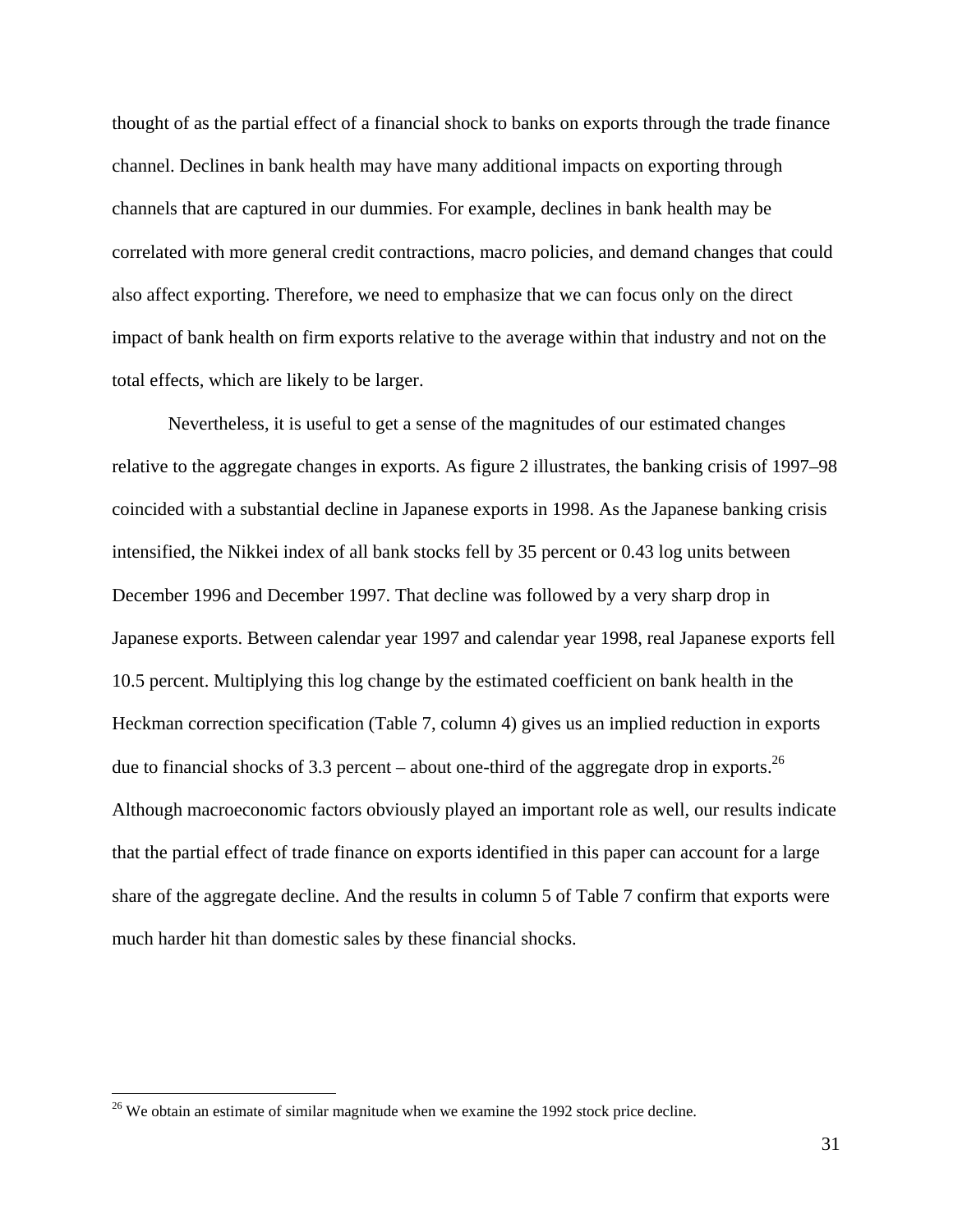#### **9. Conclusion**

 Traditional macro and trade models have not been able to explain why exports fall so much faster than domestic output during financial crises. This has created a puzzle regarding why exports might respond to financial crises differently than domestic output. We address this question by first providing a number of arguments explaining why one might expect exports to be more sensitive to financial sector shocks than domestic sales. In particular, the greater credit default risks and longer time lags associated with international trade make exporters more dependent on financing for their exports than for their domestic sales.

The main contribution of our paper is that we test these hypotheses using matched bankfirm data that enable us to identify the transmission mechanism from the banks that supply firms with trade finance to the export behavior of those firms, thus overcoming the measurement and endogeneity issues that have plagued previous studies. Our paper is the first to establish a causal link from shocks in the financial sector to exporters that result in exports declining much faster than output during banking crises. Moreover, we show that these effects are smaller for large firms, multinationals and firms that export mostly by air, which is precisely the type of heterogeneity that one would expect if trade finance were driving the results. Finally, we demonstrate that the size of these bank-induced export declines are of sufficient magnitude to account for about one-third of the drop in Japanese exports that occurred during the Japanese financial crises in the 1990s. Since the evidence indicates that exporters in many countries are highly dependent on trade finance, these results suggest that financial shocks are likely to play important roles in export declines in other countries as well. Moreover, in the 2008 world financial crisis when both the importers' and the exporters' financial institutions were likely compromised, one might expect even larger effects.

32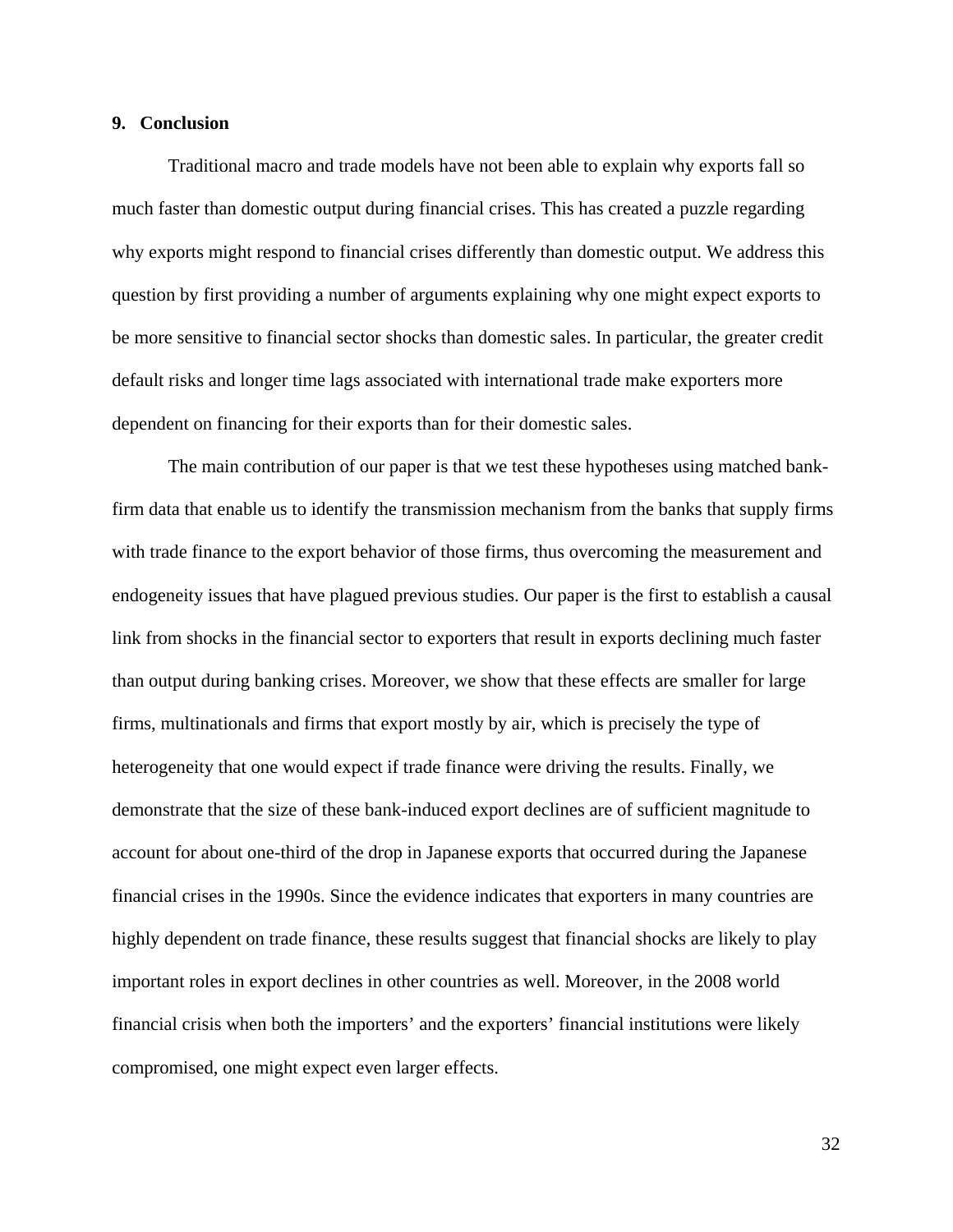Our results have a number of implications for future research. First, they point to important links between the often separate fields of international trade and international finance. In addition, the important connections between exporters and their financiers may have particular relevance for countries that often suffer from financial crises. For example, the differences in the behavior of multinationals and air vs. sea shippers may ultimately help us to understand why some countries experienced much steeper declines in their exports than others. Finally, our estimates also provide strong support for an international financial accelerator that helps explain how financial shocks affect the real sector and are propagated internationally.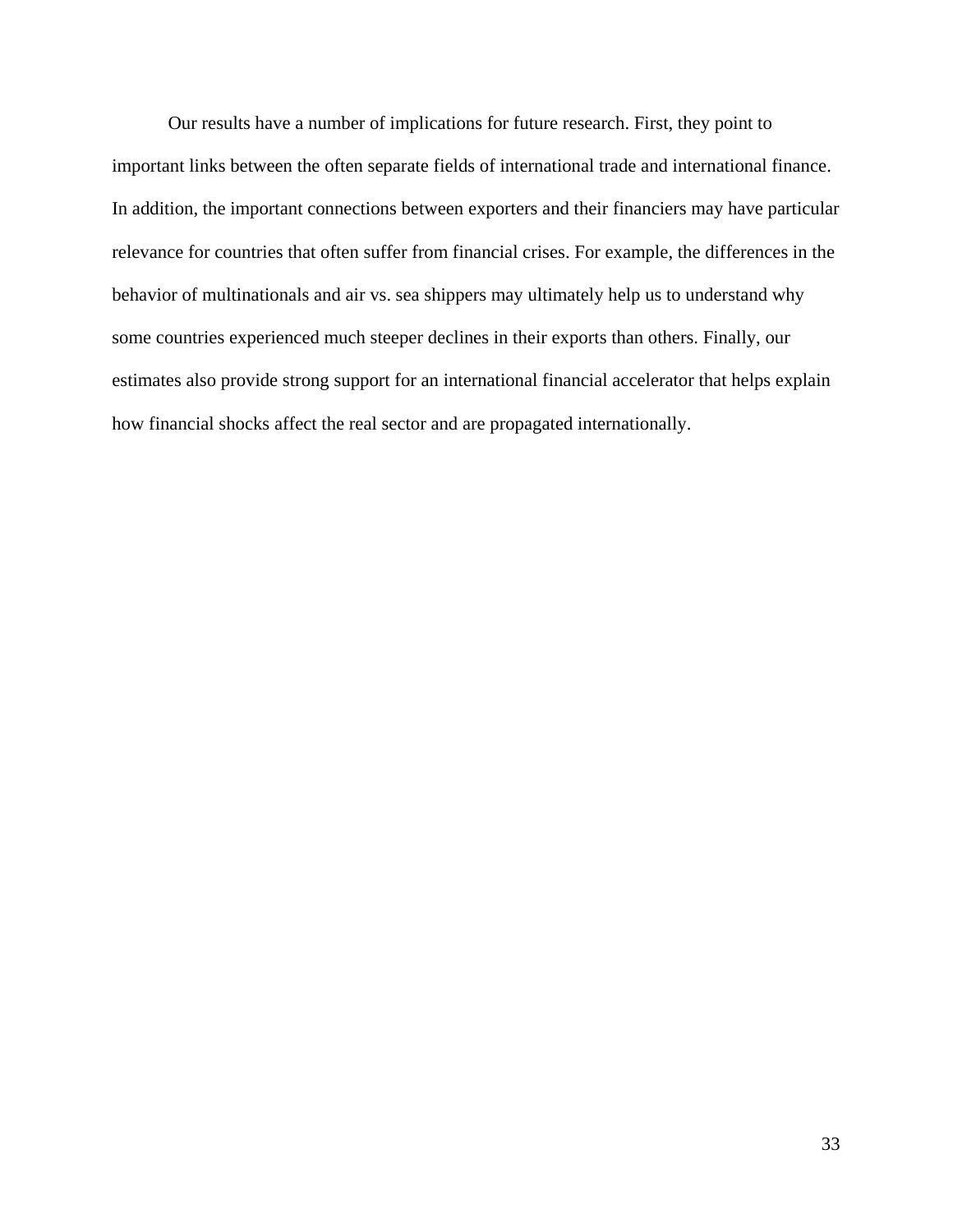# **References**

- Aoki, Masahiko, Hugh Patrick, and Paul Sheard. 1994. "The Japanese Main Bank System: An Introductory Overview." In *The Japanese Main Bank System: Its Relevance for Developing and Transforming* Economies,Masahiko Aoki and Hugh T. Patrick. eds., Oxford: Oxford University Press.
- Auboin, Marc. 2007. "Boosting Trade Finance in Developing Countries: What Link with the WTO?" Economics and Statistics Division Discussion Paper, World Trade Organization. Geneva:WTO.
- ----------. 2009. "Restoring Trade Finance: What the G20 Can Do." In *The Collapse of Global Trade, Murky Protectionism, and the Crisis: Recommendations for the G20*, Richard Baldwin and Simon Evenett eds., London: Center for Economic Policy Research.
- Bank of Japan 1998. "Monthly Report of Recent Economic and Financial Conditions," January, http://www.boj.or.jp/en/type/release/teiki/gp/.
- Beck, Thorsten, 2002. "Financial development and international trade: Is there a link?," *Journal of International Economics*, Elsevier, vol. 57(1), pages 107-131, June.
- Beck, Thorsten, 2003. "Financial Dependence and International Trade," *Review of International Economics*, Blackwell Publishing, vol. 11(2), pages 296-316, 05.
- Becker, Bo, and David Greenberg. 2007. "Financial Development, Fixed Costs and International Trade." Working paper, Harvard Business School.
- Bekaert, Geert and Robert Hodrick. 2008. *International Financial Management*, New Jersey: Prentice Hall.
- Berman, Nicolas and Jérôme Héricourt, 2008. "Financial factors and the margins of trade : evidence from cross-country firm-level data," Documents de travail du Centre d'Economie de la Sorbonne, Université Panthéon-Sorbonne (Paris 1), Centre d'Economie de la Sorbonne.
- Berman, Nicolas, and Philippe Martin. 2009. "The Vulnerability of Sub-Saharan Africa to the Financial Crisis: The Case of Trade." Sciences Po working paper.
- Bernanke, Benjamin S., and Mark Gertler and Simon Gilchrist. 1999. "The Financial Accelerator in a Quantitative Business Cycle Framework", in Taylor, John B. and Michael Woodford (eds.), *Handbook of Macroeconomics*, edition 1, vol. 1, Amsterdam; New York and Oxford: Elsevier Science, North-Holland.
- Bricongne, Jean-Charles, Lionel Fontagné, Guillaume Gaulier, Daria Taglioni, and Vincent Vicard 2009. "Firms and the global crisis: French exports in the turmoil," Bank of France.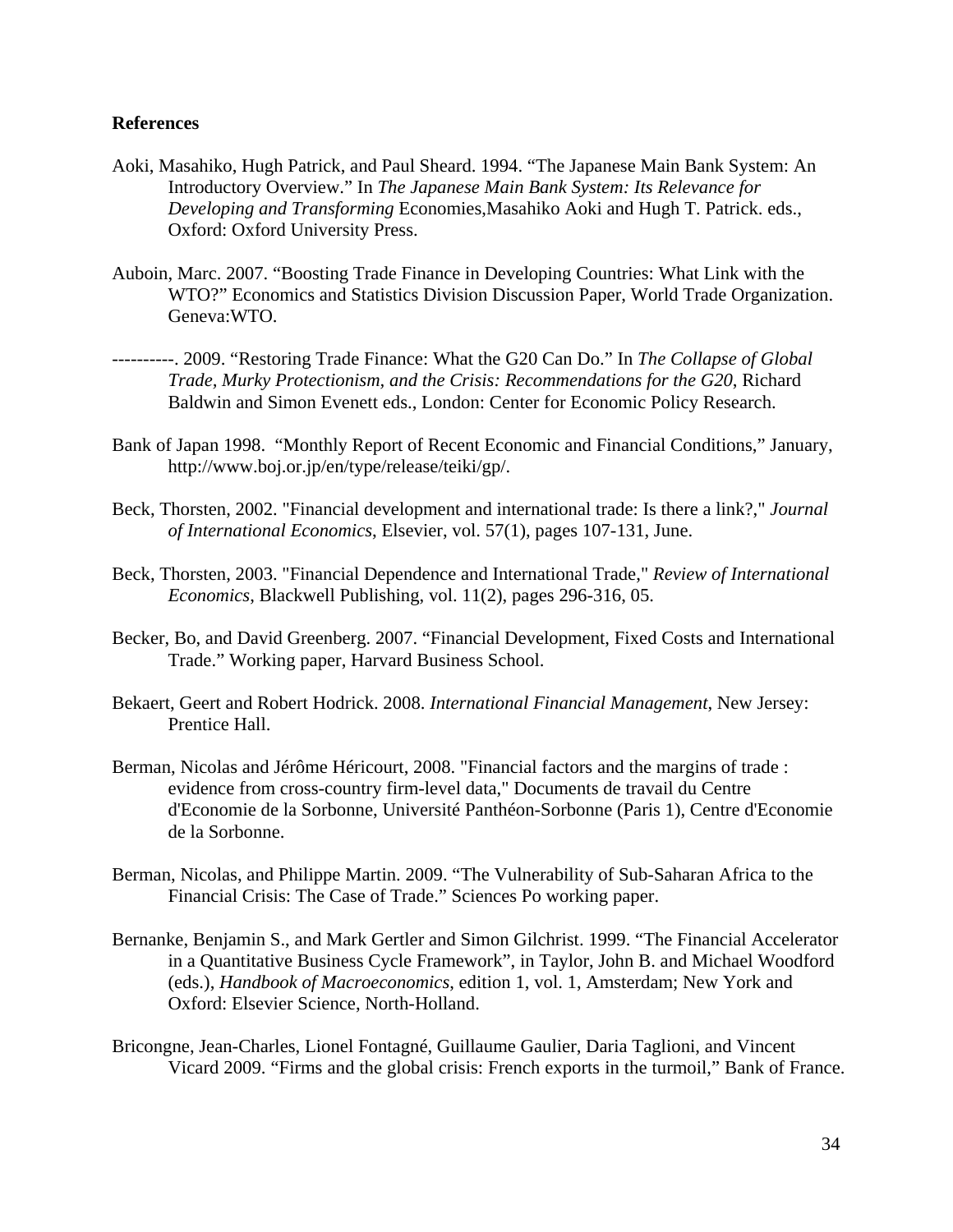- Campbell, Douglas L., David Jacks, Christopher M. Meissner, and Dennis Novy. 2009. "Explaining Two Trade Busts: Output vs. Trade Costs in the Great Depression and Today." *Vox* (September 19), http://www.voxeu.org/index.php?q=node/3998.
- Chaney, Thomas. 2005. "Liquidity Constrained Exporters." University of Chicago manuscript.
- Chinn, Menzie. 2009. "What Does the Collapse of US Imports and Exports Signify?" http://www.econbrowser.com/archives/2009/06/update\_on\_us\_ex.html, June 23.
- Chor, Davin and Kalina Manova 2009. "Off the Cliff and Back? Credit Conditions and International Trade during the Global Financial Crisis," Stanford University manuscript.
- Djankov, Simeon, Caroline Freund, and Cong S. Pham. 2006. "Trading on Time." World Bank, Policy Research Working Paper 3909. Washington, D.C.: World Bank.
- Dorsey, Thomas. 2009. "Trade Finance Stumbles." *Finance and Development* 46(1): 18–19.
- Harrison, Ann, Margaret McMillan, and Inessa Love. 2004. "Global Capital Flows and Financing Constraints." *Journal of Development Economics* 75(1): 269–301.
- Hoshi, Takeo, and Anil Kashyap. 2001. *Corporate Financing and Governance in Japan: The Road to the Future.* Cambridge: MIT Press.
- Hummels, David L. 2001. "Time as a Trade Barrier." GTAP Working Papers No. 18, Center for Global Trade Analysis, Department of Agricultural Economics, Purdue University.
- Greenaway, David, Alessandra Guariglia, and Richard Kneller, 2007. "Financial Factors and Exporting Decisions." *Journal of International Economics*, Elsevier, vol. 73(2), pages 377-395, November.
- Iacovone, Leonardo, and Veronika Zavacka. 2009. "Banking Crises and Exports: Lessons from the Past." World Bank Policy Research Working Paper 5016. Washington, D.C.: World Bank.
- International Monetary Fund and the Bankers' Association for Finance & Trade 2009. "Trade Finance Services: Current Environment & Recommendations: Wave 2; A Survey Among Banks Assessing the Current Trade Finance Environment," August.
- Jones, Peter M. 2010. "Trade Credit Insurance," The World Bank: Primer Series on Insurance, Issue 15, 2010.
- Klein, Michael W., Joe Peek, and Erik S. Rosengren. 2002. "Troubled Banks, Impaired Foreign Direct Investment: The Role of Relative Access to Credit." *American Economic Review* 92(3): 664–82.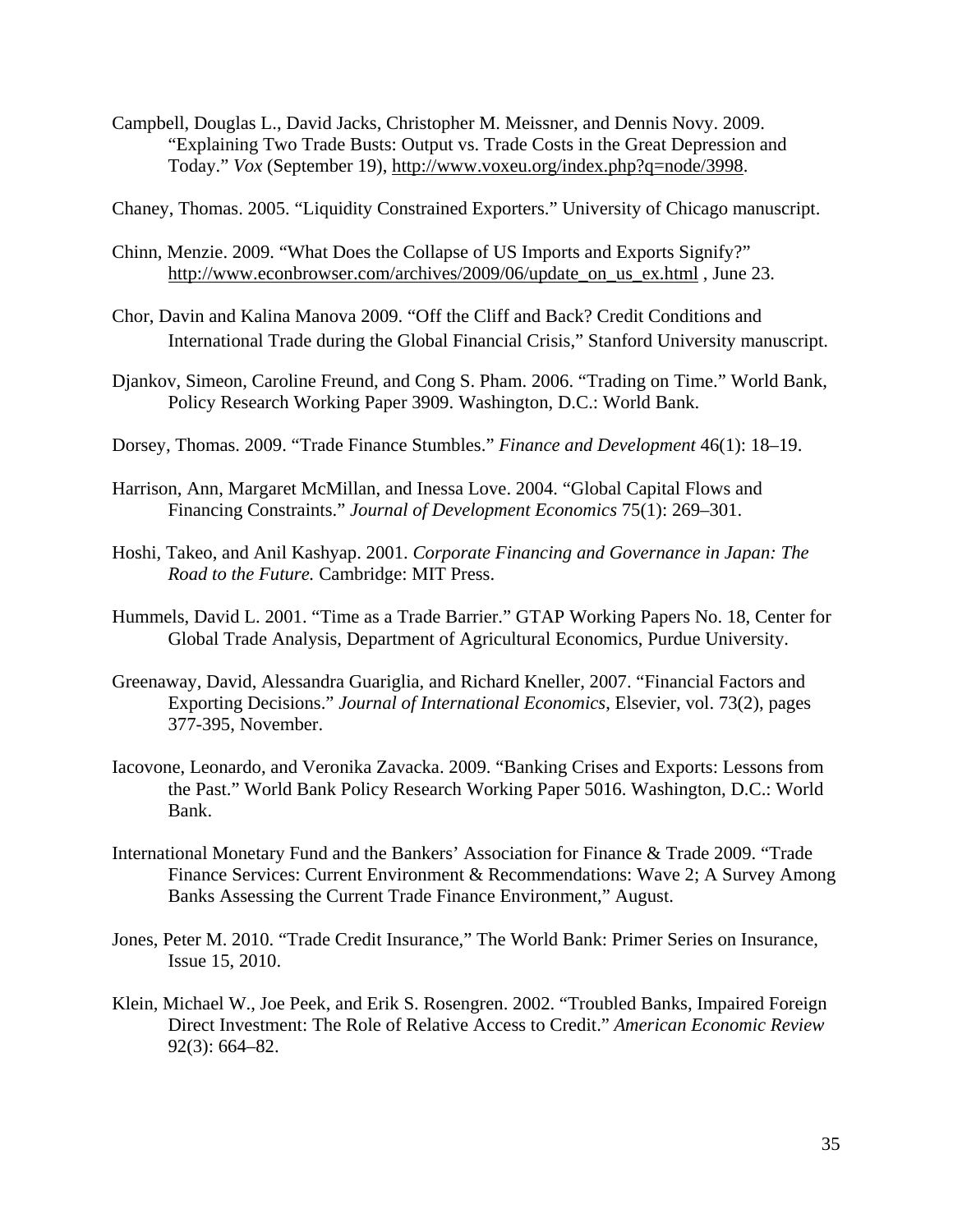- Kletzer, K., and P. Bardhan. 1987. "Credit Markets and Patterns of International Trade.*" Journal of Development Economics* 27(1-2): 57–70.
- Levchenko, Andrei A., Logan Lewis, and Linda L. Tesar. 2009. "The Collapse of International Trade during the 2008–2009 Crisis: In Search of the Smoking Gun." University of Michigan, manuscript.
- Manova, Kalina. 2008. "Credit Constraints, Equity Market Liberalizations, and International Trade." *Journal of International Economics* 76:33–47.
- Melitz, Marc. 2003. "The Impact of Trade on Aggregate Industry Productivity and Intra-Industry Reallocations." *Econometrica* 71(6): 1695–1725.
- Muûls, Mirabelle. 2008. "Exporters and Credit Constraints. A Firm-level Approach." National Bank of Belgium Working Paper. September.
- Organization of Economic Cooperation and Development. 2009. *OECD Economic Outlook* 1 (85).
- Peek, Joe, and Eric S. Rosengren 1997. "The International Transmission of Financial Shocks: The Case of Japan." *American Economic Review* 87(4): 495–505.
- ----------. 2000. "Collateral Damage: Effects of the Japanese Bank Crisis on Real Activity in the United States." *American Economic Review* 90(1): 30–45.
- ----------. 2005. "Unnatural Selection: Perverse Incentives and the Misallocation of Credit in Japan." *American Economic Review* 95(4): 1144–66.
- Rajan, Raghuram, and Luigi Zingales, 1998. "Financial Dependence and Growth," *American Economic Review* 88(3): 559-586.
- Ronci, Marcio. 2005. "Trade Finance and Trade Flows: Panel Data Evidence from 10 Crises." In *Access to Trade Finance in Times of Crisis,* ed*.* Wang, Jian-Ye and Marcio Ronci. Washington, D.C.: International Monetary Fund.
- Tett, Gillian. 2004. *Saving the Sun: How Wall Street Mavericks Shook Up Japan's Financial World and Made Billions.* New York: HarperCollins Publishers.
- Xu, Ming and Chu Zhang. 2009. "Bankruptcy Prediction: The Case of Japanese Listed Companies." *The Journal of Review of Accounting Studies* 14: 534-558.
- Yafeh, Yishay. 1995. "Corporate Ownership, Profitability and Bank-Firm Ties: Evidence from the American Occupation Reforms in Japan." *Journal of the Japanese and International Economies* 9:154–73.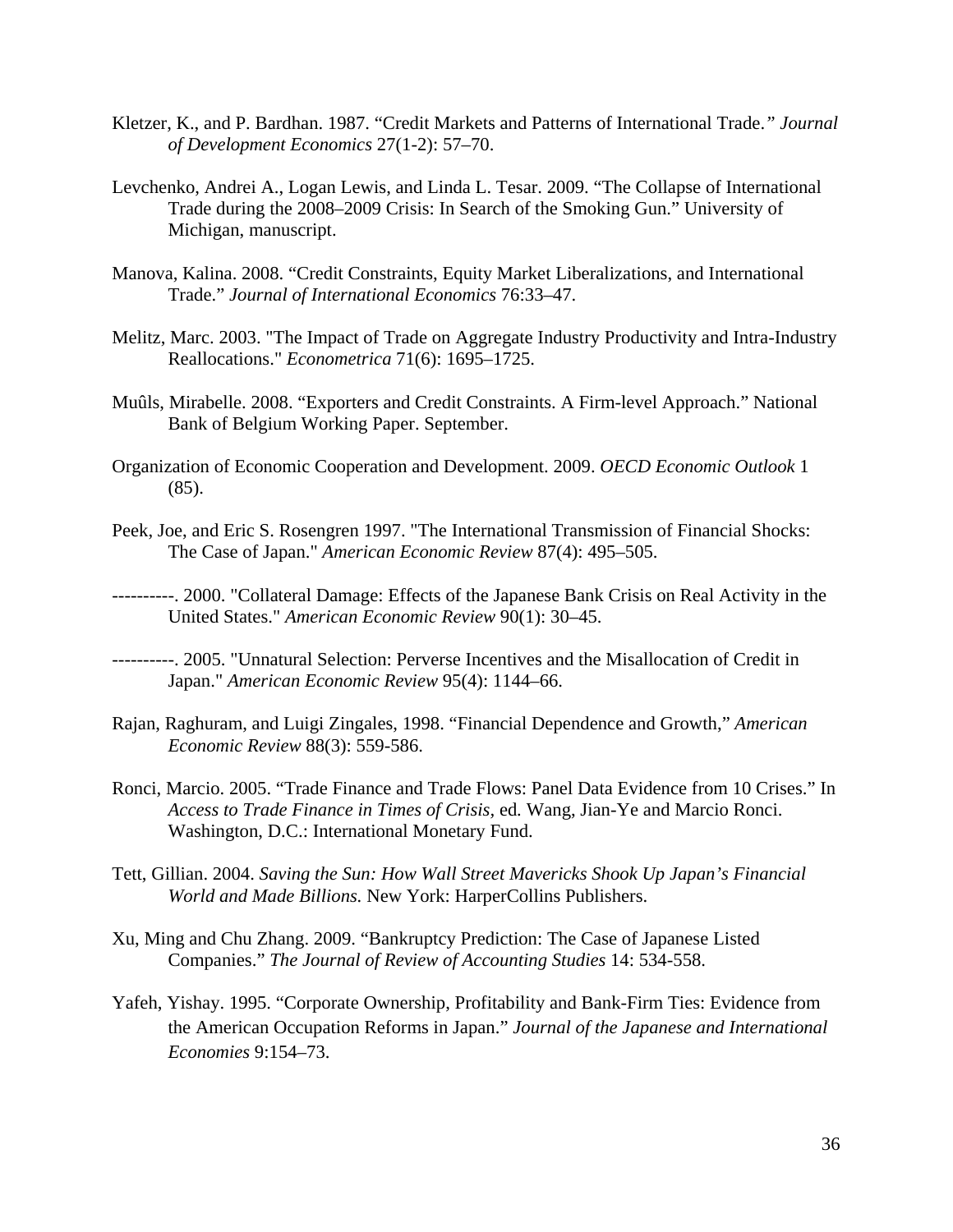# **Figure 1**



**Quarterly Movements in the Ratio of World Exports to GDP, 1995–2009** 

Source: This figure was constructed using national sources: *Australia,* Australian Bureau of Statistics; *Belgium,* the Banque Nationale de Belgique; *Canada,* Statistics Canada; *France,* National Institute of Statistics and Economic Studies; *Germany,* Deutsche Bundesbank; *Hong Kong,* Hong Kong Census and Statistics Department; *Italy,* Istituto Nazionale di Statistica; *Japan,* Cabinet Office; *Netherlands,* Centraal Bureau voor de Statistiek; *Norway,* Statistik Sentralbyra; *South Korea,* Bank of Korea; *Spain,* Instituto Nacional de Estadistica; *Sweden,* Statistiska Centralbyran; *Switzerland,* State Secretariat for Economic Affairs; *Taiwan,* Directorate General of Budget, Accounting and Statistics; *United Kingdom,* Office of National Statistics; and *United States,* Bureau of Economic Analysis.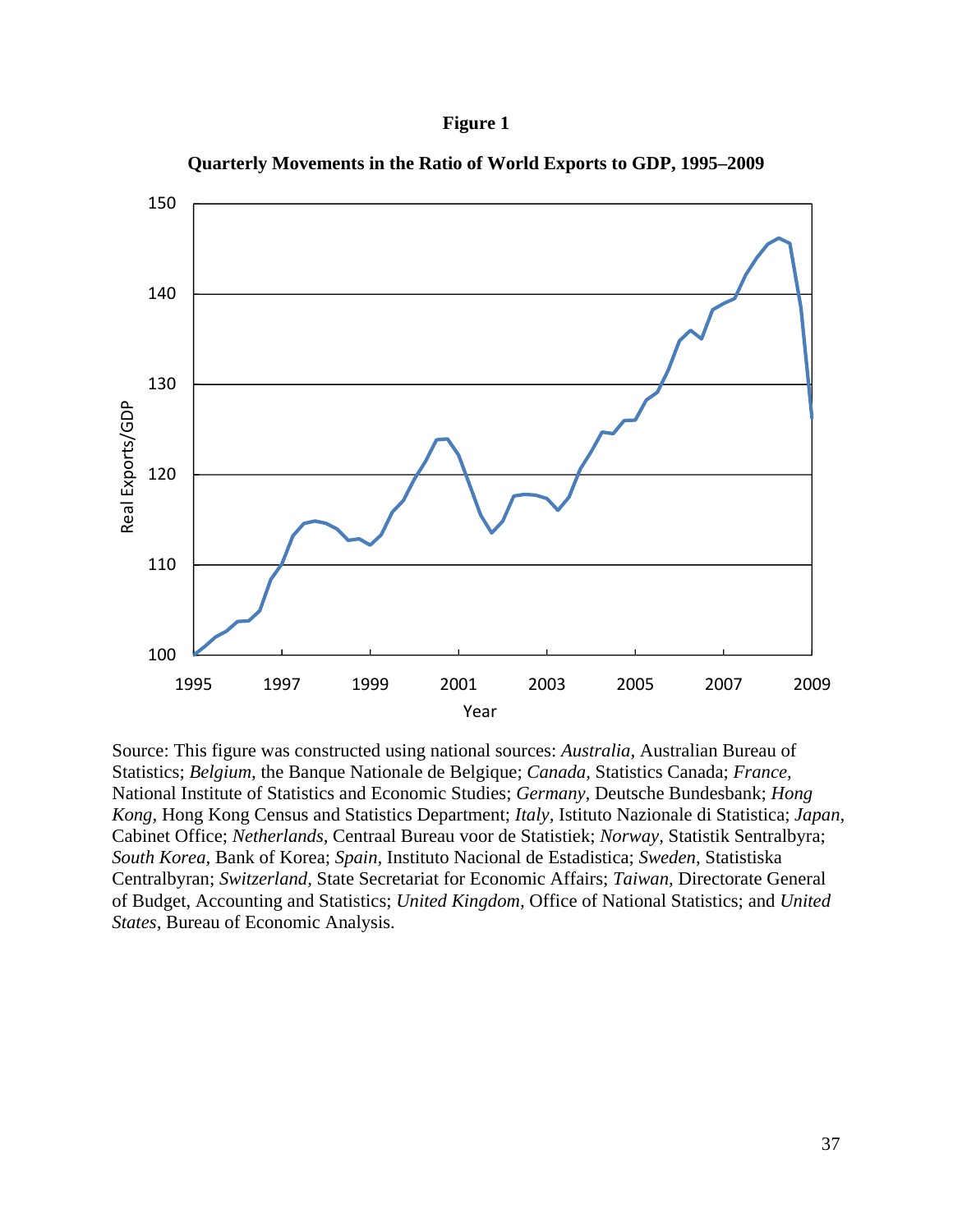



**Firm-Level and Aggregate Export Growth in Japan, 1987–98** 

Source: Firm-level data is from the Development Bank of Japan database of unconsolidated corporate reports. The aggregate official export data for each fiscal year was downloaded from the Japanese Ministry of Finance (http://www.customs.go.jp/toukei/suii/html/time\_e.htm).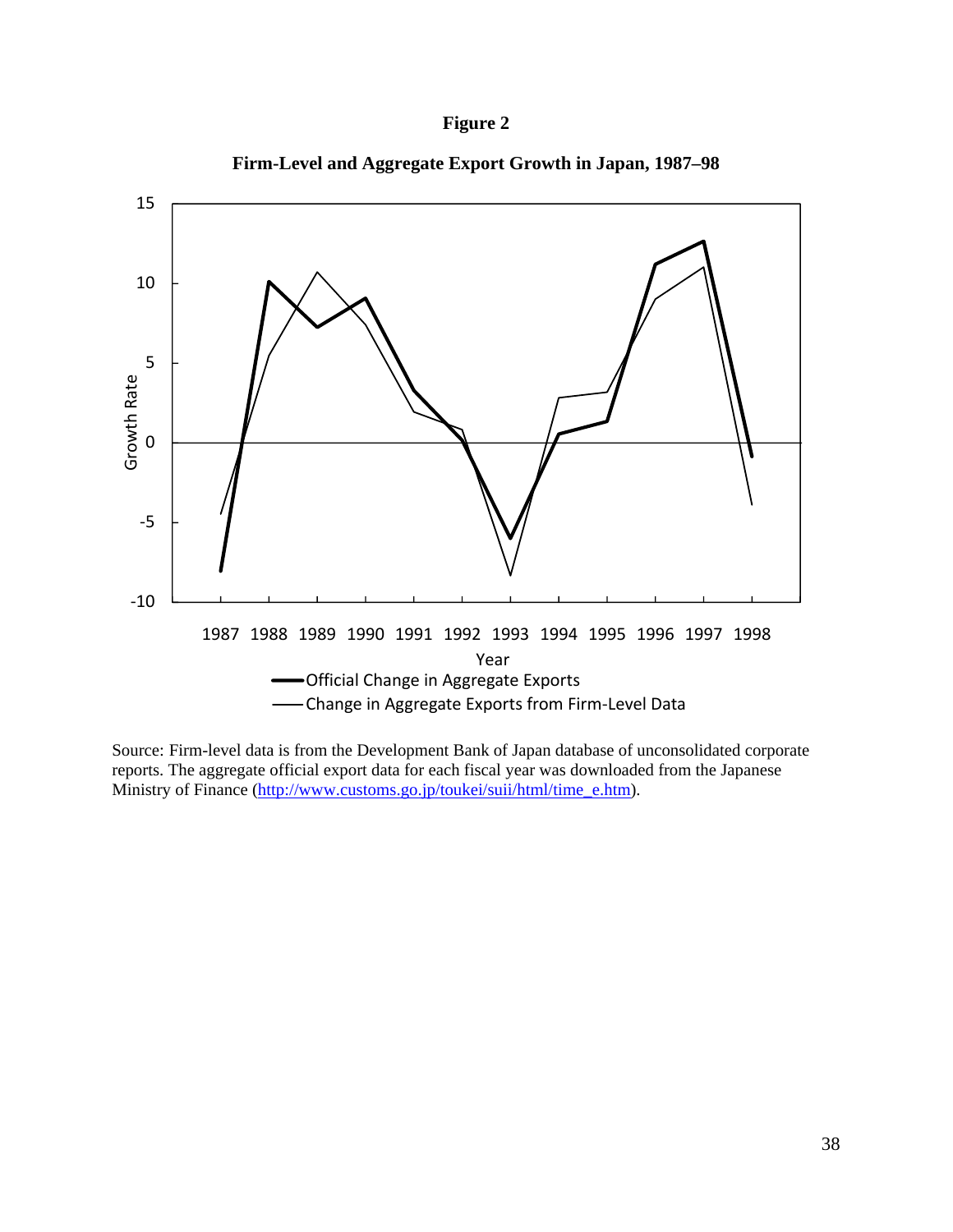# **Figure 3**





Source: Development Bank of Japan (2004), "Corporate Finance Data Bank."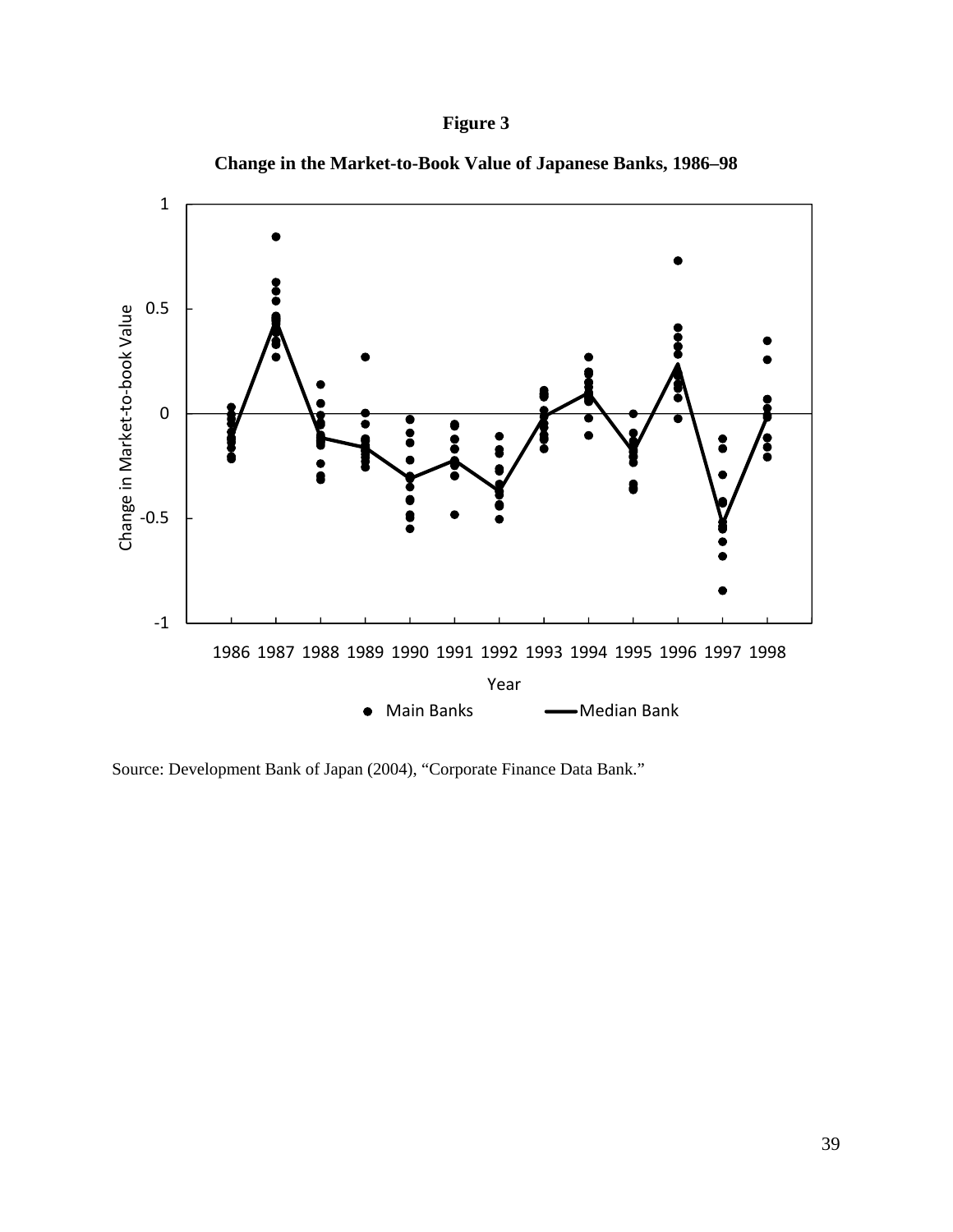|  | <b>Table 1: Summary Statistics</b> |  |
|--|------------------------------------|--|
|--|------------------------------------|--|

| By banks                                            | N      | mean     | median   | sd     | min              | max      |
|-----------------------------------------------------|--------|----------|----------|--------|------------------|----------|
| $ln(foreign)$ bills bought) $_{bt}$                 | 174    | 12.008   | 12.278   | 1.008  | 6.295            | 13.661   |
| $\Delta$ ln(foreign bills bought) <sub>bt</sub>     | 174    | $-0.086$ | $-0.061$ | 0.434  | $-3.837$         | 1.724    |
| $ln(totloans)_{bt}$                                 | 174    | 16.755   | 16.836   | 0.560  | 15.375           | 17.594   |
| (foreign bills/totloans) $_{bt}$                    | 174    | 0.012    | 0.009    | 0.012  | 0.0001           | 0.077    |
| $ln(foreign\, bills/totloans)_{bt}$                 | 174    | $-4.747$ | $-4.700$ | 0.864  | $-9.300$         | $-2.560$ |
| $ln(maxket value)_{b,t}$                            | 170    | 14.95    | 15.15    | 1.02   | 6.90             | 16.15    |
| $ln(maxket-to-book value)_{b,t-1}$                  | 173    | 1.317    | 1.331    | 0.531  | $-0.700$         | 2.612    |
| $\Delta$ ln(market-to-book value) <sub>b,t-1</sub>  | 173    | $-0.072$ | $-0.116$ | 0.279  | $-0.844$         | 0.845    |
| By firms                                            |        |          |          |        |                  |          |
| Number of firms $t$                                 | 10,100 | 780      | 780      | 49     | 682              | 859      |
| $\Delta$ ln(exports) <sub>ft</sub>                  | 8,174  | 0.004    | 0.023    | 0.266  | $-1.232$         | 0.949    |
| $\Delta$ ln(domestic sales) <sub>ft</sub>           | 9,699  | 0.004    | 0.012    | 0.159  | $-2.207$         | 3.269    |
| $\Delta$ ln(exports/domestic sales) <sub>ft</sub>   | 8,018  | 0.0003   | 0.011    | 0.274  | $-1.348$         | 1.245    |
| $\Delta$ ln(market-to-value) <sub>f.t-1</sub>       | 8,424  | $-0.073$ | $-0.114$ | 0.294  | $-1.261$         | 1.112    |
| $\Delta$ ln(assets) <sub>f,t-1</sub>                | 9,312  | 0.035    | 0.023    | 0.112  | $-1.027$         | 1.093    |
| $\Delta$ (profits) <sub>f,t-1</sub>                 | 9,312  | $-0.001$ | $-0.001$ | 0.061  | $-1.770$         | 2.226    |
| $\Delta$ ln(share price) <sub>f.t-1</sub>           | 9,292  | $-0.033$ | $-0.022$ | 0.322  | $-3.060$         | 1.674    |
| ∆ln(market-to-book value                            |        |          |          |        |                  |          |
| adjusted for foreign bills                          |        |          |          |        |                  |          |
| bought $)_{f,t-1}$                                  | 8,525  | $-0.070$ | $-0.116$ | 0.279  | $-0.847$         | 0.848    |
| Total loan <sub>fbt</sub> /Total loan <sub>bt</sub> | 5,523  | 0.0001   | 0.00004  | 0.0002 | $\boldsymbol{0}$ | 0.006    |

Notes: Profits are defined as the ratio of after-tax net income to total assets.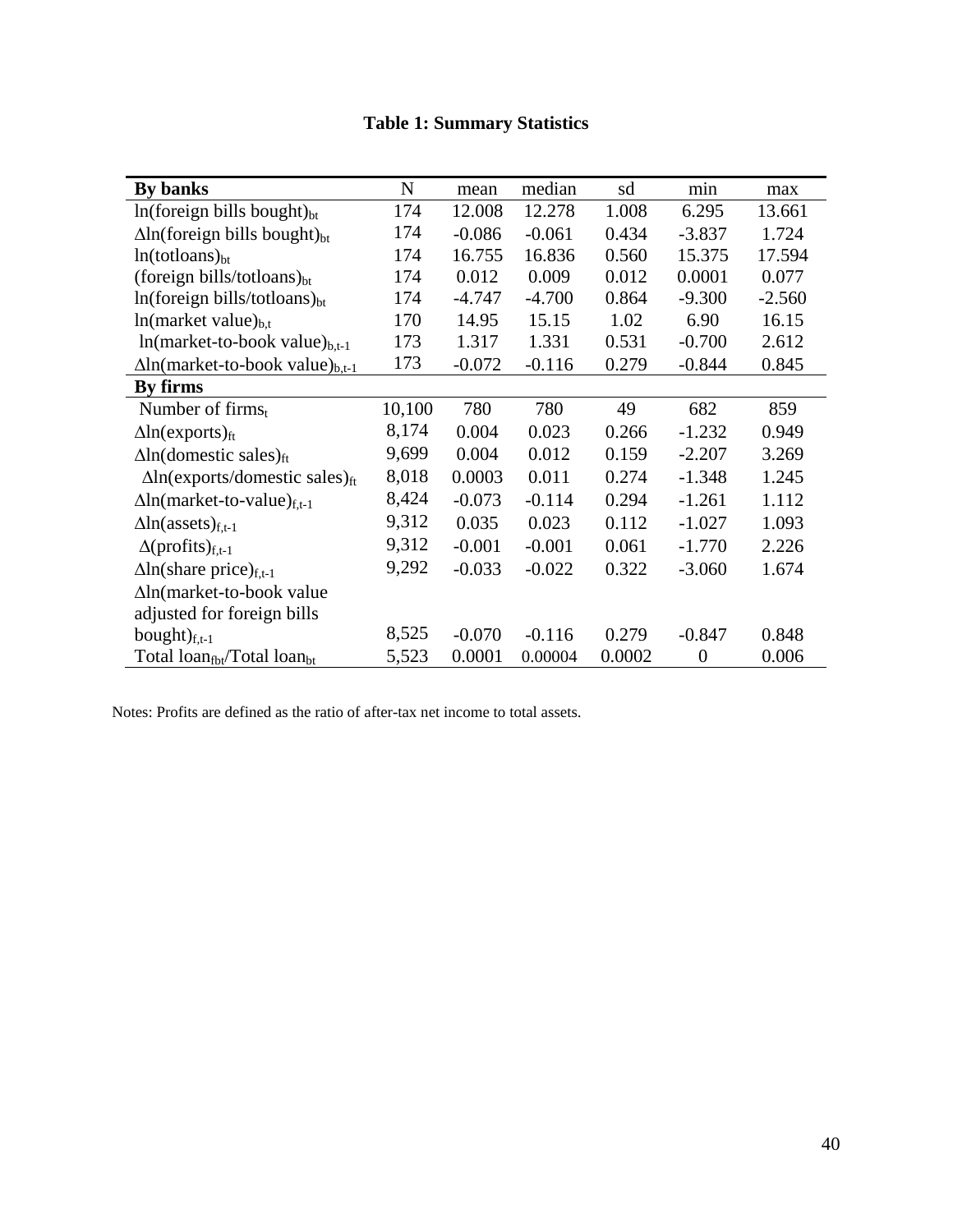| <b>Dependent</b><br>variable | $ln(totloans)_{b,t}$ | In(foreign bills<br>bought $)_{b,t}$ | ln(bills/<br>$totloans)_{b.t}$ | $\Delta$ ln(exports) <sub>b.t</sub> | $\Delta$ ln(exports) <sub>bi.t</sub> |
|------------------------------|----------------------|--------------------------------------|--------------------------------|-------------------------------------|--------------------------------------|
|                              |                      |                                      |                                | By bank                             | <b>By</b>                            |
|                              |                      |                                      |                                |                                     | bank/industry                        |
|                              | (1)                  | (2)                                  | (3)                            | (4)                                 | (5)                                  |
|                              |                      |                                      |                                |                                     |                                      |
| $ln(maxket-to-$              | $0.157***$           | 0.889**                              | $0.733*$                       |                                     |                                      |
| book value $)_{b,t-1}$       | (0.050)              | (0.425)                              | (0.407)                        |                                     |                                      |
| $\Delta$ ln(trade finance    |                      |                                      |                                | $0.147***$                          | $0.068***$                           |
| $loan)_{b,t}$                |                      |                                      |                                | (0.056)                             | (0.021)                              |
| Fixed effects:               |                      |                                      |                                |                                     |                                      |
| Year                         | Yes                  | Yes                                  | Yes                            | Yes                                 | Yes                                  |
| Bank                         | Yes                  | Yes                                  | Yes                            | Yes                                 | Yes                                  |
| Industry                     | No                   | N <sub>o</sub>                       | N <sub>o</sub>                 | N <sub>o</sub>                      | Yes                                  |
| <b>Observations</b>          | 188                  | 188                                  | 188                            | 150                                 | 2,520                                |
|                              |                      |                                      |                                |                                     |                                      |
| Adjusted $R^2$               | 0.95                 | 0.85                                 | 0.82                           | 0.28                                | 0.14                                 |

# **Table 2: Associations between Bank Health, Trade Finance, and Exports**

Notes: Robust standard errors are in parentheses. \*\*\*Significant at the 1 percent level. \*\*Significant at the 5 percent level. Columns 1 to 3 include the 15 city banks in our sample: Asahi Bank, Bank of Tokyo, Bank of Tokyo Mitsubishi, The Dai-Ichi Kangyo Bank, The Daiwa Bank,The Fuji Bank, Hokkaido Takushoku Bank, Industrial Bank of Japan, Long Term Credit Bank of Japan, Saitama Bank, Sakura Bank, The Sanwa Bank, Sumitomo Bank, Taiyo-Kobe Bank, and The Tokai Bank. Column 4 aggregates firm-level exports by first reference bank. Column 5 aggregates firm-level exports by first reference bank within an industry. In columns 4 and 5, we drop the first year that a bank mergers to avoid big jumps in exports due to merger, we drop any firm that switches their main bank and we keep the sample balanced so it only includes firms that were in the sample for the whole sample period.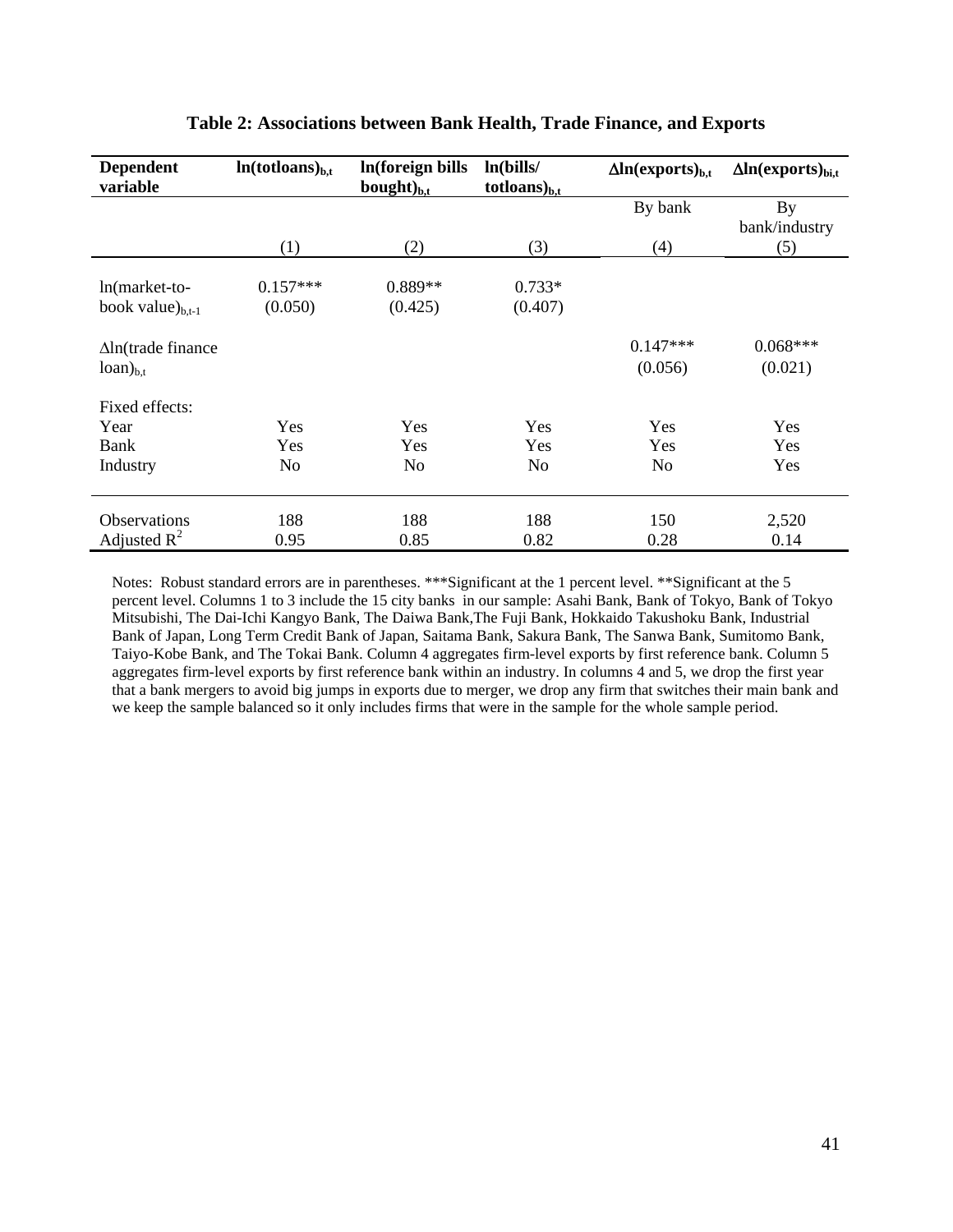| <b>Dependent</b><br>variable                     | $\Delta$ ln(exports) <sub>f.t</sub> |                       |                       | $\Delta$ ln(domestic<br>$sales)_{f,t}$ | $\Delta$ ln(exports/<br>domestic sales) $_{\rm ft}$ |
|--------------------------------------------------|-------------------------------------|-----------------------|-----------------------|----------------------------------------|-----------------------------------------------------|
|                                                  | (1)                                 | (2)                   | (3)                   | (4)                                    | (5)                                                 |
|                                                  |                                     |                       | Lag MTB               |                                        |                                                     |
| $\Delta$ ln(market-to-<br>book value) $_{f,t-1}$ | $0.072***$<br>(0.014)               | $0.077***$<br>(0.018) | $0.073***$<br>(0.018) | $0.016**$<br>(0.007)                   | $0.062***$<br>(0.021)                               |
| $\Delta$ ln(market-to-<br>book value) $_{f,t-2}$ |                                     |                       | $-0.017$<br>(0.023)   |                                        |                                                     |
| Fixed effects:<br>Year-industry<br>Year          | no<br>yes                           | yes<br>no             | yes<br>no             | yes<br>no                              | yes<br>no                                           |
| <b>Observations</b><br>Adjusted $R^2$            | 7,016<br>0.07                       | 7,016<br>0.15         | 6,987<br>0.15         | 7,926<br>0.41                          | 6,906<br>0.13                                       |

# **Table 3: Exports and Trade Finance**

Notes: Robust standard errors corrected for clustering at the bank level are in parentheses. \*\*\*Significant at the 1 percent level. \*\*Significant at the 5 percent level. Our industry dummies are at the Japan industrial code 4-digit level, which comprise 108 industries in column 1. In columns 2 to 5, the 4-digit industry dummies are multiplied by each year dummy i.e. 108 times 13 years.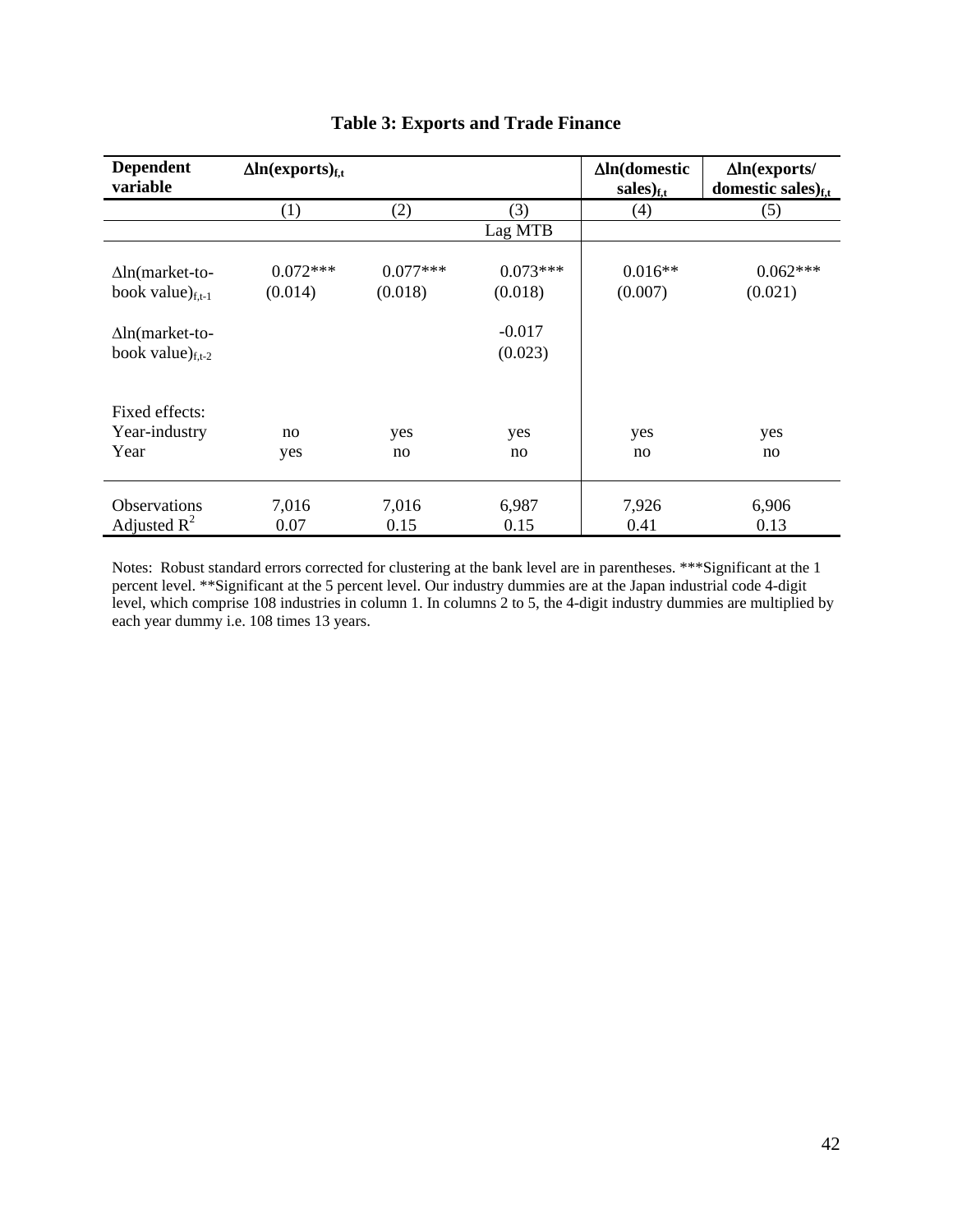| Dependent Variable: $\Delta ln$ (exports) <sub>f.t</sub> |                                      |                                  |                                                  |                                                            |                                                              | $\Delta$ In(exports/<br>domestic<br>$sales)_{f.t}$           |
|----------------------------------------------------------|--------------------------------------|----------------------------------|--------------------------------------------------|------------------------------------------------------------|--------------------------------------------------------------|--------------------------------------------------------------|
|                                                          | With lagged<br>dependent<br>variable | With lagged<br>firms'<br>profits | Pre-Asian<br>crisis years<br>$(1987$ to<br>1996) | IV<br>Instrument<br>adjusted for<br>firms' share<br>prices | IV<br>Instrument<br>adjusted for<br>trade finance<br>profits | IV<br>Instrument<br>adjusted for<br>trade finance<br>profits |
|                                                          | (1)                                  | (2)                              | (3)                                              | (4)                                                        | (5)                                                          | (6)                                                          |
| $\Delta$ ln(market-to-<br>book value) $_{f,t-1}$         | $0.072***$<br>(0.019)                | $0.073***$<br>(0.020)            | $0.069***$<br>(0.028)                            | $0.070***$<br>(0.019)                                      | $0.066***$<br>(0.017)                                        | $0.052**$<br>(0.023)                                         |
| $\Delta$ ln(exports) <sub>f,t-1</sub>                    | $-0.065***$                          |                                  |                                                  |                                                            |                                                              |                                                              |
|                                                          | (0.012)                              |                                  |                                                  |                                                            |                                                              |                                                              |
| $\Delta$ ln(assets) <sub>f.t-1</sub>                     |                                      | $0.226***$                       |                                                  |                                                            |                                                              |                                                              |
|                                                          |                                      | (0.034)                          |                                                  |                                                            |                                                              |                                                              |
| $\Delta$ (profits) <sub>f,t-1</sub>                      |                                      | $-0.037$                         |                                                  |                                                            |                                                              |                                                              |
|                                                          |                                      | (0.063)                          |                                                  |                                                            |                                                              |                                                              |
| Fixed effects:<br>Year-industry                          | yes                                  | yes                              | yes                                              | yes                                                        | yes                                                          | yes                                                          |
| First-stage:                                             |                                      |                                  |                                                  |                                                            |                                                              |                                                              |
| Δln(adjusted market-to-book<br>value $)_{f,t-1}$         |                                      |                                  |                                                  | $1.000***$<br>(0.001)                                      | $0.927***$<br>(0.010)                                        | $0.930***$<br>(0.010)                                        |
| F-stat                                                   |                                      |                                  |                                                  | $2.0e + 06$                                                | 48.10                                                        | 48.03                                                        |
| Observations<br>Adjusted $R^2$                           | 6,684<br>0.15                        | 6,759<br>0.16                    | 5,274<br>0.15                                    | 6,753                                                      | 7,016                                                        | 6,906                                                        |

# **Table 4: Endogeneity**

Notes: Robust standard errors corrected for clustering at the bank level are in parentheses. \*\*\*Significant at the 1 percent level. \*\*Significant at the 5 percent level. Profits are defined as the ratio of after-tax net income to total assets. The instrument in column 4 is the residual from a regression of the change in the bank's market-to-book value on the change in the firm's share price. The instrument in columns 5 and 6 is the change in the market-tobook value adjusted by subtracting the present discounted value of all export finance profits from market value, using a discount rate of 5 percent and a spread of 20 basis points assuming the contract of 4 month duration from the market value.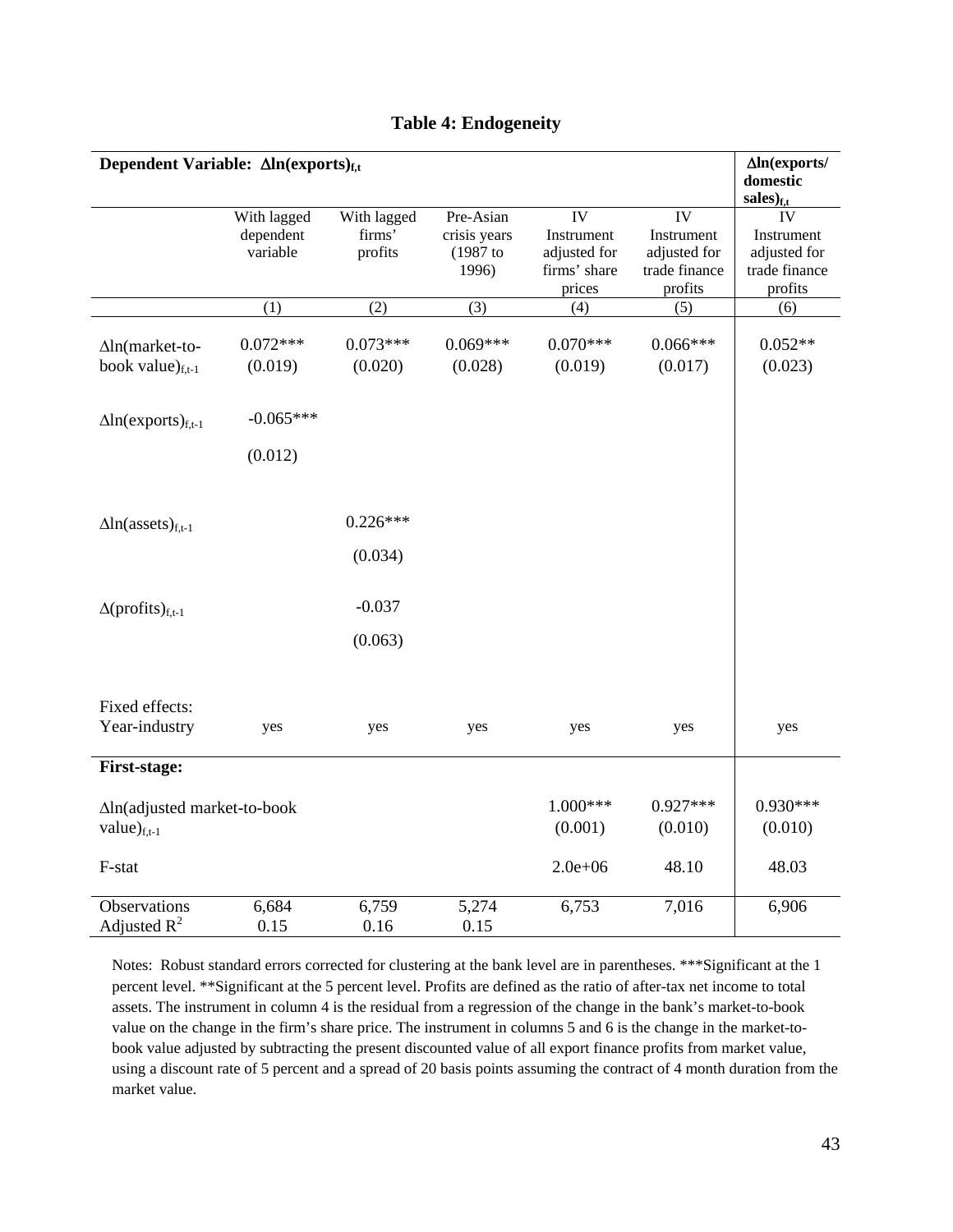| Dependent variable                                                   | $\Delta$ ln(exports) <sub>f,t</sub> |                               |                                         |                             |                                     |                                           |
|----------------------------------------------------------------------|-------------------------------------|-------------------------------|-----------------------------------------|-----------------------------|-------------------------------------|-------------------------------------------|
|                                                                      | (1)                                 | (2)                           | (3)                                     | (4)                         | (5)                                 | (6)                                       |
|                                                                      | Crisis<br>interaction               | Rajan Zingales<br>interaction | Small<br>interaction<br>labor<100       | With air<br>interaction     | Firms with<br>foreign<br>affiliates | Firms<br>without<br>foreign<br>affiliates |
| $\Delta$ ln(market-to-<br>book value) $_{f,t-1}$                     | $0.028*$<br>(0.015)                 | $0.034*$<br>(0.19)            | $0.076***$<br>(0.019)                   | $0.104***$<br>(0.021)       | 0.004<br>(0.022)                    | $0.100***$<br>(0.035)                     |
| $RZ_i^*\Delta ln(market-to-$<br>book value) $_{f,t-1}$               |                                     | $-0.018$<br>(0.090)           |                                         |                             |                                     |                                           |
| Crisis*<br>$\Delta$ ln(market-to-<br>book value) $_{f,t-1}$          | $0.110***$<br>(0.33)                | $0.082*$<br>(0.043)           |                                         |                             |                                     |                                           |
| $RZ_i^*Crisis^*$<br>$\Delta$ ln(market-to-<br>book value) $_{f,t-1}$ |                                     | $0.229*$<br>(0.132)           |                                         |                             |                                     |                                           |
| Small*∆ln(market-<br>to-book value) $_{f,t-1}$                       |                                     |                               | $0.232*$<br>(0.138)                     |                             |                                     |                                           |
| Small dummyf                                                         |                                     |                               | $-0.195***$<br>(0.036)                  |                             |                                     |                                           |
| Air*∆ln(market-<br>to-book value) $_{f,t-1}$                         |                                     |                               |                                         | $-0.125***$<br>(0.040)      |                                     |                                           |
| Fixed effects:<br>Year-industry<br>Industry<br>Year                  | No<br>Yes<br>Yes                    | N <sub>o</sub><br>Yes<br>Yes  | Yes<br>N <sub>o</sub><br>N <sub>0</sub> | Yes<br>N <sub>o</sub><br>No | Yes<br>No<br>N <sub>0</sub>         | Yes<br>$\rm No$<br>No                     |
| Observations<br>Adjusted $R^2$                                       | 7,016<br>0.09                       | 6,712<br>0.10                 | 7,016<br>0.15                           | 5,173<br>0.14               | 3,362<br>0.18                       | 3,654<br>0.12                             |

# **Table 5: Heterogeneous Effects**

Notes: Robust standard errors corrected for clustering at the bank level are in parentheses. \*\*\*Significant at the 1 percent level. \*\*Significant at the 5 percent level. \*Significant t the 10 percent level. Crisis dummy equals 1 for years 1991, 1993, 1998. RZ indicator is at the ISIC 3 and 4 digit, comprising 27 industries. Our industry dummies are at the Japan industrial code 4-digit level which comprise 108 industries. In column 3, the small dummy equals 1 if a firm employs less than 100 workers. In column 4, the air dummy is defined as equal one if the share of trade exported by air is greater than 50 percent within that industry. Miscellaneous industries were dropped because of concordance difficulties.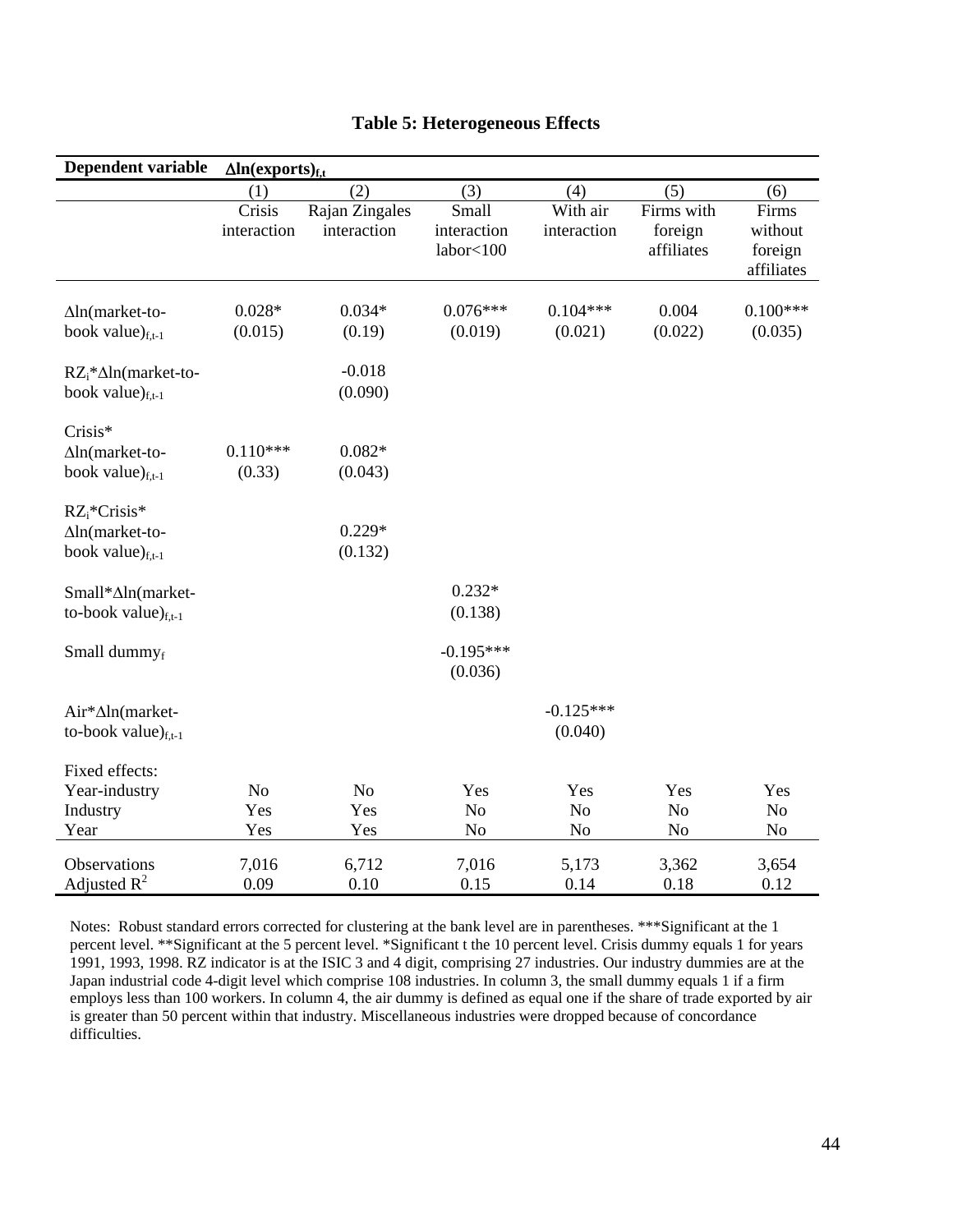| Dependent Variable: $\Delta ln(exports)_{f,t}$ |                           |               |                  |                   |  |  |  |
|------------------------------------------------|---------------------------|---------------|------------------|-------------------|--|--|--|
|                                                | 1)                        | $\mathbf{2})$ | (3)              | (4)               |  |  |  |
|                                                | Alternative bank matching |               | MTB value:       | March             |  |  |  |
|                                                | Loans                     | All banks     | 3 months average | accounting period |  |  |  |
|                                                |                           |               |                  |                   |  |  |  |
| $\Delta$ ln(market-to-                         | $0.063***$                | $0.061***$    | $0.054***$       | $0.060***$        |  |  |  |
| book value) $_{f,t-1}$                         | (0.015)                   | (0.015)       | (0.021)          | (0.019)           |  |  |  |
| Fixed effects:                                 |                           |               |                  |                   |  |  |  |
| Year-Industry                                  | yes                       | yes           | yes              | yes               |  |  |  |
| Observations                                   | 6,549                     | 7,022         | 6,889            | 5,932             |  |  |  |
| Adjusted $R^2$                                 | 0.13                      | 0.15          | 0.14             | 0.16              |  |  |  |

# **Table 6: Alternative Measures of Main Bank and Market Timing**

Notes: Robust standard errors corrected for clustering at the bank level are in parentheses. \*\*\*Significant at the 1 percent level. \*\*Significant at the 5 percent level. In column 1, we use an alternative method for matching firms to banks: we assign a city bank that was the largest loan provider that year. If the exporter had no loans from a city bank that year, we assign the previous year's city bank. In column 2, we use the first listed reference bank from the company handbooks, even if the first reference bank is not a city bank. In column 3, we define the market-to-book value as the average of the last three months of the accounting period. In column 4, we only keep observations where the accounting period ended in March.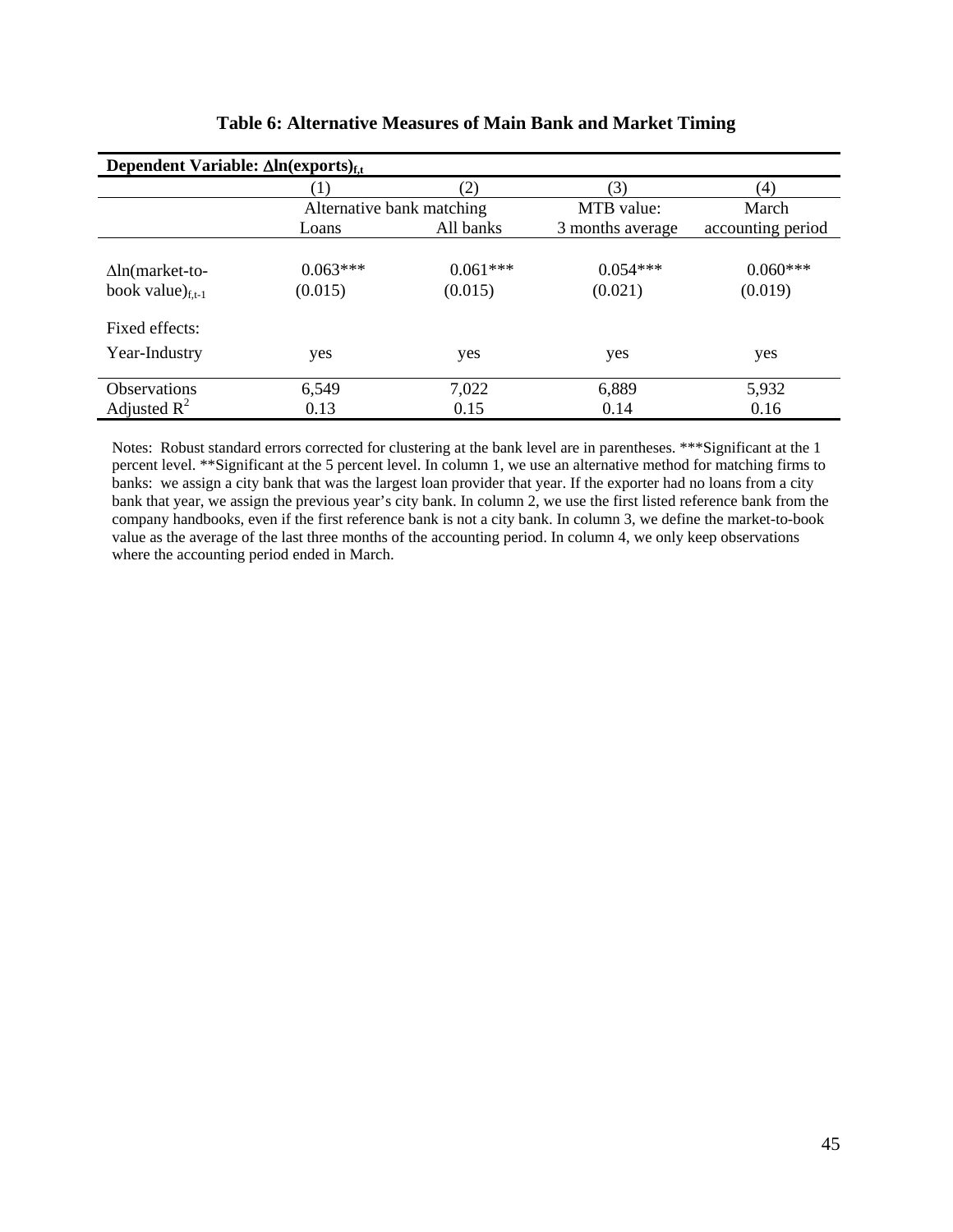| Dependent Variable: $\Delta ln(exports)_{f,t}$    | $\Delta$ ln(exports/<br>domestic sales) $_{f,t}$ |                       |                                      |                       |                       |
|---------------------------------------------------|--------------------------------------------------|-----------------------|--------------------------------------|-----------------------|-----------------------|
|                                                   | (1)                                              | (2)                   | (3)                                  | (4)                   | (5)                   |
|                                                   | <b>Bank</b> fixed<br>effects                     | No bank<br>switchers  | Percentage<br>change<br>in MTB value | Heckman<br>selection  | Heckman<br>selection  |
| $\Delta$ ln(market-to-<br>book value) $_{f,t-1}$  | $0.077***$<br>(0.018)                            | $0.074***$<br>(0.018) | $0.060***$<br>(0.019)                | $0.077***$<br>(0.020) | $0.068***$<br>(0.021) |
| Fixed effects:                                    |                                                  |                       |                                      |                       |                       |
| Year-Industry                                     | yes                                              | yes                   | yes                                  | yes                   | yes                   |
| <b>Bank</b>                                       | yes                                              | yes                   | yes                                  | yes                   | yes                   |
| <b>First stage</b>                                |                                                  |                       |                                      |                       |                       |
| Relative value<br>added per<br>worker $f_{f,t-1}$ |                                                  |                       |                                      | $0.263***$<br>(0.068) | $0.225***$<br>(0.065) |
| $\Delta$ ln(market-to-<br>book value) $_{f,t-1}$  |                                                  |                       |                                      | $-0.070$<br>(0.109)   | $-0.095$<br>(0.107)   |
| Fixed effects:<br>Year<br><b>Bank</b>             |                                                  |                       |                                      | yes<br>yes            | yes<br>yes            |
| LR test $(rho=0)$                                 |                                                  |                       |                                      | $\chi^2(1)=44.43$     | $\chi^2(1)=41.03$     |
| <b>Observations</b><br>R-squared                  | 7,016<br>0.15                                    | 6,432<br>0.15         | 7,023<br>0.15                        | 8,179                 | 8,179                 |

# **Table 7: Selection**

Notes: Robust standard errors corrected for clustering at the bank level are in parentheses. \*\*\*Significant at the 1 percent level. \*\*Significant at the 5 percent level. In column 2, we drop any firm that switches its main bank during the sample period. In columns 4 and 5, the selection is a function of relative value added (relative to three-digit industry by year), the change in market-to- book value, year effects, and bank effects. There are 1,167 censored observations and 7,012 uncensored observations in column 4; and 1,277 censored observations and 6,902 uncensored observations in column 5.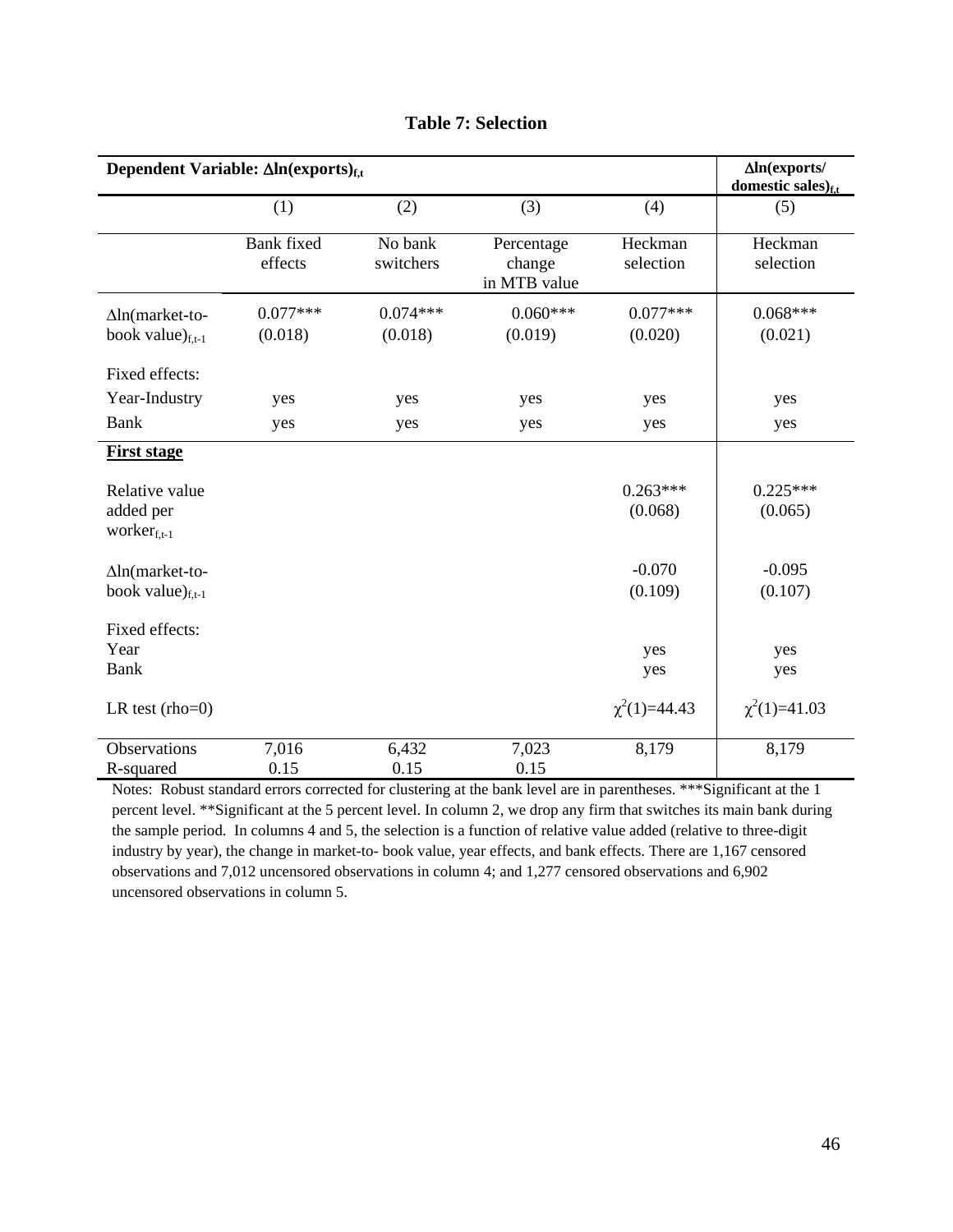#### **Appendix**

Methodology for adjusting the market value of banks for profits from trade finance

Denote the trade finance issued by the bank by Foreign Bills Bought, *Ft,*. Trade finance profits in year *t,*  $\pi$ , is then *s*, the spread on trade finance contracts (=20 basis points), multiplied by  $F_t$  or  $sF_t$ . Assume that in period 0, we have data for a bank until period *k* (which we set equal to 2004). In this case we can write the present value of the bank's trade finance contracts as

(2) 
$$
PV_0 = \sum_{t=1}^k \pi_t \prod_{i=1}^t \frac{1}{(1+r_i)} + E\left[\sum_{t=k+1}^\infty \pi_t \prod_{i=1}^t \frac{1}{(1+r_i)}\right]
$$

Where  $r_i$  is the bank's time varying borrowing cost in period *i*. We set this interest rate equal to the average contracted interest rate on loans and discounts reported by the bank of Japan (Source: http://www.stat.go.jp/english/data/chouki/14.htm) . This enables us to rewrite equation (2)can be rewritten as

(3) 
$$
PV_0 = \sum_{t=1}^k \pi_t \prod_{i=1}^t \frac{1}{(1+r_i)} + E\left[\sum_{t=k+1}^\infty \pi_k \prod_{i=1}^k \frac{1}{(1+r_i)} \prod_{i=k+1}^t \frac{1}{(1+r_i)}\right]
$$

Since  $r_i$  is not stochastic for  $i < k$ , we can rewrite this as

(4) 
$$
PV_0 = \sum_{t=1}^k \pi_t \prod_{i=1}^t \frac{1}{(1+r_i)} + \prod_{i=1}^k \frac{1}{(1+r_i)} E\left[\sum_{t=k+1}^\infty \pi_t \prod_{i=k+1}^t \frac{1}{(1+r_i)}\right]
$$

If we assume that  $\pi_t = \pi_k$  for  $t > k$ , and  $r_t = r_k$  for  $t > k$ , we have

(5) 
$$
PV_0 = \sum_{t=1}^k \pi_t \prod_{i=1}^t \frac{1}{(1+r_i)} + \prod_{i=1}^k \frac{1}{(1+r_i)} E\left[\sum_{t=k+1}^\infty \pi_t \prod_{i=k+1}^t \frac{1}{(1+r_k)}\right]
$$

Or

(6) 
$$
PV_0 = \sum_{t=1}^k \pi_t \prod_{i=1}^t \frac{1}{(1+r_i)} + \prod_{i=1}^k \frac{1}{(1+r_i)} \sum_{t=k+1}^\infty \frac{\pi_k}{(1+r_k)^t}
$$

If we assume that trade finance profits after period k (2004) equal those in 2004 and that the long term real interest rate is 5 percent, we have

(7) 
$$
PV_0 = \sum_{t=1}^k \pi_t \prod_{i=1}^t \frac{1}{(1+r_i)} + \frac{\pi_k}{r_k} \prod_{i=1}^k \frac{1}{(1+r_i)}
$$